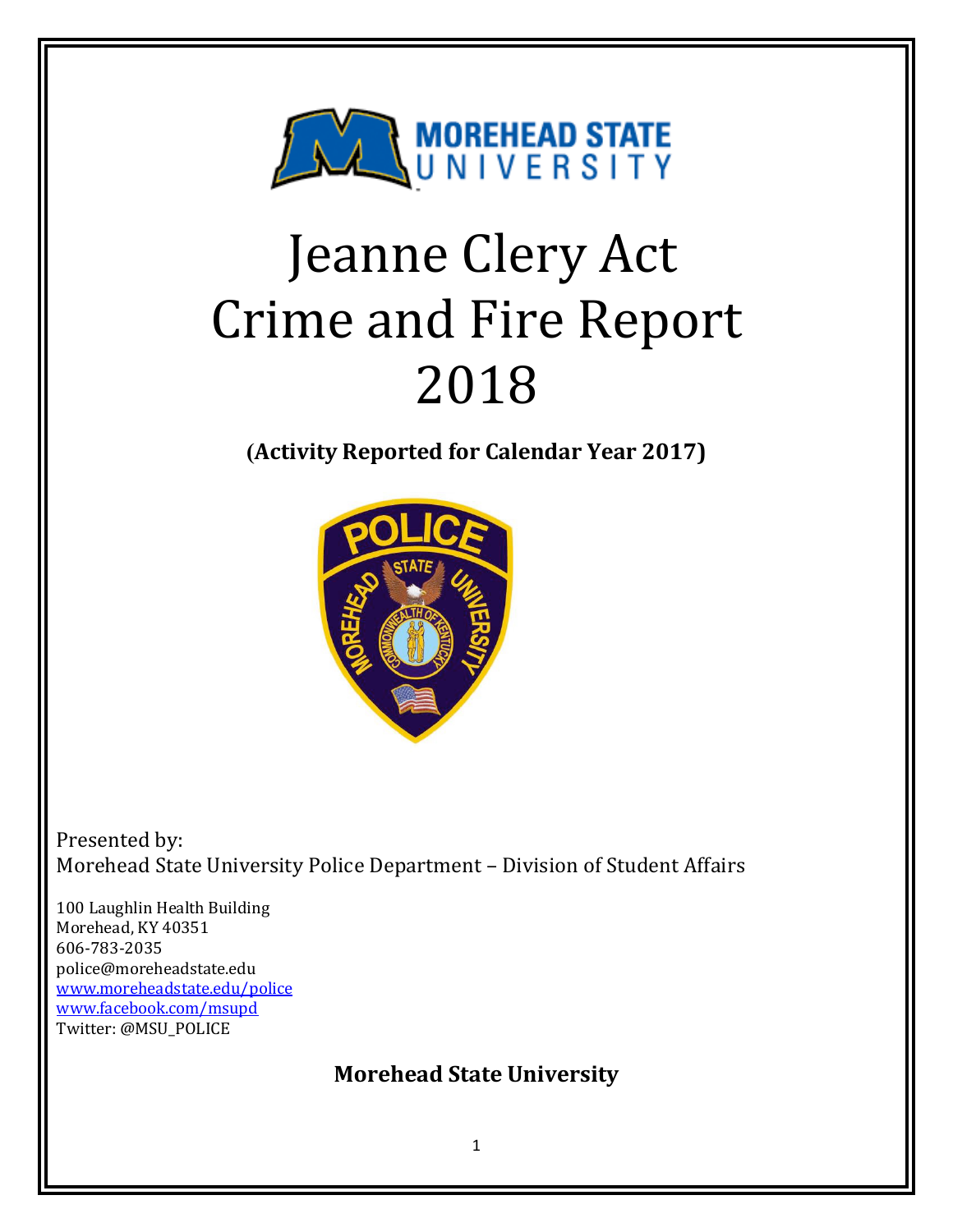# The 2018 **Jeanne Clery Act Crime & Fire Report Activity Reported for Calendar Year 2017**

#### **PREPARATION OF THE ANNUAL SECURITY REPORT**

#### **AND DISCLOSURE OF CRIME STATISTICS**

The Morehead State University Police Department publishes the Annual Security and Fire Safety Reports to inform the Morehead State University community about campus security policies, initiatives to prevent and respond to crime and emergencies, the occurrence of crime on campus and required fire safety and education information. This report complies with the Jeanne Clery Act and uses information maintained by the University Police, information provided by other University offices such as Student Affairs, Athletics, Human Resources/Title IX Coordinator, Residence Life, and information provided by local law enforcement agencies surrounding MSU campuses. Each of these offices provides updated policy information and crime data.

This report provides statistics for the previous three years concerning reported crimes that occurred on campus, in certain off-campus buildings or property owned, leased, or controlled by MSU. This report also includes institutional policies concerning campus security, such as policies regarding sexual assault, alcohol, and other drugs.

The University distributes a notice of the availability of this Annual Security and Fire Safety Report by October 1st of each year to every member of the University community. Anyone, including prospective students and employees, may obtain a paper copy of this report by contacting the University Police at (606)  $783-2035$  or by visiting: http://www.moreheadstate.edu/crime\_stats

Morehead State University is located in the scenic natural beauty of the foothills of eastern Kentucky. The University and surrounding city of Morehead is a safe community. It is an ideal setting to live, work, study and raise a family. However, bad things can occur in even the safest places. With this in mind, MSU has and continues to take action to reduce, and prevent crime, fires and other life threating incidents.

MSU is a "Storm Ready University" through the National Weather Service, indicating that MSU is better prepared to save lives from severe weather through advanced planning, education and awareness. MSU maintains, updates and exercises an Emergency Operation Plan in order to respond to major incidents, both natural and man-made.

## **Section 1: Campus Security Authority**

#### List campus security authority personnel (definition at KRS 164.948(2)):

All Morehead State University Division of Student Affairs administrators meet the definition of Campus Security Authority Personnel. This includes, but is not limited to, the Vice President for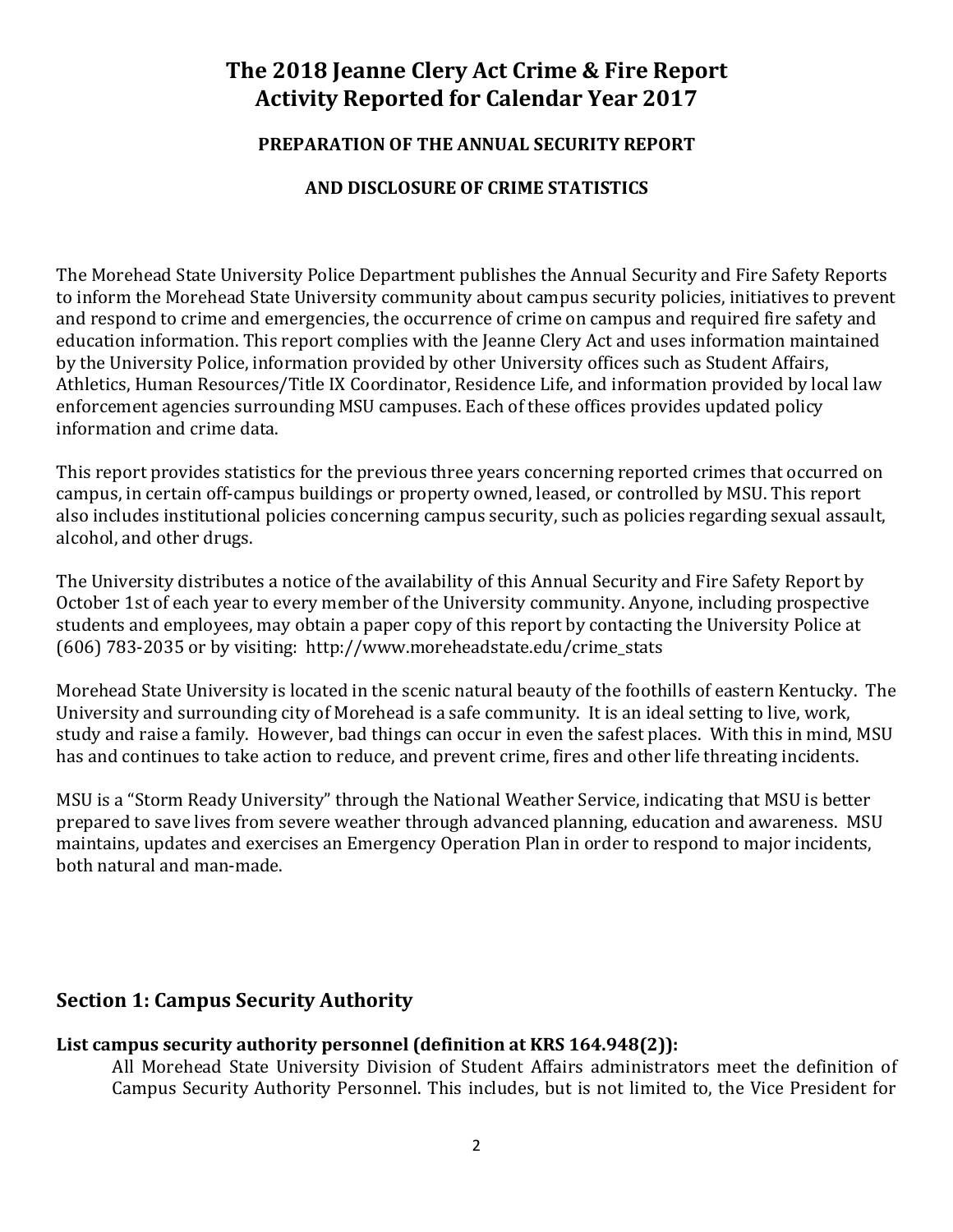Student Affairs, the Assistant VP/Dean of Students, the Director of Housing and Residence Education and all full-time employees of the Morehead State University Police Department.

#### **Describe the extent and nature of enforcement authority of campus security authority personnel:**

The Morehead State University Police Department is a public safety and security department organized in accordance with KRS 164.950 - KRS 164.980. Police officers are serving at the pleasure of and appointed by the MSU Board of Regents. In accordance with KRS 164.955, Morehead State University police officers have general police powers. The police officers possess all of the Common Law and Statutory powers, privileges and immunities of Sheriffs. Morehead State University police officers exercise police powers upon any real property owned or occupied by the institution, including streets passing through and adjacent thereto. The powers may be exercised in any court of the Commonwealth where Morehead State University owns or occupies property. In addition, MSU police officers have jurisdiction in Rowan County in accordance with an agreement signed by the Sheriff of Rowan County as provided for in KRS 164.955. Also, MSU police officers have jurisdiction to conduct investigations anywhere on the property controlled by Morehead State University. Morehead State University police officers must successfully complete a basic police training course approved by the Kentucky Law Enforcement Council. In addition, each police officer must complete an annual forty (40) hour in-service course conducted and approved by the Kentucky Law Enforcement Council.

#### Describe the working relationship of campus security authority personnel with state and local **police agencies:**

Morehead State University Police Department works with state and local law enforcement agencies within Rowan County. Under a mutual aid agreement, other agencies respond to campus situations and the university police assist with off campus situations. Morehead State University has established the following policies and procedures to enhance the security of the campus community:

Academic and administrative buildings have normal operating hours posted on entrances. Persons remaining after the posted hours must have appropriate identification and authorization. Faculty and staff members are permitted within facilities twenty-four (24) hours per day.

Faculty and staff will be required to produce their Medeco key and a University ID card, when so requested by a member of the MSU Police Department. Students must obtain the approval of the department chairperson and possess an approved "After Hour Facility Utilization Slip". Students must have their copy of the slip and a valid University ID card in their possession and present same upon request. 

Residence halls permit entry through the main entrance requiring card access twenty-four (24) hours a day. MSU Police employ student workers as cadets that operate the Student Shuttle and perform other support roles. Anyone present in a residence hall may be asked to show an MSU ID card to prove residency and their right to use the facilities. Failure to produce proper identification upon request by MSU Police or any MSU employee may result in disciplinary action.

#### **Section 2: Description of Information Programs**

#### Describe programs that inform students and employees about: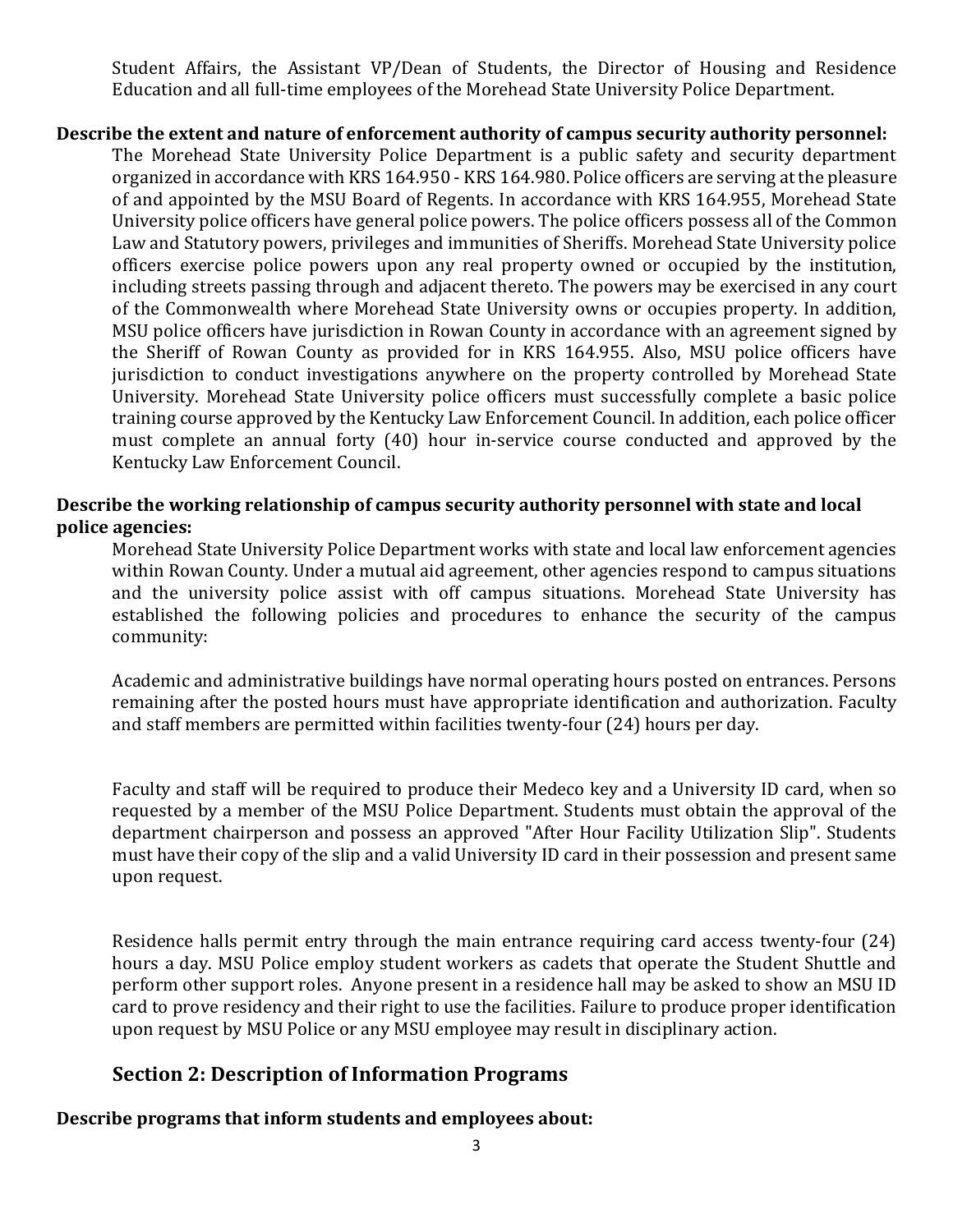#### **(a) Campus safety and security**

The University Office of Student Affairs utilizes both on-campus and off-campus resources to make students aware of the dangers they may encounter throughout their college experience. The Morehead State University Police Department presents regularly scheduled programs at orientations and in residence halls promoting crime prevention and security awareness. Topics include, but are not limited to; theft, rape, drugs, alcohol and personal & property security. Crime reporting is stressed in all programs by the MSU Police Department. Engravers are made available for students, faculty, and staff to engrave valuable personal property. A crime alert program provides for campus notices to be posted in specific areas. Voice and e-mail bulletin systems are used to make announcements to the University community as needed. Media releases to the campus population are made in coordination with the Office of Communication and Marketing.

#### **(b)** How to report a crime:

The Morehead State University Police Department maintains a twenty-four (24) hours a day, seven (7) days per week operation. Sworn police officers and state certified dispatchers are on duty to respond to any crime, suspected crime, or incidents, requiring police attention. Emergency phones are available throughout the campus. The MSU Police Department actively participates in programs to promote crime awareness and reporting. If you are the victim of a crime, suspect that a crime has been committed, or have witnessed a crime, report this to the MSU Police Department at 100 Laughlin Health Building or call 911.

Beginning in the spring of 2016 MSU students and staff can utilize the LiveSafe app. This free app allows users to directly communicate with MSU Police personnel via text and voice calls. More information at: www.moreheadstate.edu/livesafe

#### *(***c) How to prevent crimes:**

Unauthorized persons are not permitted in residence halls and should be reported to the residence hall staff or the MSU Police Department at 606-783-2035. If you believe a crime has been or is about to be committed, contact the MSU Police Department immediately. Specific guest and visitation policies are contained in the Eagle Student Handbook. Campus safety and assessment surveys will be conducted twice annually (normally May and September).

The Chief of Police, the Director of Risk & Compliance, or their designated representatives, shall conduct a campus survey at night to determine lighting adequacy needs. They will accomplish the survey on foot and make every effort to observe all possible routes used by the University community, including parking lots. The Chief of Police will create a comprehensive report of all items identified and share the report with the Vice President for Administration and Fiscal Services, the Director of Risk & Compliance, the Assistant Vice President for Facilities Management, and the Vice President for Student Affairs.

#### **Section 3: Statements of Policies and Procedures**

**(a)** Provide the institution's policy statement on making special reports to the campus community of crimes that present a safety or security threat to students or employees. KRS **164.9481(d)**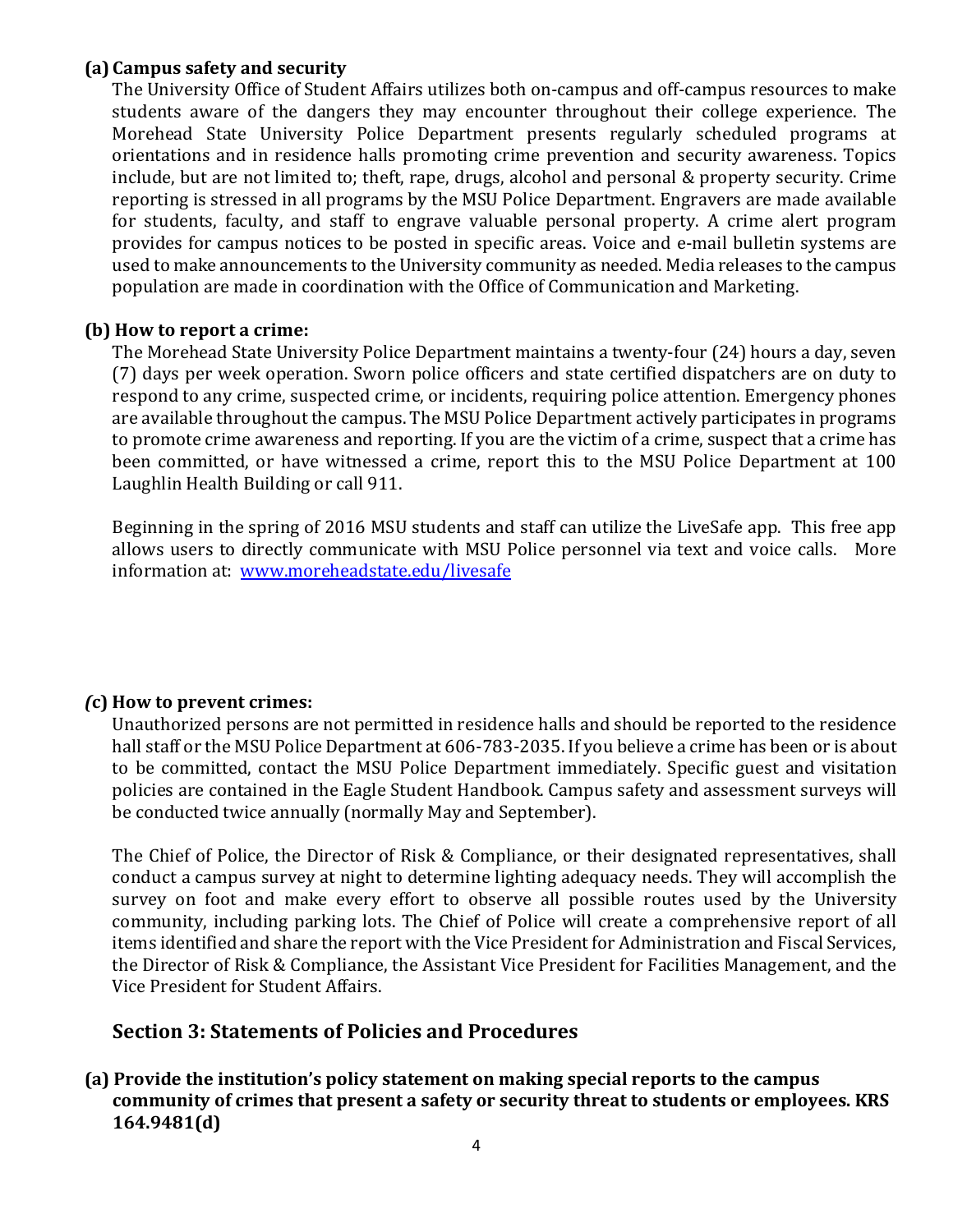The Morehead State University Police Department is designated to inform the University community in a timely manner of crimes committed on campus and to heighten safety awareness, as well as to request information that will assist University Police and the local police departments in arresting and convicting the perpetrator when crimes have been committed against persons or property. When a crime that represents a threat to the safety of the members of the University community is reported to University Police or the local police department, the University Police Department will issue a Campus Crime Alert. Every attempt will be made to issue the alert within 24 hours of the incident being reported, however, the release of the alert is subject to the availability of facts concerning the incident. The alert will be distributed through a network of on-campus offices, buildings, and residence halls. To also provide the University with a more immediate notification, this information may be viewed on our website. To access this alert, please visit our website at www.moreheadstate.edu/police.

#### **(b)** If the institution provides student housing facilities, describe the institution's procedure for disclosing the existence or nonexistence of automatic fire suppression systems in oncampus housing facilities. KRS 164.9492

As each student checks into housing, they must sign a form that is in accordance with Kentucky Senate Bill No.63 passed during the 2004 Regular Session as enacted on March 26, 2004. It states that Morehead State University has equipped all residential facilities with automatic fire suppression systems with the exception of the University Farm Housing. The University Farm Housing are equipped with smoke-detector systems and meets all state fire codes for buildings of their size. All other residential facilities include both fire detection and suppression systems.

#### **(c)** If the institution provides student housing facilities, provide the institution's policy for giving students with disabilities priority for first-floor housing. KRS 164.9495 (1)

Application and Appeals Process for Students with Disabilities Who Have Special Housing Needs:

The Housing Office strives to provide and maintain safe housing accommodations for students with disabilities. The following steps are taken if special accommodations are needed:

 Housing Application Process

1. Applicants with disabilities who have special housing needs should request either special accommodations or an exemption to live off campus (if required by University regulations to live on campus).

2. The Housing Office will make the appropriate room assignment, with regard to any special accommodations request.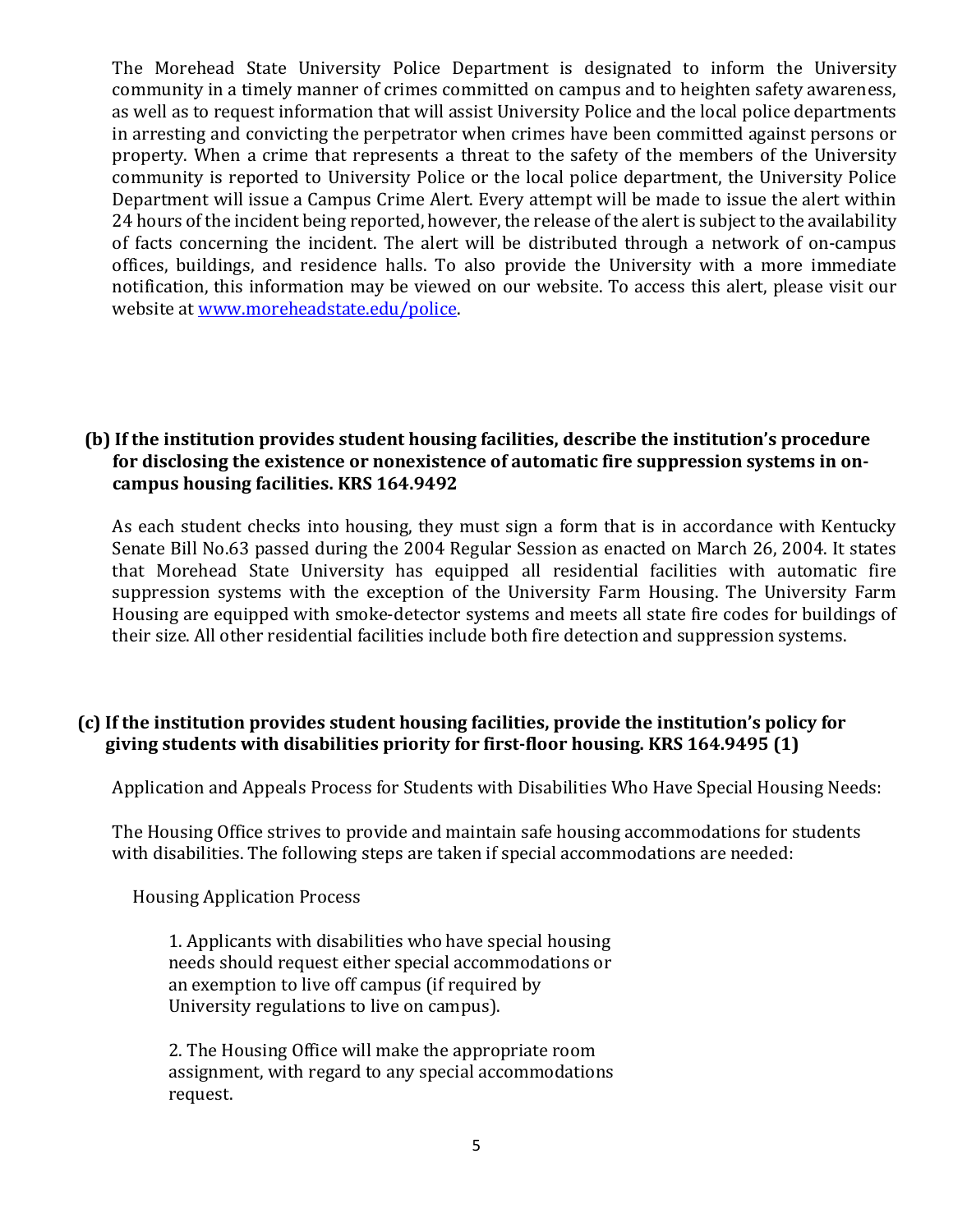3. If the room assignment is not acceptable or if a waiver to live off campus is not granted, the student, their parent/ guardian, or their advocate (as defined in the 504/ADA Guidebook) may appeal the assignment.

#### **(d)** If the institution provides student housing facilities, describe the institution's policy for maintaining a record of any on-campus housing assignment for students with disabilities, and the procedure for alerting safety and emergency personnel of the location of students **with disabilities. KRS 164.9495 (2)**

Each semester a list of students is compiled that are living on campus and have disclosed a disability to housing staff. This list is distributed to various campus officials and to the Morehead Fire Department. 

## **Daily Crime Log**

The Morehead State University Police Department maintains a Daily Crime Log of all reported crimes, which is updated on a daily basis. The log includes the nature, date and time reported, and general location of each crime reported to our department.

The University Police Department's Daily Crime Log contains information on all crimes and arrests, which occur on campus property and its geographical area of responsibility in accordance with federal laws. The Daily Crime Log is available 24 hours a day to review at our main office, located at 100 Laughlin Health Building and available on the web at www.moreheadstate.edu/police. The University Police Department strongly recommends that you remain alert and aware of what is going on around you, and remain security conscious and involved. If you see or hear something suspicious, please report the situation immediately. Thefts and other violations do at times occur. However, all of us can reduce the risk by thinking about our personal safety and taking practical precautions.

## **Crime Prevention and Awareness Programs**



The Morehead State University Police Department offers the Rape Aggression Defense program. This self-defense class, designed specifically for women, is a national recognized course that gives women the skills they need to prevent and survive a violent attach. The University Police Department officers a RAD program each semester with two certified RAD instructions. Please visit the University Police Department for more information about course scheduling.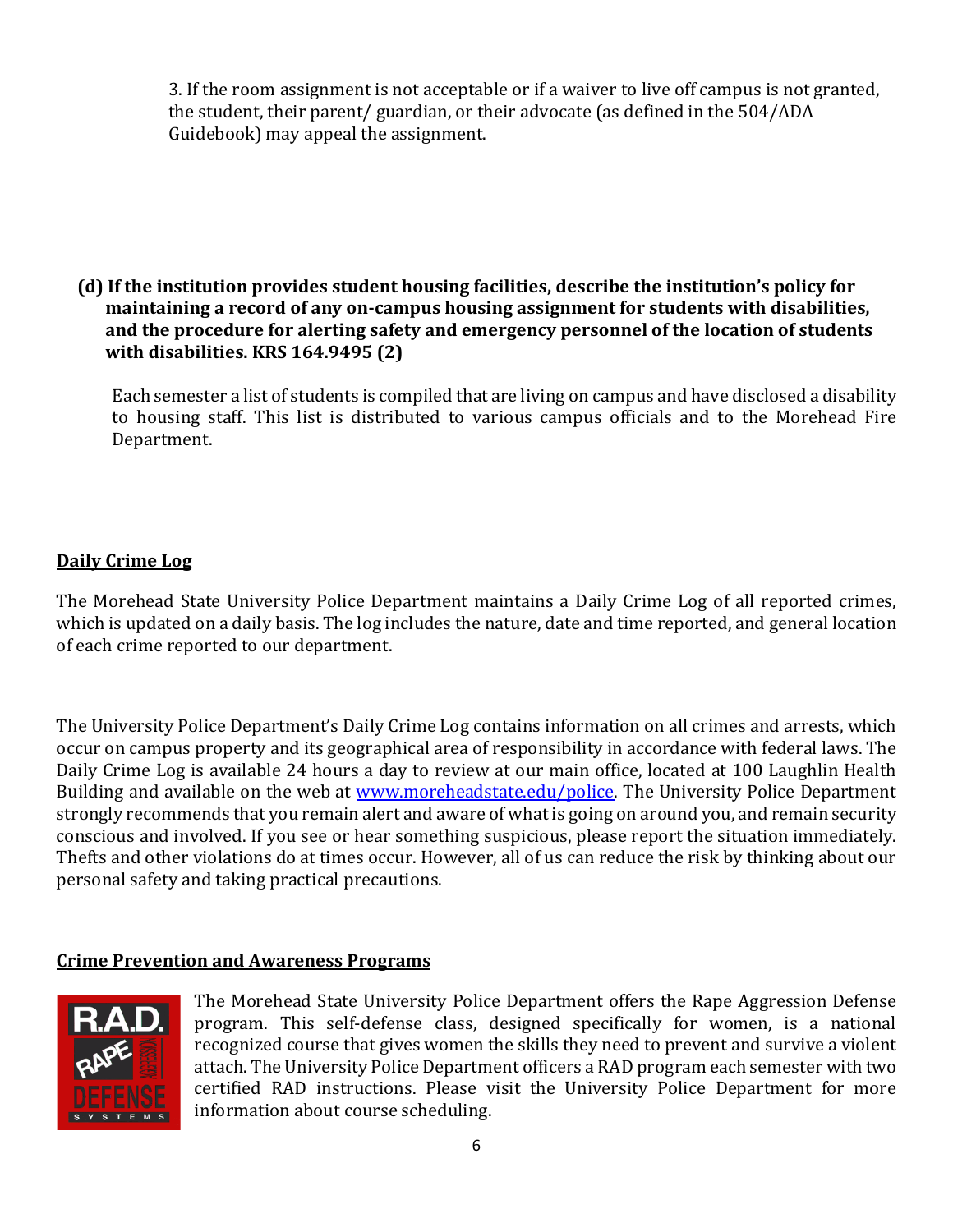

The Morehead State University Police Department maintains and controls Emergency Phones in various locations throughout the campus. The Emergency Phones may be used for any emergency situations, information, or for requesting the evening shuttle van. After the button has been pushed, one of our certified Police Dispatchers will answer and take any necessary action to assist you. If there is no reply to the 911 Telecommunications Center after the phone has been activated, a Police Officer will be sent to check the area for a reason for the activation.

#### **Notification to the University Community**

All currently enrolled students and employees are encouraged to register their cell phones for emergency text messages through **EAGLE ALERTS**, located at: http://www.moreheadstate.edu/e2campus/

In the event of an emergency (including weather and safety alerts), Morehead State University will utilize a number of communications tools and strategies to communicate with the campus community. Depending upon the nature of the announcement, any or all of the following methods may be used:

- Text messaging and e-mail alert system (**EAGLE ALERTS**); sign up is voluntary but is strongly recommended.
- Mass campus e-mail
- Campus-wide voicemail
- Posting on University Web site and portals
- Radio, TV and other media outlets, including Morehead State Public Radio
- Digital information system/digital signs
- Posted printed notices in residence halls and in administrative/academic buildings.
- LiveSafe app, sign up is voluntary but is strongly recommended.

#### **Timely Warnings/Safety Alerts**

The Morehead State University Police Department is designed to inform the University community in a timely manner of crimes committed on campus and heighten safety awareness as well as request information that will assist University Police and local police departments in arresting and convicting the perpetrator when crimes have been committed against persons or property.

When a crime that represents a threat to the safety of the members of the University community is reported to the University Police or the local police department, the University Police Department will issue a Campus Crime Alert. Every attempt will be made to issue the alert within 24 hours of the incident being reported, however, the release of the alert is subject to the availability of facts concerning the incident. The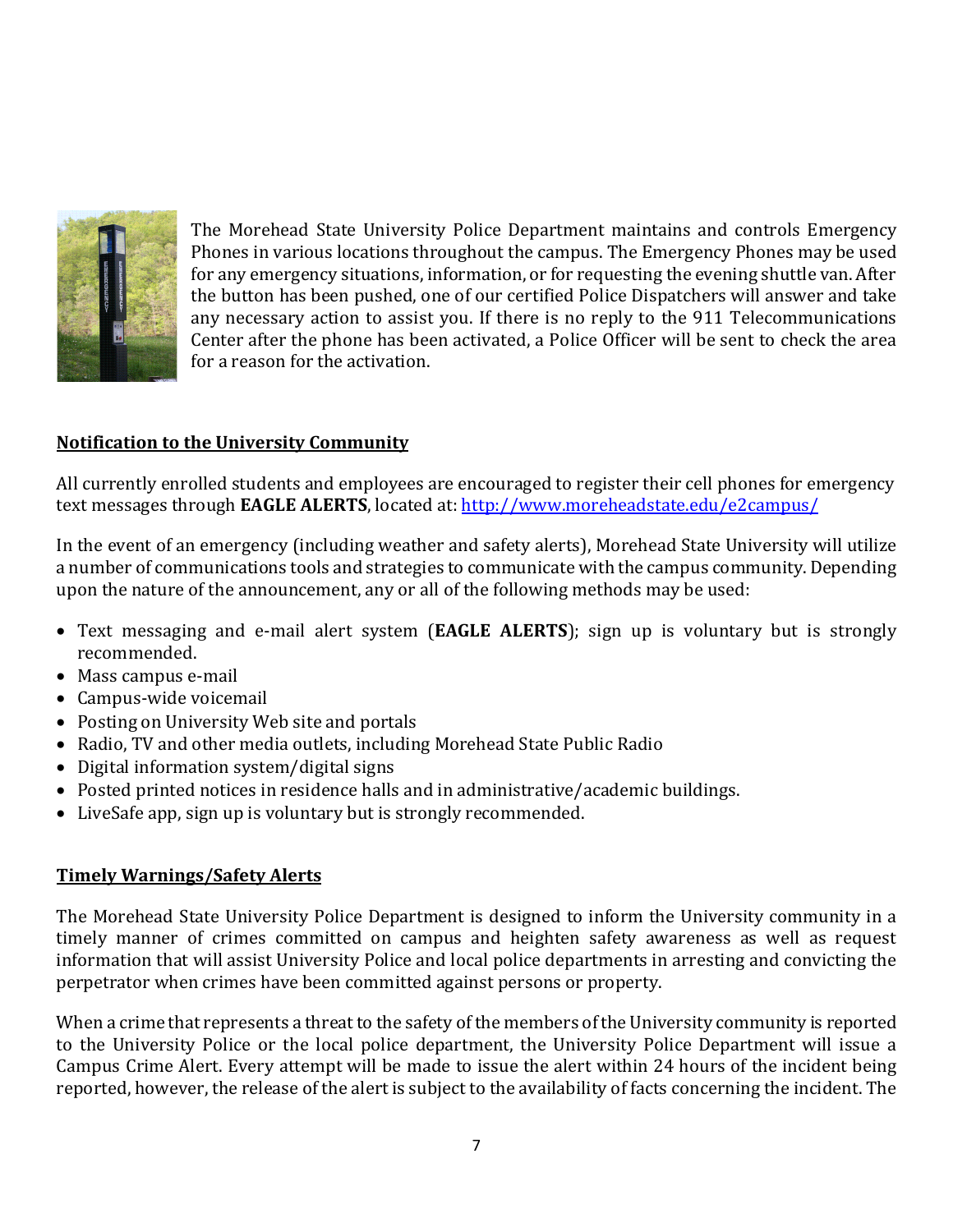alert will be distributed through a network of on-campus offices, buildings and residence halls and via the MSU website at www.moreheadstate.edu

## **Evening Shuttle Service**

To promote safety after dark, the University Police Department provides uniformed student cadets to drive the evening shuttle van to parking lots or vehicles, depending upon the availability of resources. Students, faculty and staff who need this service should call the main office number at (606) 783-2035, (606) 783-8747 (3-TRIP), via the LiveSafe app, or **911** from any emergency phone. Escorts to an off campus location will only be provided in the event of an emergency situation or other mitigating circumstances with the approval of the Chief of Police. We also recommend that you use the "buddy system", organize groups and walk together to your destination. These small measure can make a big different in your personal safety.

## **Sex Offender Registry**

In accordance with the "Campus Sex Crimes Prevention Act" of 2000, which amends the Jacob Wetterling Crimes against Children and Sexually Violent Offender Registration Act, the Jeanne Clery Act and the Family Educational Rights and Privacy Act of 1974, the Morehead State University Police Department provides a link to the Kentucky State Police Sex Offender Registry. The Kentucky State Police has full responsibility for maintaining this registry. To access the registry, visit http://www.kentucktystatepolice.org/sor.htm

## **Campus Map**

Morehead State University's campus map is available on-line to view. If you would prefer to have a hard copy of this map, you may stop by the Morehead State University Police Department between the hours of 8:00 am – 4:00 pm, or you may print this map from the web at www.moreheadstate.edu/campusmap. Visitors are required to obtain a Visitor's Pass, at no charge, when visiting the campus. These passes may be obtained at the University Police Department, Howell-McDowell Administration Building and the Adron Doran University Center.

## **Lost and Found**

Lost & Found property can be turned over to the nearest uniformed officer on duty or brought directly to the University Police Department. Inquiries about lost and found property should be made at the Laughlin Health Building, room 100. Lost articles will be kept for a period of at least 90 days depending on the value of the item.

## **Reporting a Crime Anonymously**

Individuals with any information that may lead to the conviction or arrest of a suspect(s) are urged to contact the Morehead State University Police Department *immediately*. You may do this anonymously by calling our anonymous tip line at  $(606)$  783-2111 or by visiting our web site at www.moreheadstate.edu/police and clicking on "Anonymous Tip". All information will remain confidential with the Morehead State University Police Department.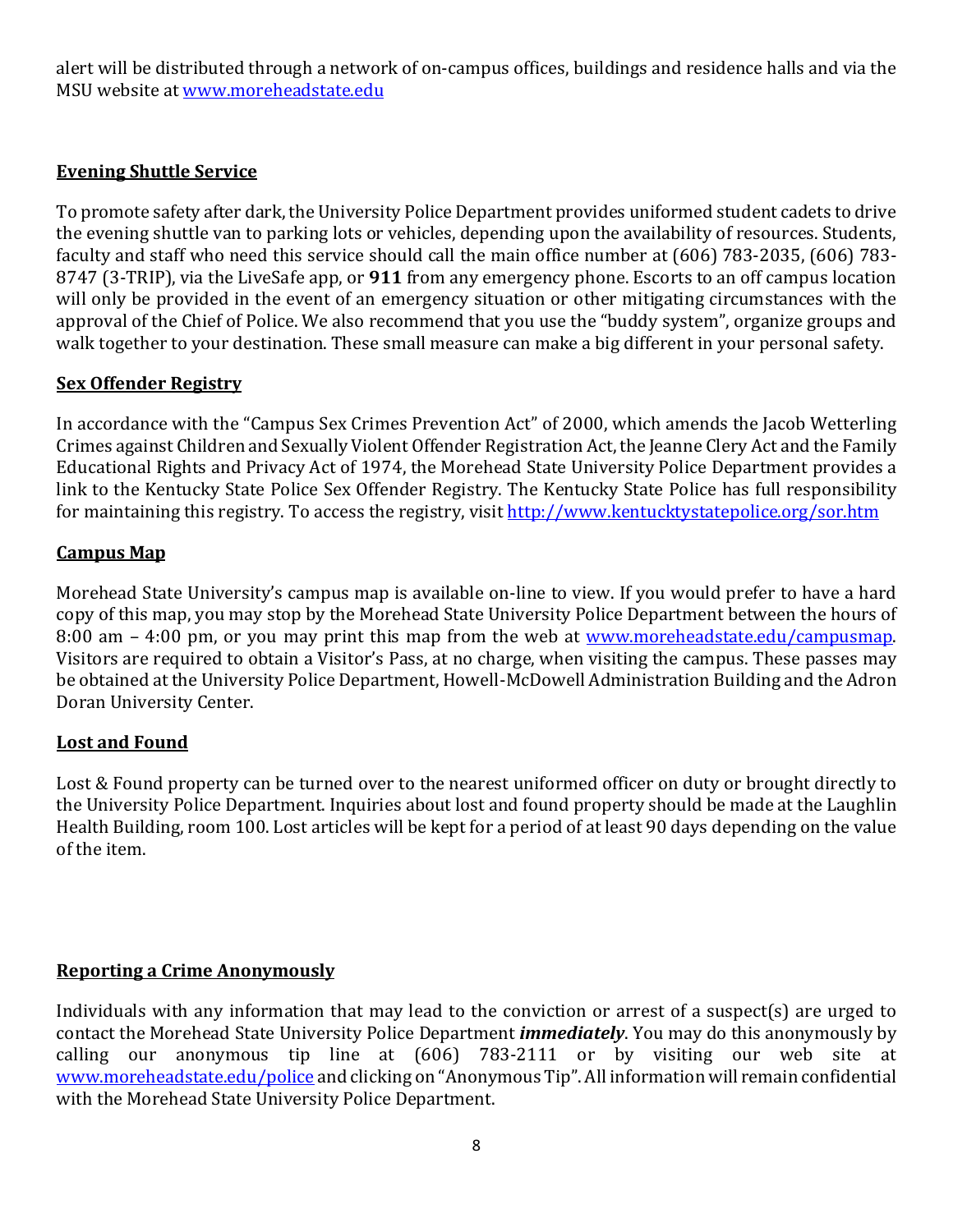## **Morehead State University Regional Campuses**

If you are a current Morehead State University student and attend classes at any of the following regional campuses and you need to report a crime or emergency, do so by contacting local law enforcement agonies.

- Morehead State University at Ashland Regional Campus Ashland City Police Department: (606) 327-2020
- Morehead State University at Jackson Regional Campus Jackson City Police Department: (606) 666-2424
- Morehead State University at Mt. Sterling Regional Campus Mt. Sterling City Police Department: (859) 498-8720
- Morehead State University at Prestonsburg Regional Campus Prestonsburg City Police Department: (606) 886-1010

#### **Morehead State University Statement of Compliance as a Drug-Free Institution**

Morehead State University is committed to providing a healthy and safe environment for its students, faculty and staff. The University has defined conduct in relation to the possession, use, dispensation, distribution, or manufacture of alcohol and/or other drugs. Conduct which is violate of this definition poses unacceptable risks and disregard for the health, safety and welfare of members of the University community and shall result in disciplinary action up to and including suspension or termination.

As a recipient of federal grants and contracts, Morehead State University gives this notice to students, faculty and staff that it is in compliance with and shall continue to be in compliance with the Drug-Free Workplace Act of 1988 and the Drug-Free Schools and Communities Act Amendment of 1989. Students, faculty and staff are herein notified of the standards of conduct which shall be applicable while on Morehead State University property, on University business, and/or at University sponsored activities.

#### **Alcohol/Other Drugs Policy**

No student or visitor shall have in his or her possession or consume alcoholic beverages in public or on University-owned or controlled grounds or exhibit drunken behavior on University-owned or on controlled property, except at events as pre-approved by the President and in accordance with state licensing requirements. The use, possession, transfer, or sale of drug paraphernalia, marijuana, controlled and/or illegal substance on University-owned or controlled property, including residence halls is prohibited. 

#### **Weapons Policy**

The Morehead State University Deadly Weapons on Campus Policy sets forth the University's prohibitions as it relates to weapons on campus. In Kentucky Revised Statute §237.115, the Kentucky General Assembly explicitly recognizes the authority of the University to control the possession of deadly weapons on any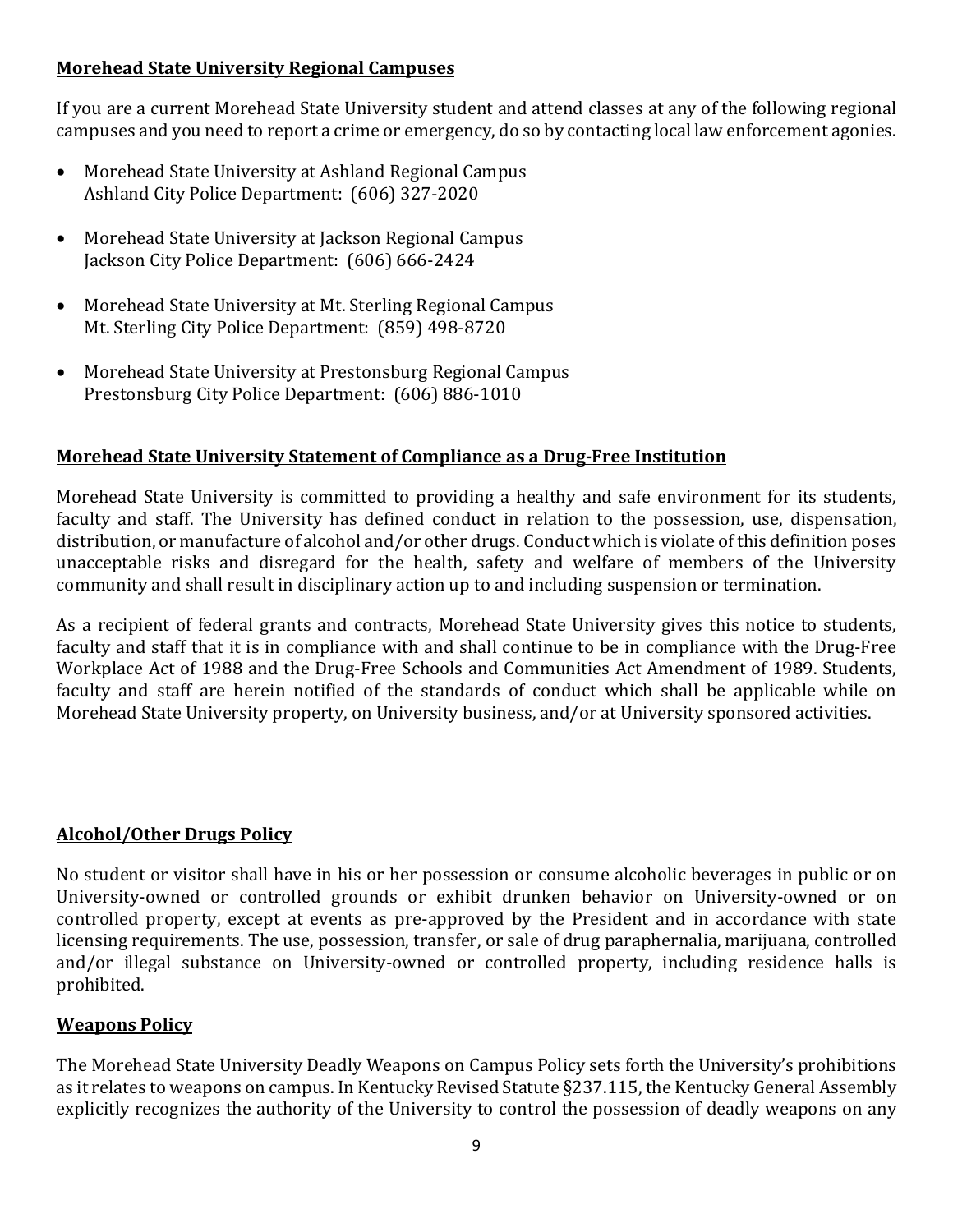property owned, leased or controlled by the University, including the right to prohibit possession of such weapons by any person or entity using University property or premises.

For purposes of this policy, "deadly weapon" means:

- A weapon of mass destruction;
- Any weapon from which a shot, readily capable of producing death or other serious physical injury, may be discharged;
- Any knife other than an ordinary pocket knife;
- Billy, nightstick, or club;
- $\bullet$  Blackjack or slapjack;
- Nunchaku karate sticks;
- Shuriken or death star; and,
- Artificial knuckles made from metal, plastic, or other similar hard material.

The Kentucky Supreme Court issued an opinion in Mitchell vs. University of Kentucky defining the parameters of an institution's ability to control weapons on its campus. To comply with expressed legal mandates set forth in the opinion, a comprehensive campus weapons policy is recommended.

Possession, concealed or otherwise, use or storage of deadly weapon as defined above such as firearms, explosives, dangerous chemicals or other dangerous weapons or the brandishing of any weapon or any other object in a menacing or threatening manner is strictly prohibited on any property owned, leased, operated, or controlled by Morehead State University, including University housing and University vehicles.

The following are exceptions to this policy:

- Possession of deadly weapons by peace officers acting in the course of official duties;
- Possession of deadly weapons as a part of legitimate academic, athletic, or work-related activities (e.g., historical preservation, law enforcement training, ROTC activities, rifle team, etc.);
- Possession of a knife as part of a legitimate cutlery set (or individual piece of cutlery) as may be reasonably necessary by the possessor for food preparation;
- Possession of a deadly weapon by a person licensed to carry a concealed deadly weapon pursuant to KRS 237.110, if the firearm is contained in his or her vehicle and is not removed from the vehicle  $(KRS 527.020(4))$ ;
- Possession of a deadly weapon if it is located in a non-University motor vehicle and in an enclosed container, compartment, or storage space installed as original equipment in the motor vehicle by its manufacturer, including but not limited to a glove compartment, center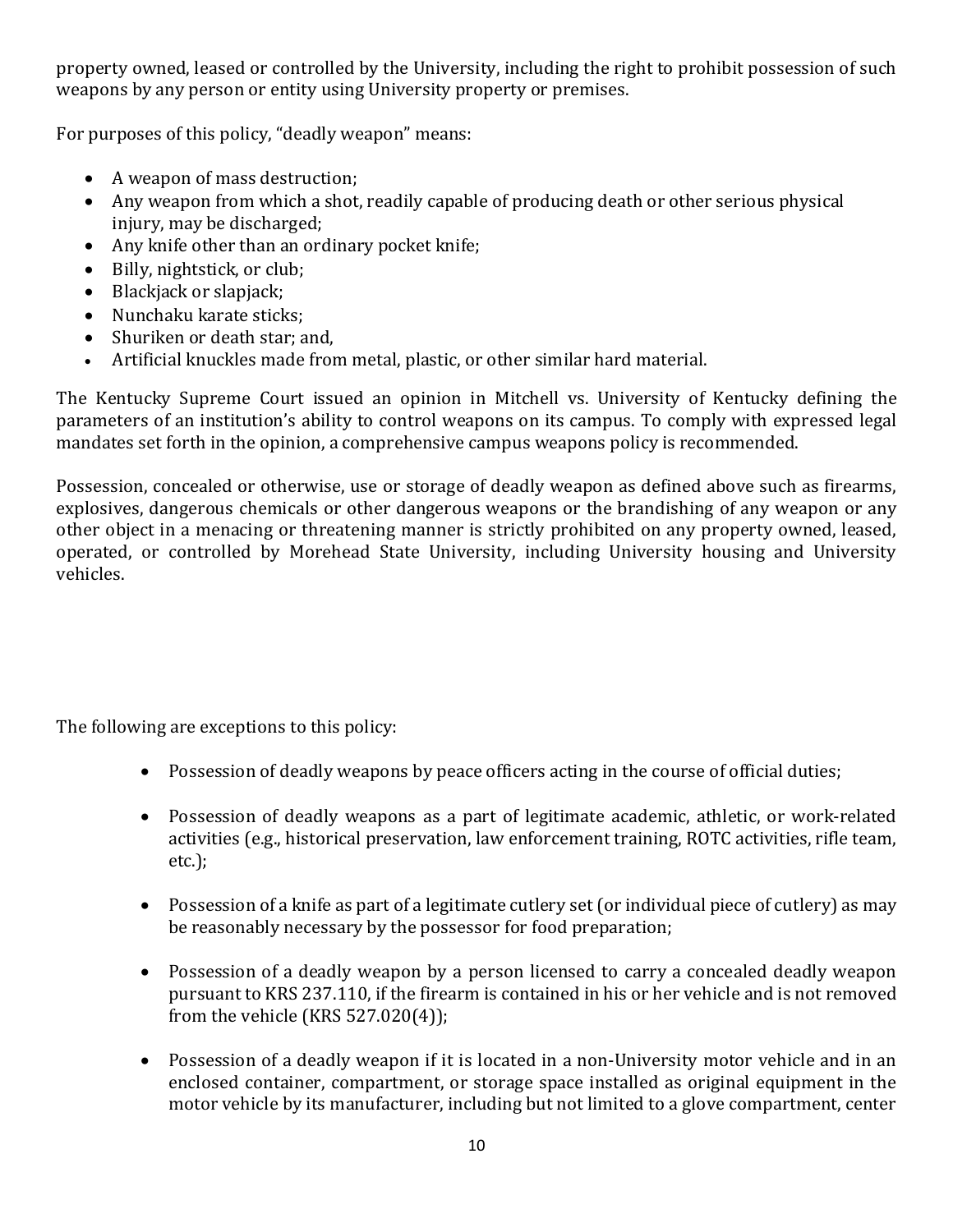console, or seat pocket, regardless of whether said enclosed container, storage space, or compartment is locked, unlocked, or does not have a locking mechanism  $(KRS 527.020(8))$ ;

- Possession of a deadly weapon by persons who are specifically authorized by KRS 527.020 to carry concealed deadly weapons on or about their persons at all times and at all locations within the Commonwealth. Such persons include but are not limited to: Commonwealth's Attorneys, judges of the Court of Justice, conservations officers of the Department of Fish and Wildlife, elected sheriffs, and peace officers from other jurisdictions. For a complete listing of persons authorized to carry concealed deadly weapons within the Commonwealth and the conditions for which the carrying of the deadly weapon is authorized, see KRS 527.020;
- Possession of deadly weapons by a person specifically authorized in writing to have such possession by the President, or his or her designee, but only if such person fully complies with any and all restrictions imposed upon such possession by the President, or his or her designee. Authorization for possession shall be for a time certain, but in no case longer than six months unless specific written authorization is again obtained.

Students who possess deadly weapons in violation of this prohibition are guilty of violations of the Student Conduct Code and are subject to disciplinary action under that Code, including expulsion from the University, and all other appropriate legal actions. Faculty and staff employees who possess deadly weapons in violation of this prohibition are guilty of misconduct and subject to corrective action under the appropriate University Policy, including termination of employment and all other appropriate legal actions. Others who possess deadly weapons in violation of this prohibition shall be directed to remove their weapons or themselves from the University's property or premises and shall be subject to all other appropriate legal actions.

## **Morehead State University's policy on Title IX**

#### **UAR NUMBER: 337**

**TITLE: Sexual Misconduct**

#### **ORIGINATORS: General Counsel and Human Resources**

#### **INITIAL ADOPTION:** June 22, 2015

#### **REVISION:**

**PURPOSE**: Provide sexual misconduct and harassment regulations for campus including procedures for hearing and appeals.

**PROCEDURAL REFERENCES FOR:** Title VII, as well as Title IX and related laws including the Jeanne Clery Act (Clery Act), the Violence Against Women Reauthorization Act (VAWA) including the Campus Sexual Violence Elimination Act (SaVE Act)

**SCOPE**: All students, faculty, and staff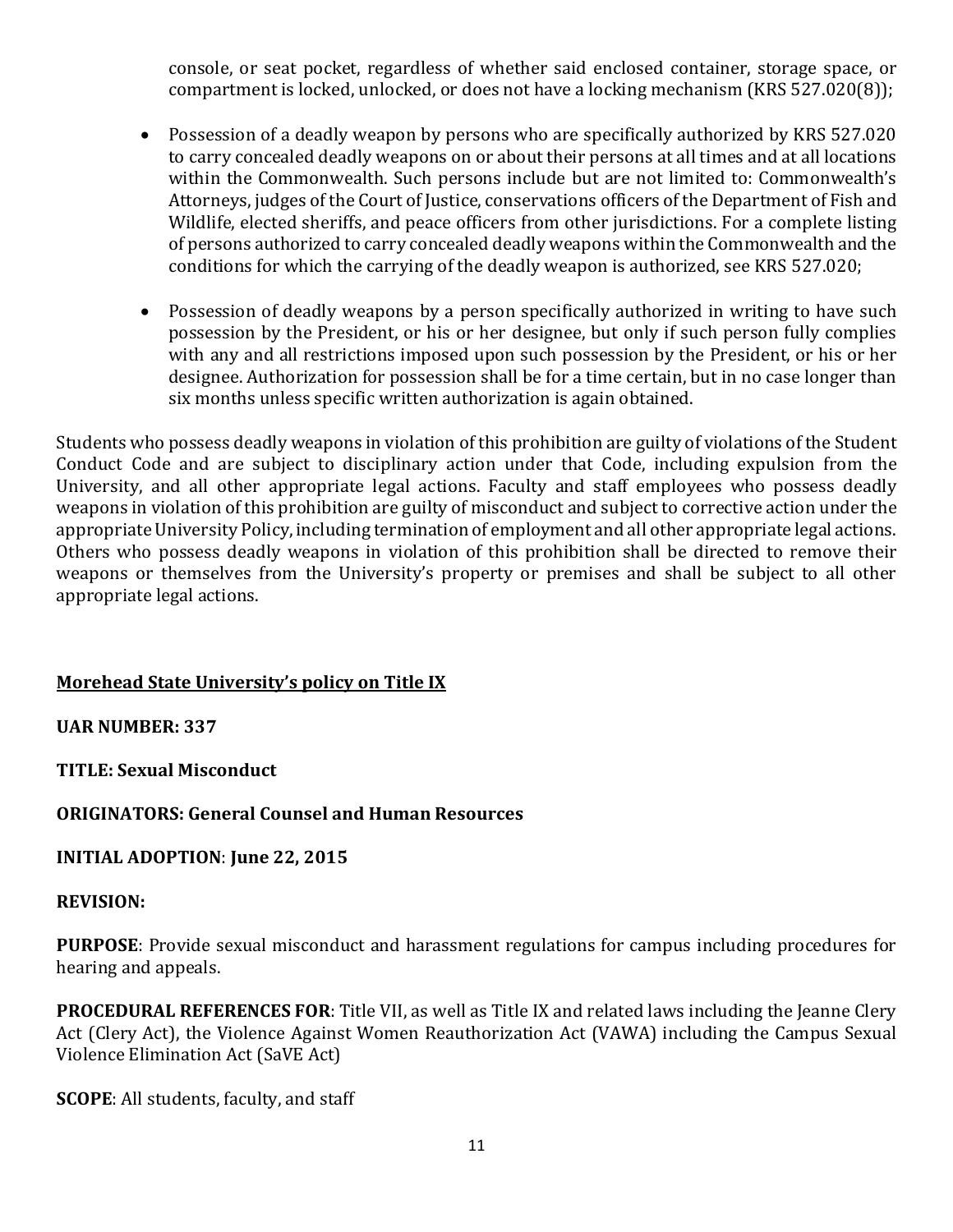**DESCRIPTION**: Morehead State University is committed to complying with state law, Title VII, as well as Title IX and related laws including the Jeanne Clery Act (Clery Act) and the Campus Sexual Violence Elimination Act (SaVE Act). This University Administrative Regulation (UAR) is adopted to prevent, investigate and respond to incidents of sexual misconduct, including sexual harassment, sexual assault, domestic violence, dating violence, and stalking. These guidelines apply to all members of the University community. The University will respond promptly and effectively to reports of sexual misconduct, and will take appropriate action to prevent, to correct, and when necessary, to discipline behavior that violates this UAR on Sexual Misconduct.

#### **APPLICATION:**

This UAR applies to all employees and students of the University, including volunteers, guests and subcontractors of the University.

Morehead State University is committed to creating and maintaining a community where all individuals who participate in University programs and activities can work and learn together in an atmosphere free of harassment, exploitation, or intimidation. Morehead State University will not tolerate sexual misconduct as defined in this UAR, in any form. Such acts of violence are prohibited by University rules, as well as state and federal laws. Individuals who the University determines more likely than not engaged in these types of behaviors are subject to penalties up to and including dismissal or separation from Morehead State University, regardless of whether they are also facing criminal or civil charges in a court of law.

Nothing contained herein shall be construed to supplant or modify existing laws of the Commonwealth of Kentucky and the United States. This UAR shall not be used to remedy acts which are crimes under the laws of the Commonwealth of Kentucky or the United States.

#### **DEFINITIONS:**

#### **A. MSU DEFINITIONS**

MSU prohibits gender discrimination. Sexual misconduct is a form of gender discrimination. Different forms of sexual misconduct are explained in this UAR. The determination of what constitutes sexual misconduct will vary with the facts and circumstances of each case.

Sexual Harassment can take one of two forms. The first form involves unwelcome verbal, electronic, physical and/or visual conduct based on sex, which both (1) unreasonably interferes with a person's work or educational performance, and (2) creates an environment that both a reasonable person and the specific person being harassed would find intimidating, hostile or offensive. This form may come from a supervisor, one's educator or from any other person at the institution. The second form involves either (1) submission to unwelcome advances of a supervisor or educator as an express or implied condition of receiving work or educational benefits, or (2) a tangible work or educational detriment resulting from a person's failure or refusal to submit to sexual demands of a supervisor or educator. Examples of sexual harassment include (but are not limited to):

- Unwelcome sexual flirtation or advances
- Offering employment, promotions, grades or other benefits in exchange for sexual favors
- Making or threatening reprisals for refusing sexual advances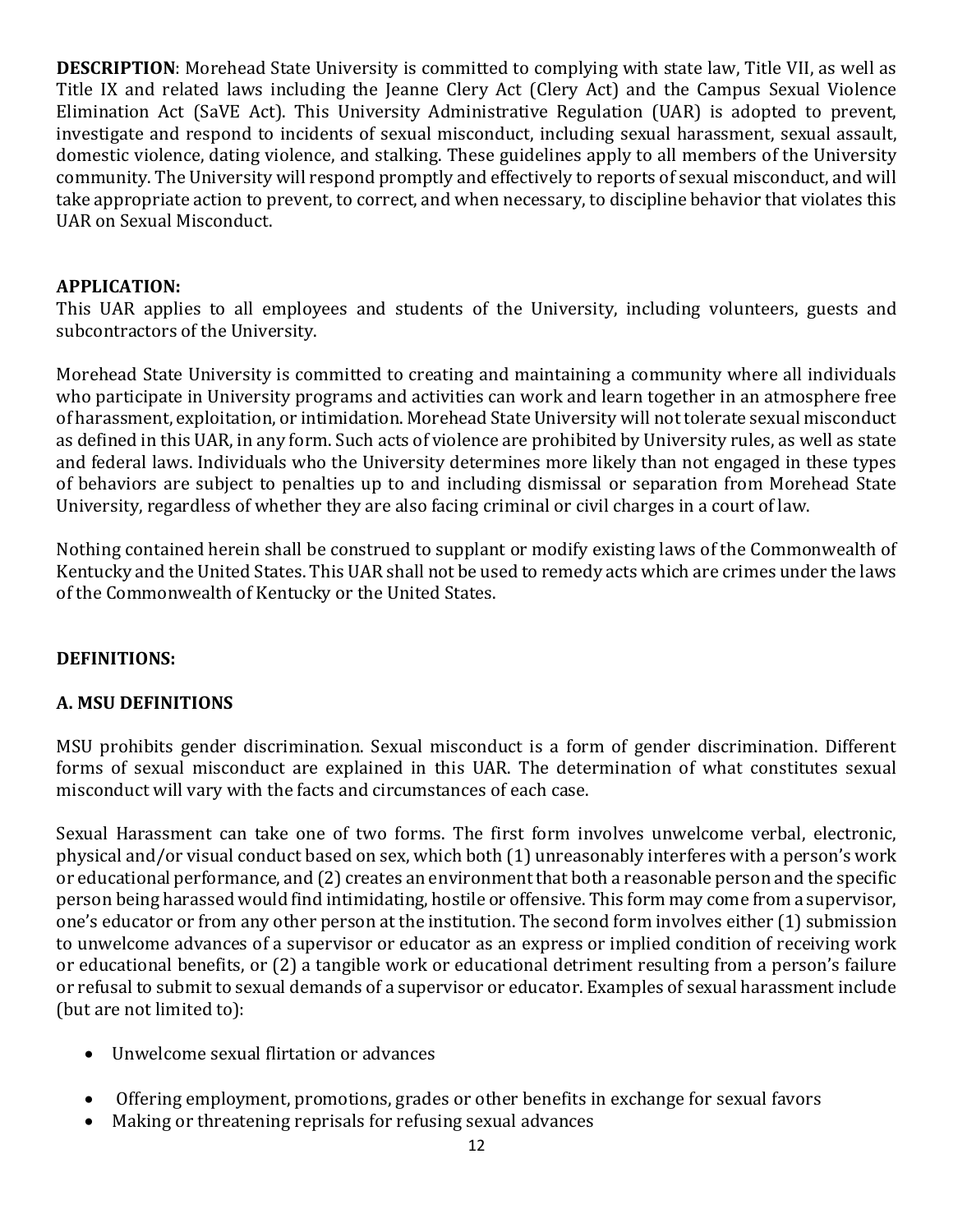- Unwelcome visual and/or electronic conduct such as leering; making sexual gestures
- displaying sexually suggestive objects or pictures, cartoons or posters; and suggestive or obscene letters, notes or invitations;
- Unwelcome verbal or electronic conduct such as derogatory comments; epithets; slurs; sexual innuendo; sexual jokes; graphic verbal commentaries about a person's body; and sexually degrading words used to describe a person
- Unwelcome physical conduct such as unwarranted, suggestive or offensive touching; and impeding or blocking movement.

Sexual Assault refers to any sexual act directed against another person, forcibly and/or against the person's will; or not forcibly or against the person's will where the survivor is incapable of giving consent, as well as incest or statutory rape. Examples of sexual assault for MSU purposes include but are not limited to:

- Intentional touching of another person's intimate parts without that person's consent;
- Other intentional sexual contact with another person without that person's consent;
- Coercing, forcing or attempting to coerce or force a person to touch another person's intimate parts without that person's consent
- Rape, which is penetration, no matter how slight, of the vagina or anus of a person by any body part of another person or by an object the mouth of a person by a sex organ of another person, without that person's consent.

Domestic Violence includes felony or misdemeanor crimes of violence committed by:

- A current or former spouse or intimate partner of the survivor;
- A person with whom the survivor shares a child in common;
- A person who is or was residing in the same household as the survivor; or
- Any person against someone who is protected from that person's acts under the domestic or family violence laws of the jurisdiction.

Dating Violence refers to violence committed by a person who is or has been in a social relationship of a romantic or intimate nature with the survivor.

Stalking occurs when someone engages in a course of conduct directed at a specific person that would cause a reasonable person to fear for his or her safety or the safety of others, or suffer substantial emotional distress.

Sexual exploitation occurs when someone takes sexual advantage of another person for the benefit of anyone other than that person without that person's consent. Examples of behavior that could rise to the level of sexual exploitation for purposes of this policy include but are not necessarily limited to: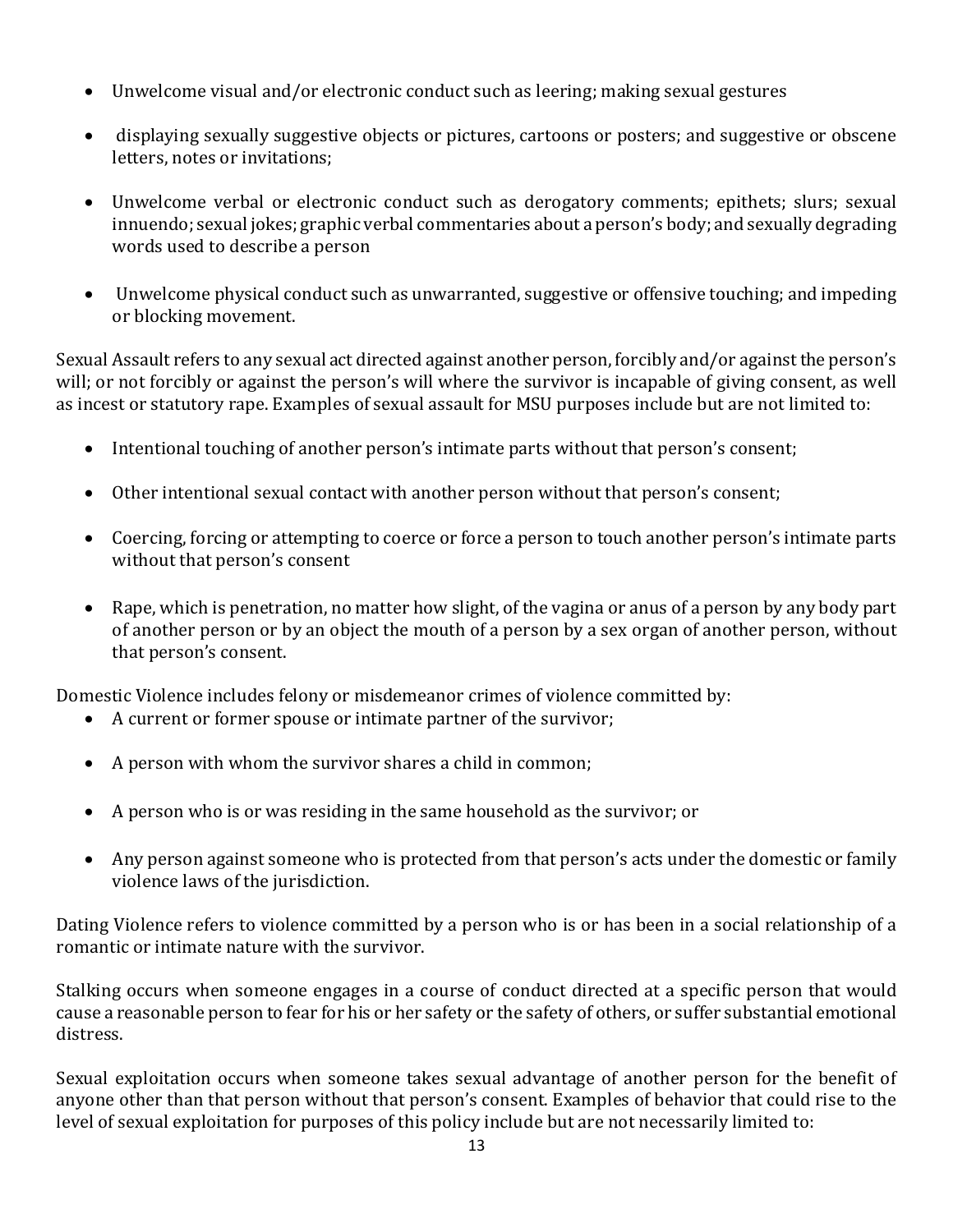- Prostituting another person;
- Recording images (e.g., video, photographs) or audio of another person's sexual activity, intimate body parts or nakedness without that person's consent;
- Distributing images (e.g., video, photographs) or audio of another person's sexual activity, intimate body parts or nakedness if the person distributing the images or audio knows or should have known that the person depicted in the images or audio did not consent to such disclosure and objects to such disclosure; and Viewing another person's sexual activity, intimate body parts or nakedness in a place where that person would have a reasonable expectation of privacy, without that person's consent, and for the purpose of arousing or gratifying sexual desire.

Unwelcome conduct does not have to include intent to harm, be directed at a specific target or involve repeated incidents, and can involve persons of the same or opposite sex. Participation in conduct or the failure to complain does not always mean the conduct was welcome. The fact that a person has welcomed some conduct does not necessarily mean a person welcomed other conduct. Similarly, the fact that a person may have invited, requested or otherwise consented to conduct on one occasion does not necessarily mean the conduct is welcome on a later occasion.

Consent as used in this UAR is defined as follows:

- Consent is informed. Consent is an affirmative, knowing, unambiguous, and conscious decision by each participant to engage in mutually agreed upon sexual activity.
- Consent is voluntary. It must be given without coercion, force, threats, or intimidation. Consent means positive cooperation in the act or expression of intent to engage in the act pursuant to an exercise of free will. Even though consent does not necessarily need to be verbal, relying purely on non-verbal communication can lead to misunderstandings. So, a spoken agreement is the most clearly indicated form of consent. It may not, in any way, be inferred from silence, passivity, lack of resistance or lack of an active response alone. Assuming that consent was given by the absence of a "no" is wrong.
- Consent is revocable. Consent to some form of sexual activity does not imply consent to other forms of sexual activity. Consent to sexual activity on one occasion is not consent to engage in sexual activity on another occasion. A current or previous dating or sexual relationship, by itself, is not sufficient to constitute consent. Even in the context of a relationship, there must be mutual consent to engage in sexual activity. Consent must be ongoing throughout a sexual encounter and can be revoked at any time. Once consent is withdrawn, the sexual activity must stop immediately.
- Consent cannot be given when a person is incapacitated. A person cannot consent if he/she is unconscious or coming in and out of consciousness. A person cannot consent if he/she is under the threat of violence, bodily injury or other forms of coercion.

A person cannot consent if his/her understanding of the act is affected by a physical or mental impairment. Consent must be given with rational and reasonable judgment, so if the survivor was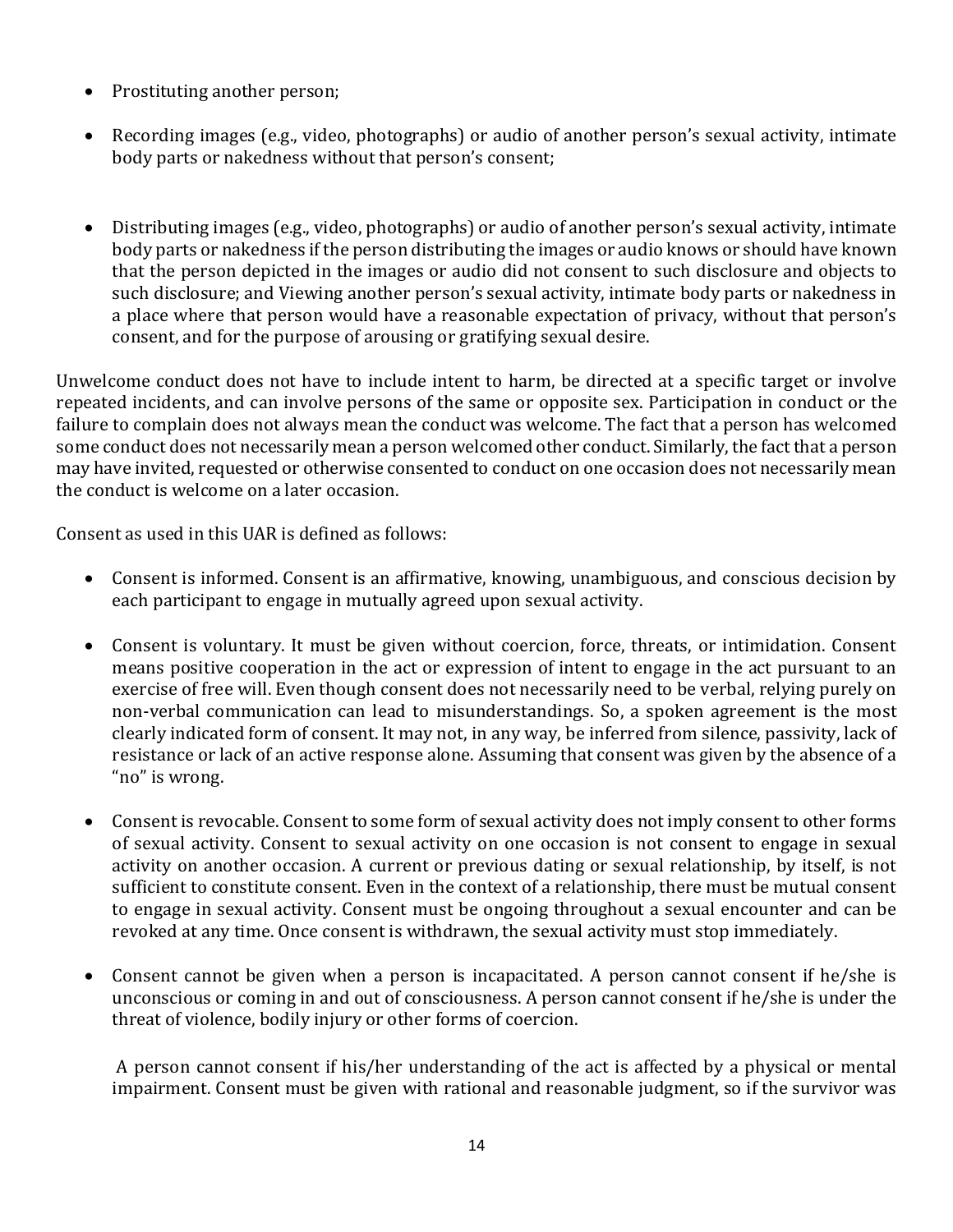physically incapacitated from the consumption of alcohol or drugs, unconsciousness, or any other kind of inability, consent cannot be obtained.

#### **B. CRIMINAL DEFINITIONS**

Section 304 of the Violence Against Women Reauthorization Act (VAWA), known as the SaVE Act provision, obligates MSU's policy to include the definitions used by Kentucky's penal code (KRS Chapters 500 to 534) for "domestic violence," "dating violence," "sexual assault," "stalking," and "consent" with respect to sexual offenses. Kentucky's penal code does not define domestic violence or dating violence, although other crimes may apply to those circumstances. Kentucky's penal code defines sexual abuse in lieu of sexual assault, stalking, and lack of consent, which are set forth below. Please note that the Kentucky penal code definitions are for your information only as required by federal law. For purposes of applying this UAR, the definitions in Part A will govern.

#### **510.110 Sexual abuse in the first degree**

 $(1)$  A person is guilty of sexual abuse in the first degree when:

(a) He or she subjects another person to sexual contact by forcible compulsion; or  $(b)$  He or she subjects another person to sexual contact who is incapable of consent because he or she:

Is physically helpless; Is less than twelve  $(12)$  years old; or Is mentally incapacitated; or

(c) Being twenty-one (21) years old or more, he or she:

Subjects another person who is less than sixteen  $(16)$  years old to sexual contact;

Engages in masturbation in the presence of another person who is less than sixteen (16) years old and knows or has reason to know the other person is present; or

Engages in masturbation while using the Internet, telephone, or other electronic communication device while communicating with a minor who the person knows is less than sixteen (16) vears old, and the minor can see or hear the person masturbate; or

(d) Being a person in a position of authority or position of special trust, as defined in KRS 532.045, he or she, regardless of his or her age, subjects a minor who is less than eighteen (18) years old, with whom he or she comes into contact as a result of that position, to sexual contact or engages in masturbation in the presence of the minor and knows or has reason to know the minor is present or engages in masturbation while using the Internet, telephone, or other electronic communication device while communicating with a minor who the person knows is less than sixteen (16) years old, and the minor can see or hear the person masturbate.

#### **510.120 Sexual abuse in the second degree**

 $(1)$  A person is guilty of sexual abuse in the second degree when:

(a) He or she subjects another person to sexual contact who is incapable of consent because he or she is an individual with an intellectual disability;

(b) He or she is at least eighteen  $(18)$  years old but less than twenty-one  $(21)$  years old and subjects another person who is less than sixteen (16) years old to sexual contact; or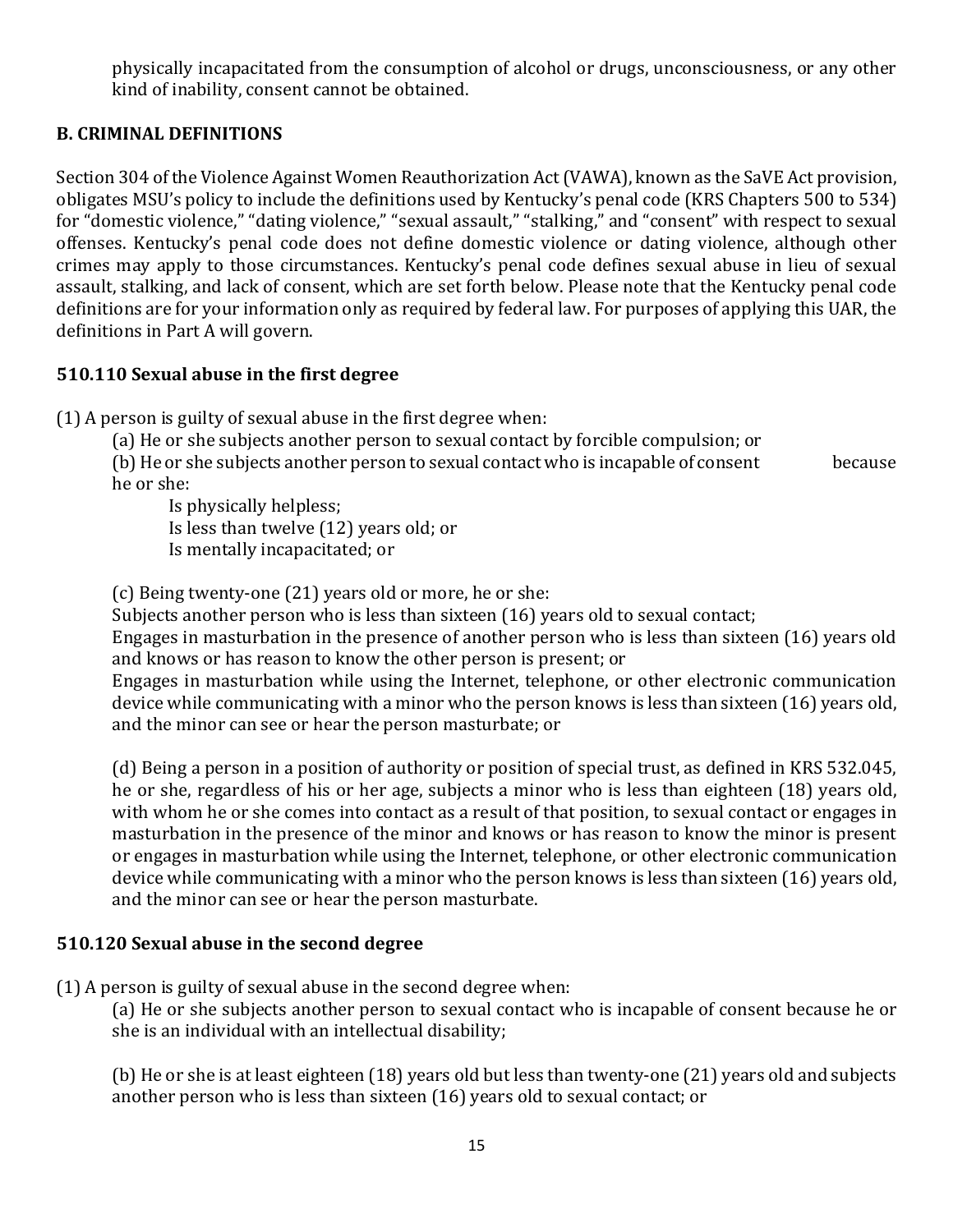(c) Being a jailer, or an employee, contractor, vendor, or volunteer of the Department of Corrections, Department of Juvenile Justice, or a detention facility as defined in KRS 520.010, or of an entity under contract with either department or a detention facility for the custody, supervision, evaluation, or treatment of offenders, he or she subjects a person who is at least eighteen (18) years old and who he or she knows is incarcerated, supervised, evaluated, or treated by the Department of Corrections, Department of Juvenile Justice, detention facility, or contracting entity, to sexual contact.

 $(2)$  In any prosecution under subsection  $(1)(b)$  of this section, it is a defense that:

(a) The other person's lack of consent was due solely to incapacity to consent by reason of being less than sixteen  $(16)$  years old; and

- (b) The other person was at least fourteen  $(14)$  years old; and
- (c) The actor was less than five  $(5)$  years older than the other person.

## **510.130 Sexual abuse in the third degree**

(1) A person is guilty of sexual abuse in the third degree when he or she subjects another person to sexual contact without the latter's consent.

 $(2)$  In any prosecution under this section, it is a defense that:

(a) The other person's lack of consent was due solely to incapacity to consent by reason of being less than sixteen  $(16)$  years old; and

- (b) The other person was at least fourteen  $(14)$  years old; and
- (c) The actor was less than eighteen  $(18)$  years old.

## **508.130 Definitions for KRS 508.130 to 508.150**

As used in KRS 508.130 to 508.150, unless the context requires otherwise:

 $(1)$ To "stalk" means to engage in an intentional course of conduct:

(a)Directed at a specific person or persons; which seriously alarms, annoys, intimidates, or harasses the person or persons; and which serves no legitimate purpose.

(b) The course of conduct shall be that which would cause a reasonable person

to suffer substantial mental distress.

(2) "Course of conduct" means a pattern of conduct composed of two (2) or more acts, evidencing a continuity of purpose. One (1) or more of these acts may include the use of any equipment, instrument, machine, or other device by which communication or information is transmitted, including computers, the Internet or other electronic network, cameras or other recording devices, telephones or other personal communications devices, scanners or other copying devices, and any device that enables the use of a transmitting device. Constitutionally protected activity is not included within the meaning of "course of conduct." If the defendant claims that he was engaged in constitutionally protected activity, the court shall determine the validity of that claim as a matter of law and, if found valid, shall exclude that activity from evidence.

(3) "Protective order" means: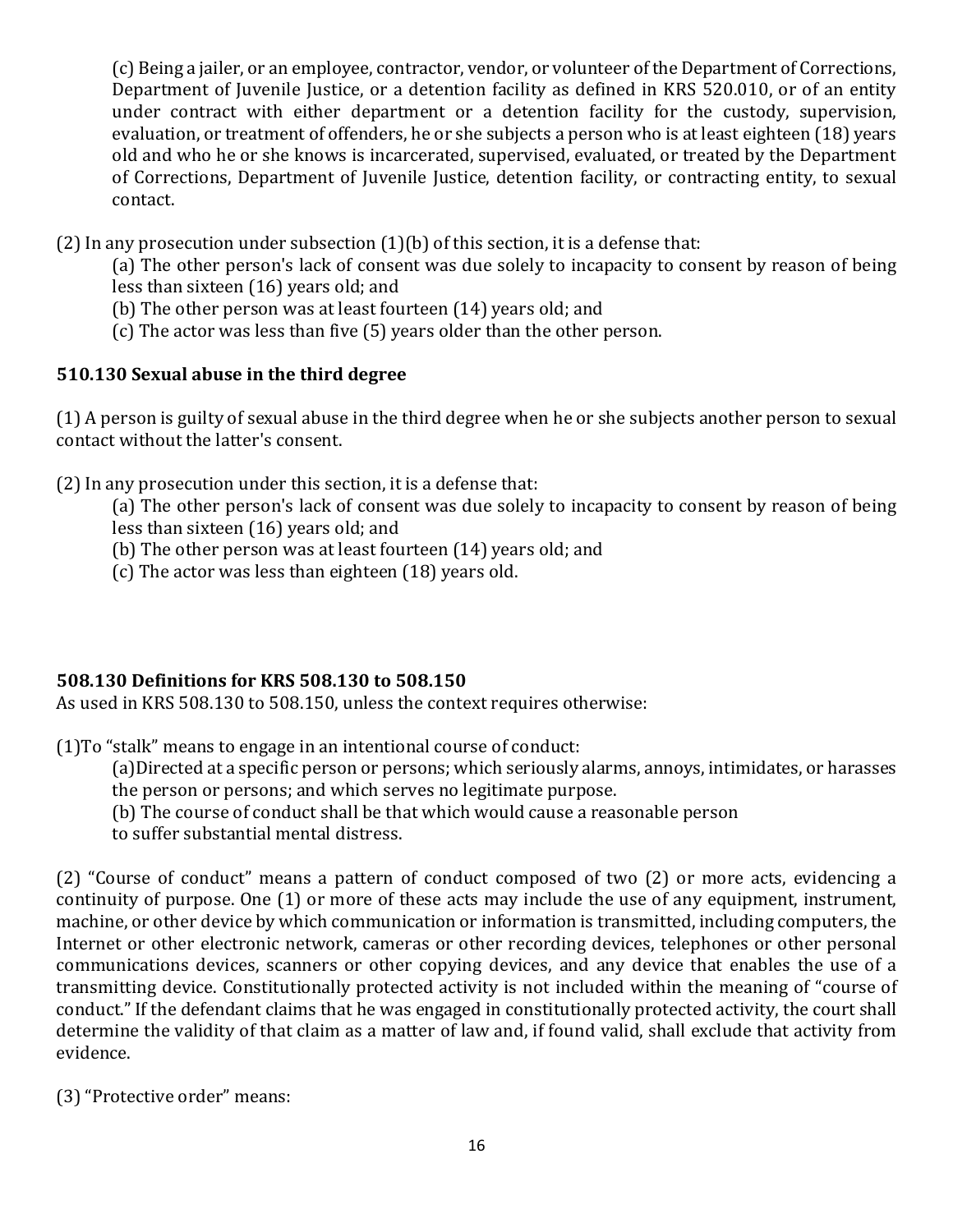(a) An emergency protective order or domestic violence order issued under KRS 403.715 to 403.785;

(b) A foreign protective order, as defined in KRS  $403.7521(1)$ ;

(c) An order issued under KRS 431.064;

(d) A restraining order issued in accordance with KRS 508.155; and

(e) Any condition of a bond, conditional release, probation, parole, or pretrial diversion order designed to protect the victim from the offender.

#### **508.140 Stalking in the first degree**

 $(1)$  A person is guilty of stalking in the first degree,

- (a) When he intentionally:
	- 1. Stalks another person; and

2. Makes an explicit or implicit threat with the intent to place that person in reasonable fear of:

- a. Sexual contact as defined in KRS 510.010;
- b. Serious physical injury; or
- c. Death; and

(b)A protective order has been issued by the court to protect the same victim or victims and the defendant has been served with the summons or order or has been given actual notice; or A criminal complaint is currently pending with a court, law enforcement agency, or prosecutor by the same victim or victims and the defendant has been served with a summons or warrant or has been given actual notice; or

The defendant has been convicted of or pled guilty within the previous five (5) years to a felony or to a Class A misdemeanor against the same victim or victims; or

The act or acts were committed while the defendant had a deadly weapon on or about his person.

## **508.150 Stalking in the second degree**

(1) A person is guilty of stalking in the second degree when he intentionally:

- (a) Stalks another person; and
- (b) Makes an explicit or implicit threat with the intent to place that person in reasonable fear of:

Sexual contact as defined in KRS 510.010;

Physical injury; or Death.

#### **510.020 Lack of consent**

(1) Whether or not specifically stated, it is an element of every offense defined in this chapter that the sexual act was committed without consent of the victim.

(2) Lack of consent results from:

- (a) Forcible compulsion;
- (b) Incapacity to consent; or
- (c) If the offense charged is sexual abuse, any circumstances in addition to forcible compulsion or incapacity to consent in which the victim does not expressly or impliedly acquiesce in the actor's conduct.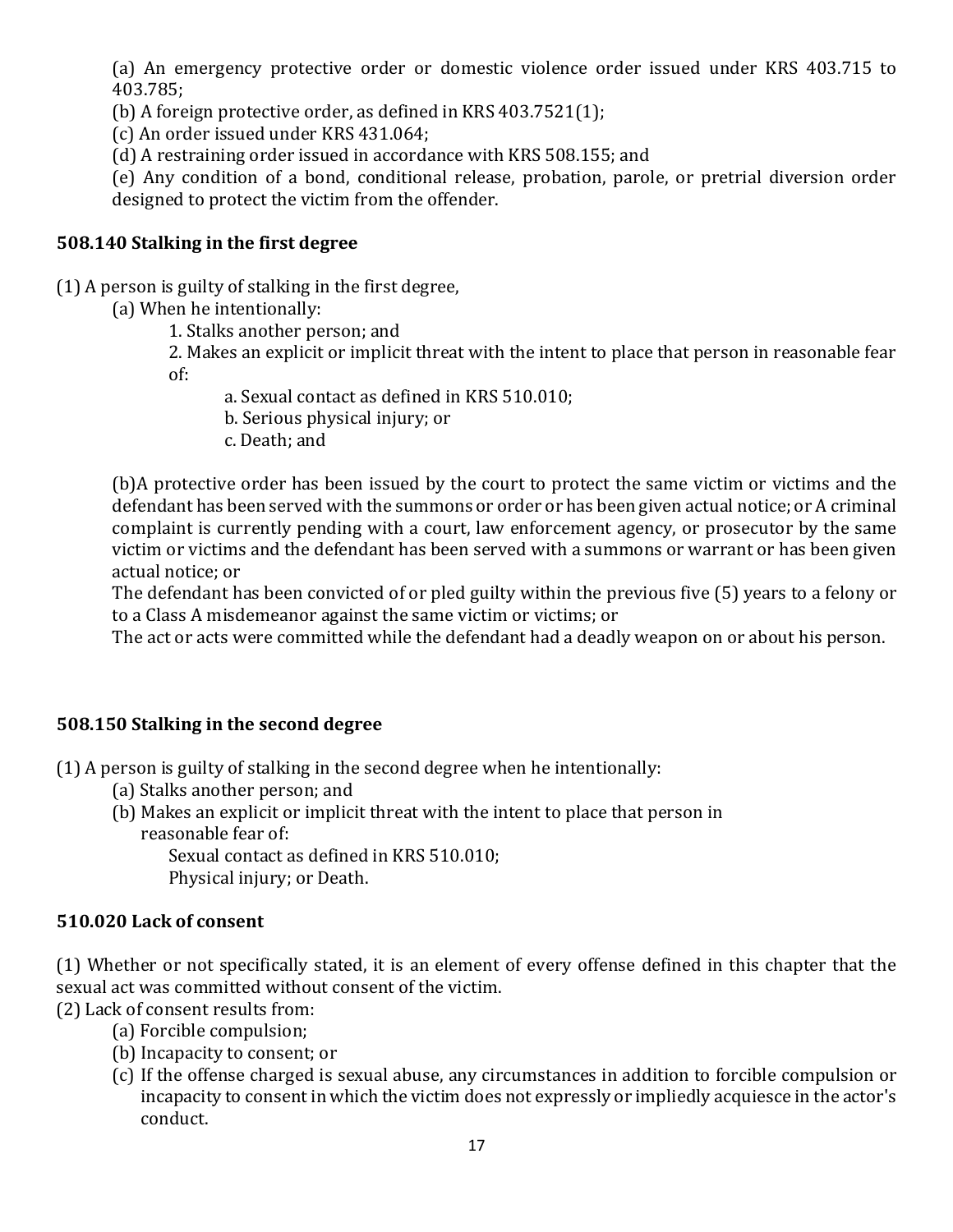- (3) A person is deemed incapable of consent when he or she is:
	- (a) Less than sixteen  $(16)$  years old;
	- (b) An individual with an intellectual disability or an individual that suffers from a mental illness;
	- (c) Mentally incapacitated;
	- (d) Physically helpless; or
	- (e) Under the care or custody of a state or local agency pursuant to court order and the actor is employed by or working on behalf of the state or local agency.

(4) The provisions of subsection  $(3)(e)$  of this section shall not apply to persons who are lawfully married to each other and no court order is in effect prohibiting contact between the parties.

#### **TITLE IX COORDINATOR**

MSU's Title IX Coordinator and Deputy Coordinators play the main role in carrying out MSU's commitment to provide a positive learning, teaching and working environment for the entire MSU community. By providing training on preventing sexual misconduct and retaliation, the Title IX Coordinator and Deputy Coordinators strive to maintain a safe campus and provide a good MSU experience for all.

The responsibilities and functions of the Title IX Coordinator and Deputy Coordinators are set out in this UAR, but in general, the Title IX Coordinator and Deputy Coordinators receive and oversee MSU's response to reports and complaints that involve possible gender discrimination, including sexual misconduct, to monitor outcomes, identify and address patterns, and assess effects on the campus climate so MSU can address issues that affect the wider MSU community.

More specifically, the Title IX Coordinator and Deputy Coordinators monitor compliance with the reporting, complaint, investigation, hearing and appeals processes outlined in this UAR. Upon a finding of prohibited sexual misconduct, the Title IX Coordinator and Deputy Coordinators determine whether campus-wide remedies are needed in response, including but not limited to revision of policies and UARS; increased monitoring, supervision or security; and increased education and prevention efforts.

The Title IX Coordinator and Deputy Coordinators also review sanctions issued under this policy to ensure that they, along with any interim measures and long-term measures taken, are reasonably calculated to stop the sexual misconduct and prevent its re-occurrence.

The name, office and contact information for MSU's Title IX Coordinator and Deputy Coordinators are: Title IX Coordinator for MSU: Human Resources Director

Deputy Coordinators: As appointed by the President and identified in the Appendix

If any person has a question, complaint or concern he/she believes is covered by these policies and procedures or some other aspect of Title IX, he/she should contact either the Title IX Coordinator or one of the Deputy Coordinators. Reports of sexual misconduct can also be made to "Responsible Employees" as described in this policy.

#### **REPORTING:**

MSU strongly encourages persons who have experienced sexual misconduct, or knows of someone who has experienced sexual misconduct, to report the incident to MSU per this UAR. In case of an emergency or ongoing threat, a survivor should get to a safe location and call 911 or 606-783-2035. Calling 911 will put the caller in touch with local police. Calling 606-783-2035 will put the caller in touch with university police.

#### **(A.) Responsible Employees**

In addition to the Title IX Coordinator and Deputy Coordinators, MSU considers certain people to be "Responsible Employees" which means they are MSU employees who are required to report alleged sexual misconduct to the Title IX Coordinator or a Deputy Coordinator. Victims are encouraged to speak with a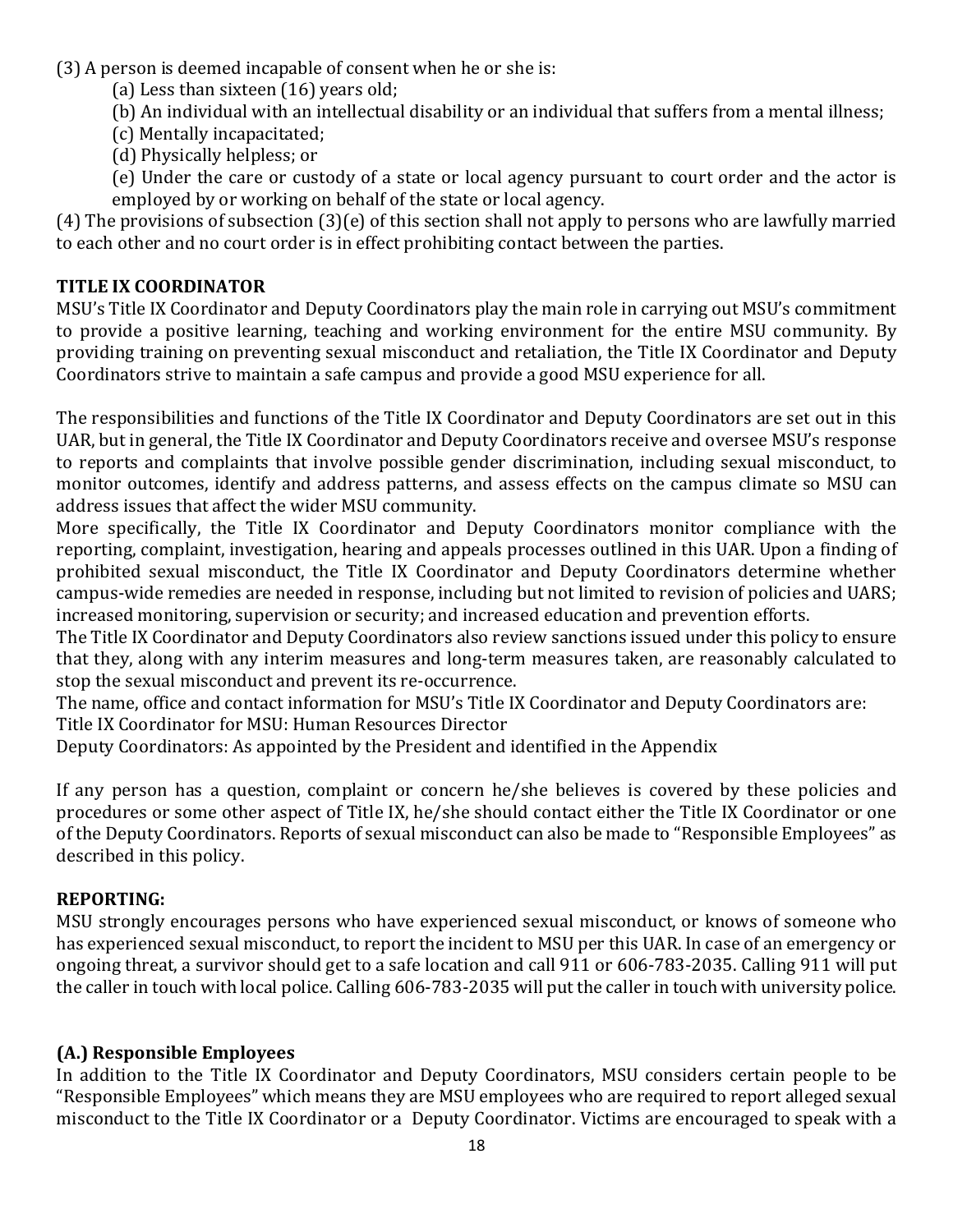Responsible Employee to make reports of sexual misconduct. The following persons are "Responsible Employees" under this policy: MSU's Title IX Coordinator, MSU's Deputy Title IX Coordinators, the President of MSU, members of the President's Cabinet, General Counsel, fulltime President's Office staff, fulltime Provost's Office staff, all Vice Presidents' offices staff, Academic Deans and Chairs, Faculty, Dean of Students, Director of Student Activities, Inclusion & Leadership Development and staff, Coordinator of Student Organizations Leadership Development and Greek Life and staff, Coordinator of Student Activities Programming & Student Engagement and staff, Coordinator of Student Leadership & Advocacy and staff, the Director and Assistant Director of Housing & Residence Education and staff, all residence hall personnel including student staff members, all administrators and staff of the Craft Academy, all advisors to students, all university advisors to student organizations, all academic staff in student support programs, the Athletic Director, Assistant Athletic Directors, Athletic Trainers, all Athletic Coaches, Human Resources Staff, Disability Services Coordinator, International Student Services Director and staff, Career Services staff, and all Campus Police personnel.

Any member of the MSU community can file a report with the Title IX Coordinator, Deputy Coordinators or Responsible Employees. If a survivor shares an incident of sexual misconduct with a Responsible Employee, he or she needs to know that it is the Responsible Employee's obligation to notify the Title IX Coordinator or Deputy Coordinator of the incident immediately.

#### **(B.) Reporting Timeframe**

Any person may file a complaint of sexual misconduct at any time. Early reporting is encouraged to preserve evidence and provide the survivor with information regarding rights, options and resources available under this UAR and federal/state laws.

The Title IX Coordinator or Deputy Coordinator will provide survivors of sexual misconduct with information about available support services and resources, and also assist survivors in notifying law enforcement, including the local police, if a survivor elects to do so. Survivors are not required to report to area law enforcement in order to receive assistance from or pursue options within MSU. Reporting sexual misconduct to the police does not commit the survivor to further legal action. However, the earlier an incident is reported, the easier it will be for the police to investigate if the survivor decides to proceed with criminal charges.

## **(C.) Reporting Options**

This section addresses options for reporting sexual misconduct. MSU may investigate sexual misconduct even without a formal complaint whenever it is known or there is reasonable cause to believe that sexual misconduct in violation of this UAR has occurred.

Official Report: Persons are strongly encouraged to make an official report of any incident of sexual misconduct to the Title IX Coordinator or a Deputy Coordinator regardless of whether the incident occurred on or off campus. Official reports can be made directly to the Title IX Coordinator or a Deputy Coordinator through a written statement or an appointment. Official reporting initiates a course of immediate action. In cases where a complainant states he/she does not want to pursue a formal complaint, the ability of MSU to investigate may be limited. Even if a complainant does not want to pursue an investigation, under some circumstances the Title IX Coordinator or Deputy Coordinator may have a legal obligation to investigate a complaint, such as when there is a risk to the campus community if the accused remains on campus. When determining whether to go forward with an investigation, the Title IX Coordinator or Deputy Coordinator may consider factors such as the seriousness of the allegation, the age of the complainant, whether there have been other complaints or reports against the accused, and the rights of the accused to receive information about the complainant and the allegations if a hearing and possible sanctions may result from the investigation.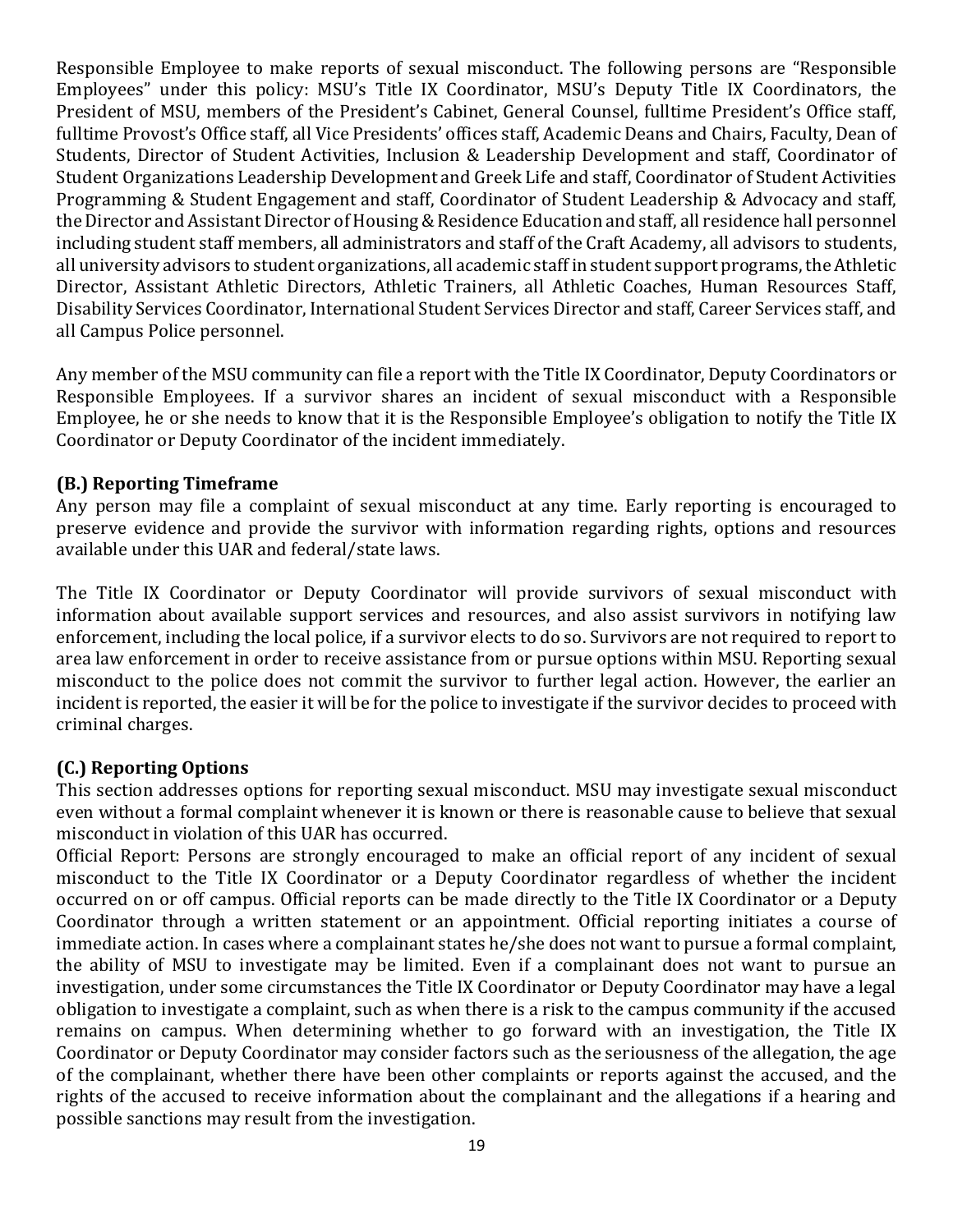If a person decides to make an official report, a detailed (written, typed, emailed, or handwritten) statement of the alleged incident(s) should be submitted to the Title IX Coordinator or Deputy Coordinator. This formal statement should be signed and dated. The statement should be as specific as possible; including dates, times, locations, a description of the alleged misconduct and the name(s) of the accused person(s). It should further provide a list of any person(s) who may have information that would be helpful to the investigation and review. The Title IX Coordinator or Deputy Coordinator will promptly investigate all formal reports.

**Confidential Disclosure:** Despite MSU's strong interest in having persons report complaints of sexual misconduct, it is understood that not everyone is prepared to make an official report to MSU. Help may be sought from certain resources that are not required to reveal private, personally identifiable information unless there is cause for fear for the survivor's safety or the safety of others. If a person desires that details of the incident be kept confidential, contact should be made with counselors or other providers who can maintain confidentiality, such as MSU Counseling and Health Services and the Sexual Assault Response Team (SART). Such professionals generally are not legally required to report personally identifiable information given in confidence unless given permission. If the survivor chooses not to pursue a judicial process option (e.g., criminal charges), generally no further action will be taken unless the professional who receives the concern believes there is an imminent threat to the survivor or others. Persons who disclose incidents of sexual misconduct to counselors, clergy or other providers who can legally maintain confidentiality should discuss whether to have that counselor, advocate or provider report the misconduct to MSU and request interim measures required by Title IX, or request discretionary support measures from MSU without reporting the nature of the conduct.

Requests via a Counselor, Clergy or other Provider: A survivor may have his/her counselor, clergy or other provider who can legally maintain confidentiality request interim measures from MSU on the survivor's behalf. The request may trigger MSU's obligation to investigate. To the extent a counselor, clergy or other provider makes a disclosure but, consistent with the survivor's wishes, asks MSU not to investigate or otherwise notify the accused of the report, the Title IX Coordinator or Deputy Coordinators will consider whether he/she can honor the request while still providing a safe and nondiscriminatory environment for all students, faculty and staff, and to take interim measures to protect the survivor as needed.

## **(D.) Confidentiality**

Reports and personal information will be kept as confidential as possible to the extent the law allows and to the extent confidentiality is consistent with MSU's need to protect the safety of the MSU community. Complete confidentiality cannot be promised as MSU will need to thoroughly investigate the case and may need to share some information with relevant administrators of MSU in order to further protect and prevent incidents. Reports to law enforcement may be shared with MSU's Title IX Coordinator or Deputy Coordinators. MSU may be required by law to publish non-identifying information in campus crime statistics. 

All MSU employees (with the exception of those who may be bound by confidentiality laws or privileges such as counselors) must share all reports of sexual misconduct with the Title IX Coordinator or a Deputy Coordinator so the matter may be investigated and a determination made whether steps are needed to ensure the safety of the MSU community.

It is the survivor's choice as to whether he/she participates in an investigation; however, MSU may proceed with an investigation without the survivor's participation.

## **E. Drug and Alcohol Amnesty**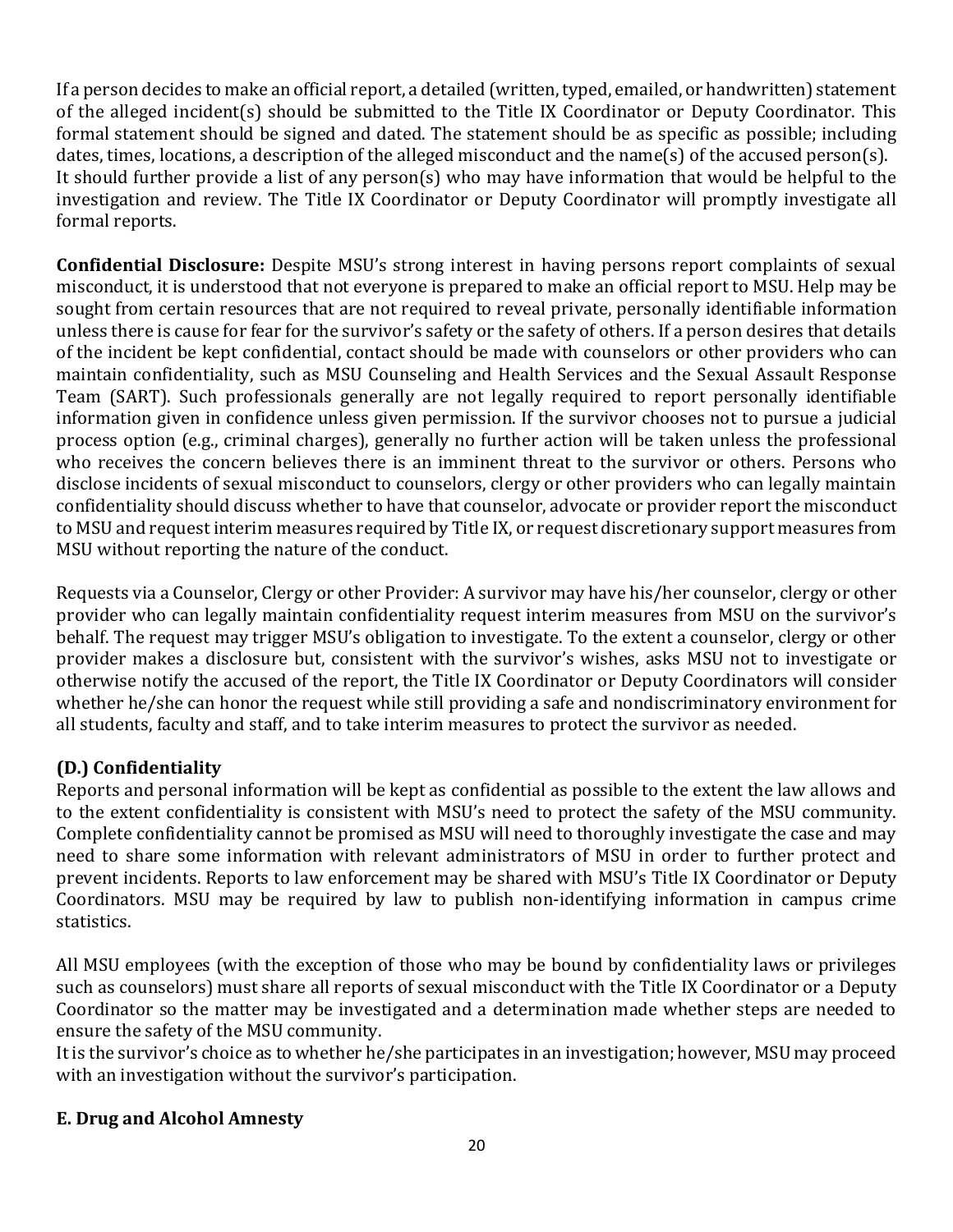MSU offers amnesty (immunity) to students who may have violated MSU's policies concerning the use of drugs and/or alcohol at the time of the incident when he/she became a survivor of, or witnessed, sexual misconduct. Therefore, no MSU alcohol or drug charges are applied to a student who reports that he or she was under the influence of alcohol and/or drugs at the time of a sexual misconduct incident.

The purpose of this section is to encourage reporting. Survivors or bystanders (witnesses) should not let their use of alcohol or drugs deter them from reporting an incident. When conducting the investigation, MSU's primary focus will be addressing the sexual misconduct violation and not alcohol/drug use violations that may be discovered or disclosed. However, MSU may provide referrals to counseling and may require educational options on drugs and alcohol, rather than disciplinary sanctions, in such cases.

## **BYSTANDER INTERVENTION**

MSU strongly encourages bystanders to "step up" on behalf of another person's wellbeing and safety. The reporting options listed in this policy are available for bystanders as well. There are also safe and positive options for bystanders who intervene during an incident in order to prevent harm when there is a risk or act of violence. All persons should:

- Be aware of their surroundings, trust their instincts, assume personal responsibility and take verbal or physical action. Persons should not assume that someone else will help.
- Assess the situation. Decide the safest response for all involved. Gauge whether the situation requires calling authorities. When deciding to intervene, personal safety should be the #1 priority. When in doubt, call for help. Other possible people to contact for assistance in helping are faculty, staff, supervisors, counselors, etc.
- Decide whether to use direct or indirect action to resolve the problem. For example:

#### Direct Actions:

- Point out someone's behavior in a manner that will help de-escalate the situation;
- Talk to a friend to ensure he/she is okay;
- $\bullet$  Call the police.

## **Indirect Action:**

• Make up an excuse to help someone get away from a potential offender and call the local authorities.

## Intervene - with reinforcements.

- If it is determined that it is safe to intervene, bystanders are likely to have a greater influence on the parties involved when they work together with one or more other persons. Safety is increased when bystanders stay with a group of friends they know well.
- Intervene in a compassionate, non-threatening manner.
- Be aware of available resources for assisting persons on campus and in the community.
- Encourage victims to seek assistance and offer them resources for assistance.
- Remember 911 is often the best way to intervene if there is a question of safety for anyone.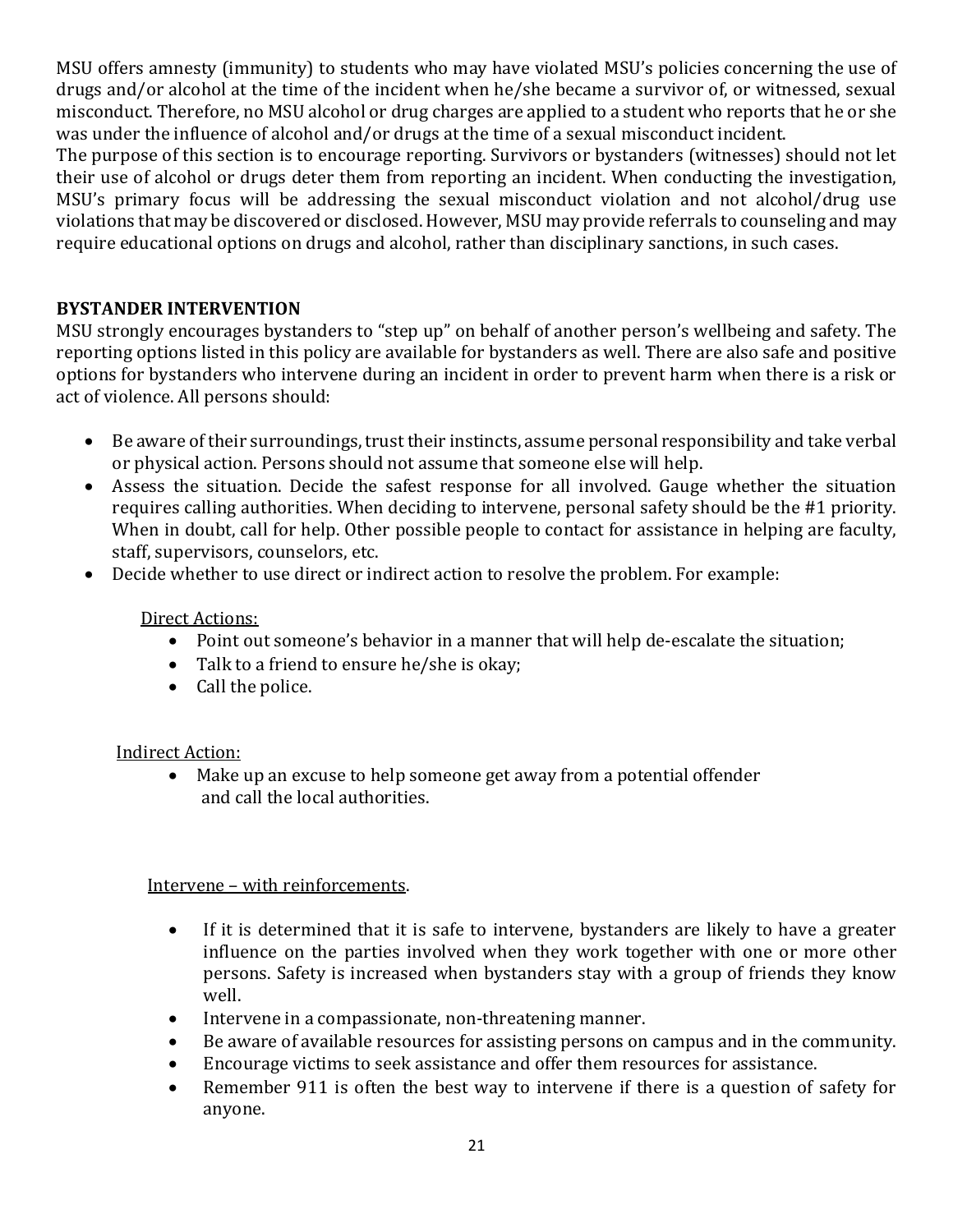## **WRITTEN NOTICE OF RIGHTS AND OPTIONS**

Any person who reports an incident of sexual misconduct, regardless of whether the incident occurred on or off campus, shall receive a written explanation of his/her rights and options as provided under this UAR. These rights and options include the right(s) of a survivor to:

- File a domestic abuse or dating violence complaint in court requesting an order restraining the attacker from further abusing, and/or an order directing the attacker to leave the victim's household, building, school (including MSU) or workplace.
- Seek a criminal complaint for threats, assault and battery, or other related offenses.
- Seek medical treatment (the police will arrange transportation for the victim to be transported to on campus medical facilities or the nearest hospital or otherwise assist the victim in obtaining medical treatment if the victim desires). Though victims have choices of hospital facilities, primary care providers and community mental health, students are able to receive holistic services including forensic examinations and related health care, file a police report, receive advocate services, crisis and continued counseling and referrals all on campus. MSU's Sexual Assault Response Team (SART) oversees and coordinates services and is available at 606-776-0076.
- Request the police remain at the scene until the victim's safety is otherwise ensured.
- Request that a police officer assist the victim by arranging transportation to a safe place, such as a shelter or a family or friend's residence.
- Obtain a copy of the police incident report at no cost from the police department.

## **PROCEDURES SURVIVORS SHOULD FOLLOW**

If an incident of sexual misconduct occurs, it is important to preserve evidence so that successful criminal prosecution remains an option.

- The survivor of a sexual assault should not wash, shower or bathe, douche, brush teeth, comb hair, or change clothes prior to a medical exam or treatment. If a survivor has removed the clothing he/she was wearing during the assault prior to seeking medical treatment, that clothing should be placed in a brown paper, not plastic, bag and taken to the hospital when treatment is sought. If the survivor is still wearing the clothes that he/she was wearing during an assault, he/she should bring a change of clothes with him/her to the hospital so that the clothes containing possible evidence can be preserved and examined for evidence of the crime.
- Evidence of violence, such as bruising or other visible injuries following an incident of sexual assault should be documented by photographs. Evidence of stalking, including any communications such as written notes, email, voicemail, or other electronic communications sent by the stalker, should be saved and not altered in any way.

## **INTERIM MEASURES AND ACCOMMODATIONS**

The Title IX Coordinator and Deputy Coordinators have the right to take necessary measures to protect a person's rights and personal safety. Therefore, interim measures will be available to protect persons from any kind of retaliation or threatening situations during and after the investigation process. These measures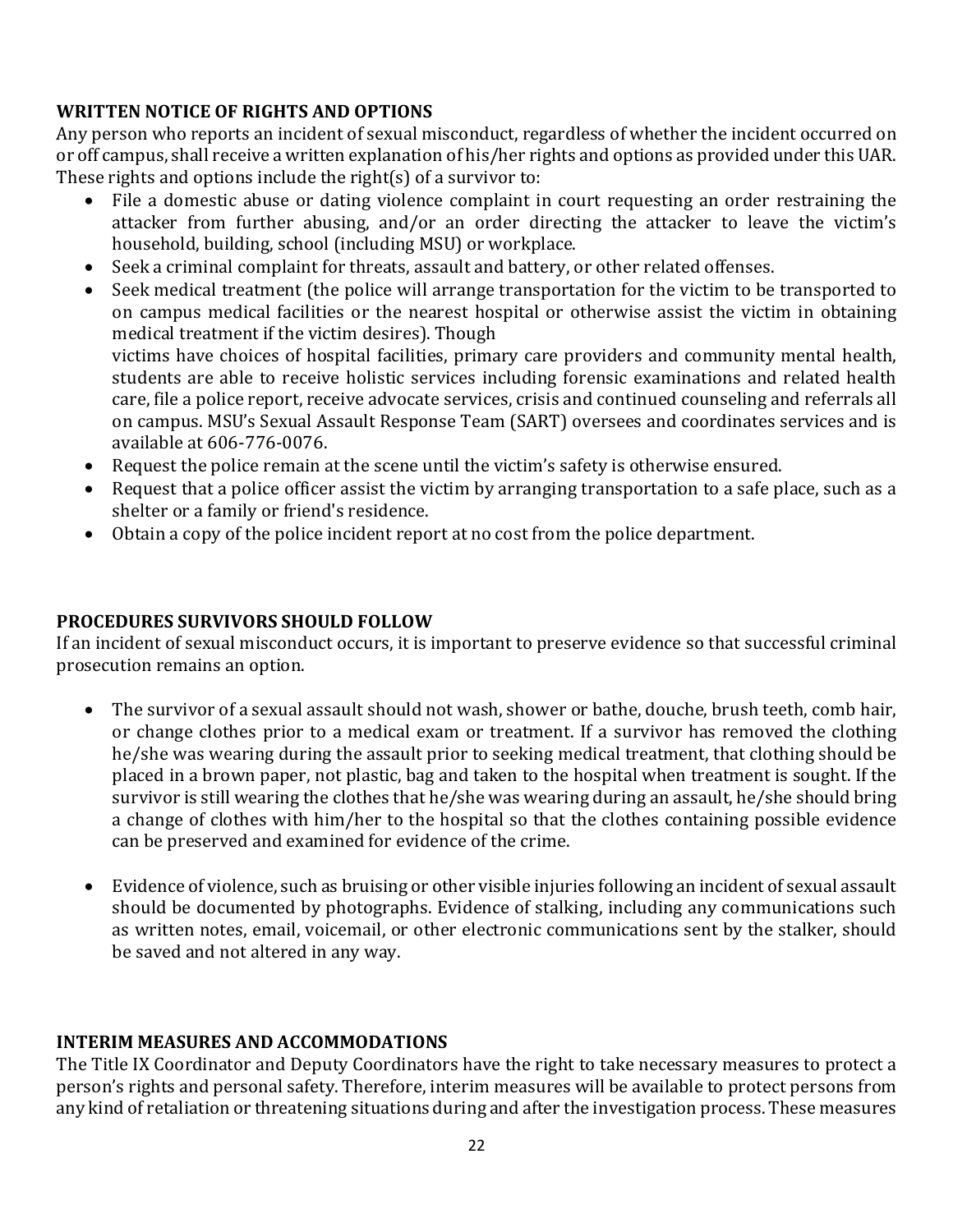include but are not limited to changes in class schedules; living or working arrangements; safety escorts; parking arrangements; dining arrangements; and resources for professional counseling. Regardless of whether a person reports an incident of sexual misconduct to law enforcement or pursues any formal action, if a report of such an incident is made to MSU, MSU is committed to providing a victim a learning or working environment that is as safe as possible.

The Title IX Coordinator or Deputy Coordinator determines which measures are appropriate for survivors on a case-by-case basis. Upon receiving a report of sexual misconduct, the Title IX Coordinator or Deputy Coordinator will ask the survivor or his/her counselor, provider or advocate what interim measures, if any, are sought.

If the survivor or his/her counselor, provider or advocate identifies an interim measure that is not already provided by MSU, the Title IX Coordinator or Deputy Coordinator will consider whether the request can be granted. In those instances where interim measures affect both a survivor and the accused, the Title IX Coordinator or Deputy Coordinator will minimize the burden on the survivor wherever appropriate.

When a survivor's off-campus counselor, provider or advocate seeks any of the above-listed interim measures without disclosing that sexual misconduct is the basis for the request, the Title IX Coordinator or Deputy Coordinator will consider the request consistent with its general policy of allowing counselors, providers and advocates to seek such measures for survivors of trauma without requiring that the nature of trauma be disclosed.

MSU is also committed to ensuring that orders of protection issued by courts are upheld on all MSU-owned, used and controlled property, as well as properties immediately adjacent to MSU. Therefore, if any member of the MSU community obtains an order of protection or restraining order, he/she should promptly inform the Title IX Coordinator or Deputy Coordinator and provide him/her with a copy of that order so MSU can enforce it. MSU is also committed to protecting survivors from further harm, and if the Title IX Coordinator or Deputy Coordinator determines that a person's presence on campus poses a danger to one or more members of the MSU community, he/she can issue an institutional "No Contact" or "No Trespass" order barring that person from MSU property.

## **INVESTIGATION AND HEARING PROCESS**

MSU's Title IX Coordinator or Deputy Coordinator will investigate alleged violations of this UAR regardless of whether the conduct is alleged to have occurred on-campus or off-campus. Each report must be evaluated on a case-by-case basis, taking into account the relevant circumstances of each case. The investigation process may include interviews, reviewing student and/or employee files, and gathering and examining other relevant evidence. The investigation process will be balanced and fair and give both the accused and the complainant the chance to discuss his/her involvement in the reported incident. Allegations of sexual misconduct will not be referred to informal mediation.

If the investigation concludes that evidence exists to suggest that a violation of this UAR more likely than not occurred, the Title IX Coordinator or Deputy Coordinator will refer the case for a hearing before MSU's Sexual Misconduct Hearing Panel which shall consist of five members of the Sexual Harassment Hearing Board chosen by the Title IX Coordinator or a Deputy Coordinator designated by the Title IX Coordinator. The MSU General Counsel or his/her designee shall serve as legal advisor to the Sexual Misconduct Board and the Hearing Panel.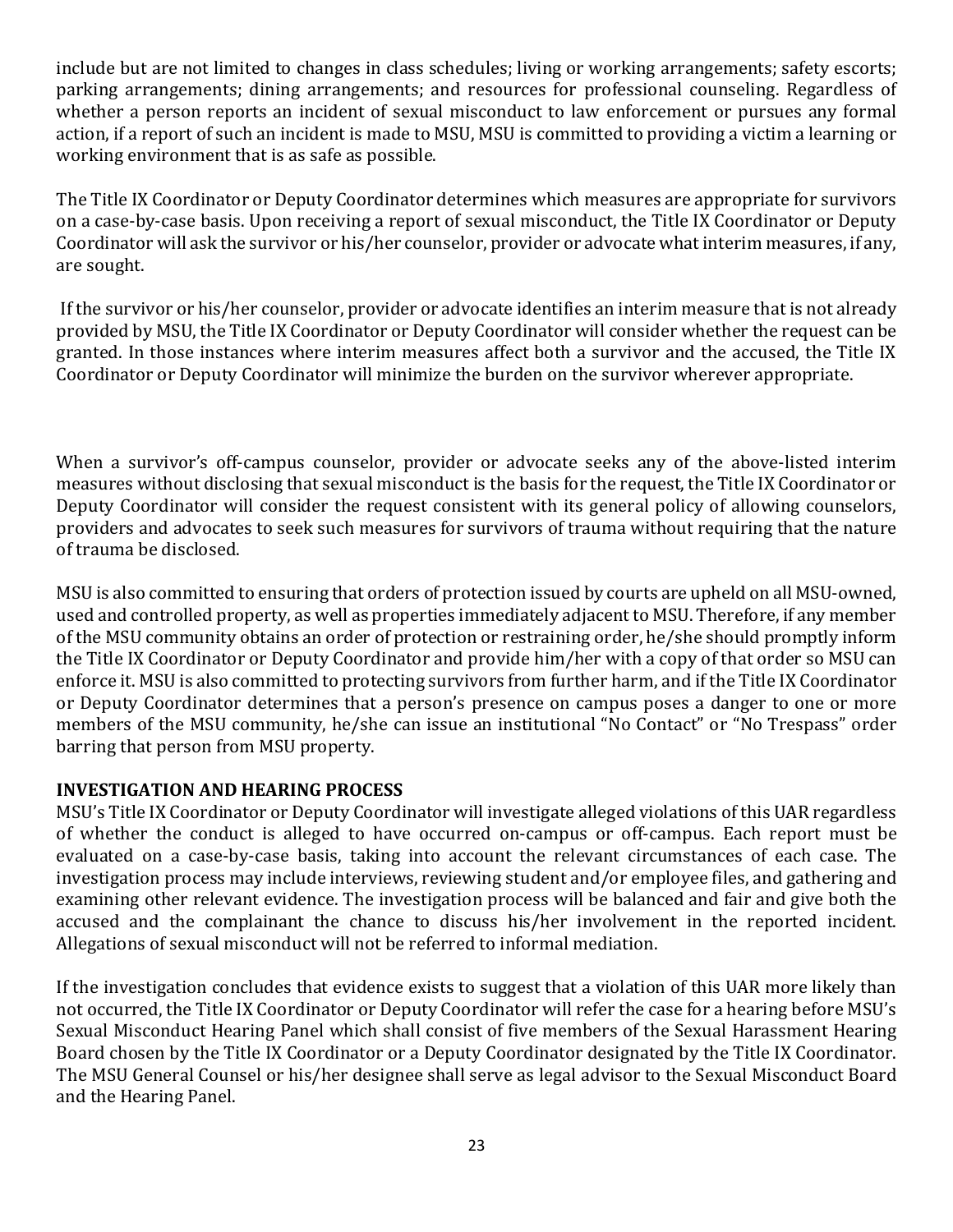The Sexual Misconduct Hearing Board shall be appointed annually by the President and shall consist of no less than five faculty members, five staff members and three students. If vacancies exist during the school year, the President may appoint a person of the appropriate category to fill the vacancy. Members may be reappointed from year to year at the President's pleasure.

The President may request names from the Faculty Senate Chair, the Staff Congress Chair and the Vice President for Student Affairs to consider for appointment to the panel from their constituencies. All panel members must attend Sexual Misconduct Hearing Board training as designated by the Title IX Coordinator in order to serve on the Board.

If a hearing involves a student, at least one member of the Hearing Panel selected to hear the case shall be a student, and at least one faculty member and one staff member shall serve on the panel. If a faculty member is involved in the case, at least three faculty members shall be selected to serve on the panel to hear the case. If a staff member is involved in the case, at least two staff members shall be selected to the panel. The Title IX Coordinator or a designated Deputy Title IX Coordinator shall select one of the five chosen panel members to serve as the panel chair for the case. In the event of a conflict of interest, a Hearing Panel member will recuse himself/herself from the Panel, and the Title IX Coordinator or designee shall appoint a new panel member to serve.

Each party will have the following hearing rights:

- The right to notice of the specific allegations at issue, including notice of anticipated witnesses and evidence to be addressed at the hearing.
- The right to access information and evidence directly related to him/her within a reasonable time before the hearing.
- The right to attend the hearing and speak on his/her own behalf. Invoking the right not to speak will not be considered an admission of responsibility.
- The right to have an advisor of his/her choice present at the hearing. Advisors may not directly participate in the hearing.
- The right to introduce evidence and question witnesses at the hearing, provided, however, that the complainant and the accused will not be allowed to directly question each other. Such questions may be supplied to the chair who may ask the questions.

The panel members may ask questions of the witnesses at the hearing.

Hearings will be closed to the public. Hearings shall be recorded, and testimony shall be sworn. The Title IX Coordinator may accommodate concerns for the personal safety, well-being and/or fears of participants during the hearing by providing separate facilities, by using a visual screen and/or by permitting participation by telephone, video conference or other means as appropriate.

Following a hearing, the Sexual Misconduct Panel will deliberate in private and determine whether, given the evidence and testimony presented, it is more likely than not that a violation of this policy occurred. Possible hearing outcomes for students include, but are not limited to changes to class schedules; changes to living arrangements; suspension, separation or expulsion from MSU; and for all reporting the incident to MSU police. Faculty and staff may be reprimanded, suspended without pay, or removed from employment. The measure taken will depend upon the individual circumstances:

• The Title IX Coordinator will inform both parties in writing of the outcome of the investigation and/or hearing within seven  $(7)$  business days of the investigation and/or hearing's conclusion. Notice of the outcome will include key findings and any penalties or protective measures directly related to the party.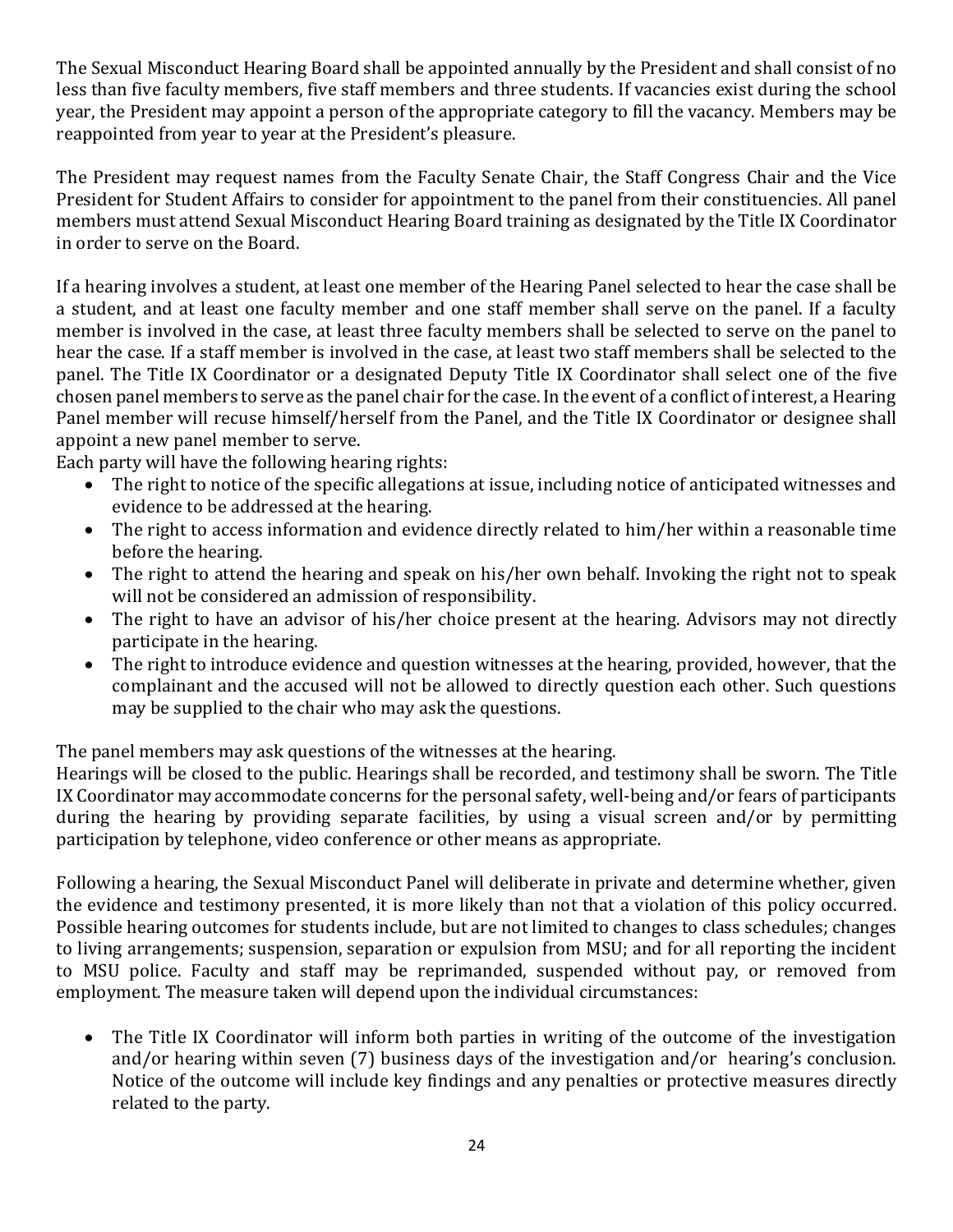- If the measure taken by the Sexual Misconduct Panel includes suspension or removal of a faculty or staff member, the Title IX Coordinator will also forward the decision to the President. If the measures involve a student, the outcome will be reported to the Vice President for Student Affairs.
- As a general rule, MSU will complete the investigation and hearing process within sixty (60) calendar days from receipt of a report. However, MSU may extend that time frame under special circumstances such as complex cases requiring extensive investigation and breaks occurring between academic periods making relevant parties or officials unavailable. MSU will work to keep extensions to a minimum and will keep the parties informed of the status of their case.
- Survivors always have the option to file a criminal report in addition to or in lieu of a report under this policy. In no case should a survivor be dissuaded from reporting sexual misconduct to law enforcement. Regardless whether a survivor elects to file a criminal report, MSU will conduct a separate investigation of its own consistent with this policy. If the accused is not affiliated with MSU, an investigation will still be conducted. The Title IX Coordinator or Deputy Coordinator may issue a No Contact or No Trespass order to an accused unless and until the accused is found not responsible. If the accused is a student or faculty from a visiting institution, MSU reserves the right to contact that institution for further investigation.
- Throughout the process, arrangements will be made to prevent the parties from having direct contact or communication with each other.
- The Title IX Coordinator will keep a record of the hearing and investigation process for each case.

## **APPEAL PROCESS**

Once a decision has been made and both parties have been notified of the outcome, either party may appeal that outcome (including punishment) to MSU Appeals Board, which will consist of three members of the Sexual Misconduct Hearing Board that have not served on the case. If a case involves a student, at least one member of the Appeals Board shall be a student and likewise with Faculty and Staff..1 Appeals must be received by the Title IX Coordinator no later than five (5) calendar days after the date the underlying decision is issued. Appeals received after the deadline will not be processed. Appeals should be marked "confidential" and submitted by hand delivery or by email or mail to the Title IX Coordinator.

In the event of a conflict of interest, the board member who has the conflict will recuse himself/herself from the committee and the Title IX Coordinator (or designee) will appoint a replacement.

Both parties will be notified in writing by the Title IX Coordinator that an appeal was received. The burden of proof lies with the appellant.

MSU Appeals Board will assess and decide the appeal based on the investigation and hearing record from the previous levels within twenty-one  $(21)$  calendar days of receiving the appeal, unless circumstances require more time, in which case the Title IX Coordinator will advise the parties of the need for more time. Grounds for appeal are limited to the following:

- MSU made a procedural error, which could have significantly affected the outcome.
- Previously unavailable and relevant evidence was found that could impact the final result.
- The determination of whether a violation occurred was arbitrary and unjustified by the evidence presented at hearing.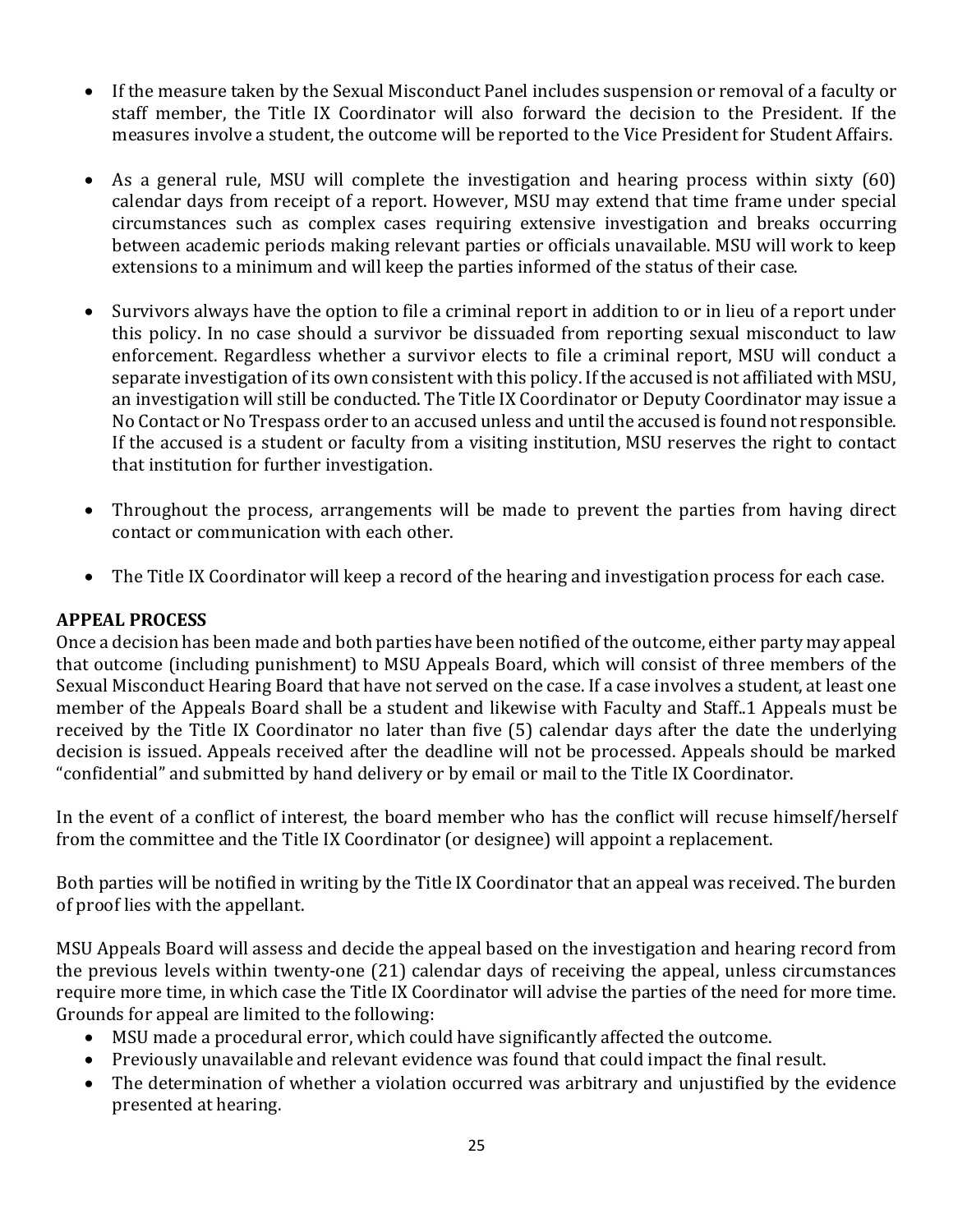• The penalties imposed or other protective measures taken are too severe based on the evidence of record.

•

The Title IX Coordinator will notify the parties of the outcome of the appeal. All decisions by the MSU Appeals Board and all decisions of the Hearing Board that are not appealed shall be final with the exception of the following:

- Sanctions which include student suspension or expulsion, which may be further appealed to the President and Board of Regents in the same manner as provided by the MSU Eagle Student Handbook for Student Disciplinary Committee decisions.
- Sanctions which include suspension or dismissal of a staff member which may be appealed to the President who will review the record and determine if dismissal or another penalty is appropriate. The President's decision shall be final.
- Sanctions which include faculty termination/removal, which may be further appealed to the President and Board of Regents.
- Sanction involving suspension without pay, may be appealed to the President. The President shall review the record and determine whether suspension or dismissal is appropriate. The decision of the President shall be final if he/she determines suspension or another penalty is appropriate. If the President determines removal is appropriate, he/she shall refer the case to the Board of Regents who shall review the case on the record de novo. The Board may either remove the faculty member or may determine if a lesser penalty is appropriate. The decision of the Board shall be final.
- The Title IX Coordinator will keep a record of the appeal process.

## **NO RETALIATION OR DETERRENCE FOR FILING REPORTS**

MSU strictly prohibits retaliation for making a report under this policy or participating in an investigation or hearing under this policy. Examples of retaliation include, but are not limited to a face-to-face threat, a digital message and/or physical intimidation. Retaliation can be by someone other than the accused. Any person who feels they have been retaliated against as a result of a report under this UAR should contact the Title IX Coordinator or a Deputy Coordinator immediately.

## **RESOURCES**

Numerous resources both on and off campus are available and shall be set forth in the Appendix to this UAR. The resources shall be updated as appropriate without necessity to amend this UAR.

## **TRAINING AND EDUCATION**

All students, faculty and staff must complete MSU-sponsored training on sexual misconduct issues within the dates and times arranged by the Title IX Coordinator and as frequently as designated by the President. Failure to do so may result in discipline.

## **APPENDIX**

Title IX Coordinator Harold Nally 305 Howell McDowell Morehead, KY 40351 606-783-2097 h.nally@moreheadstate.edu Assistant Title IX Coordinators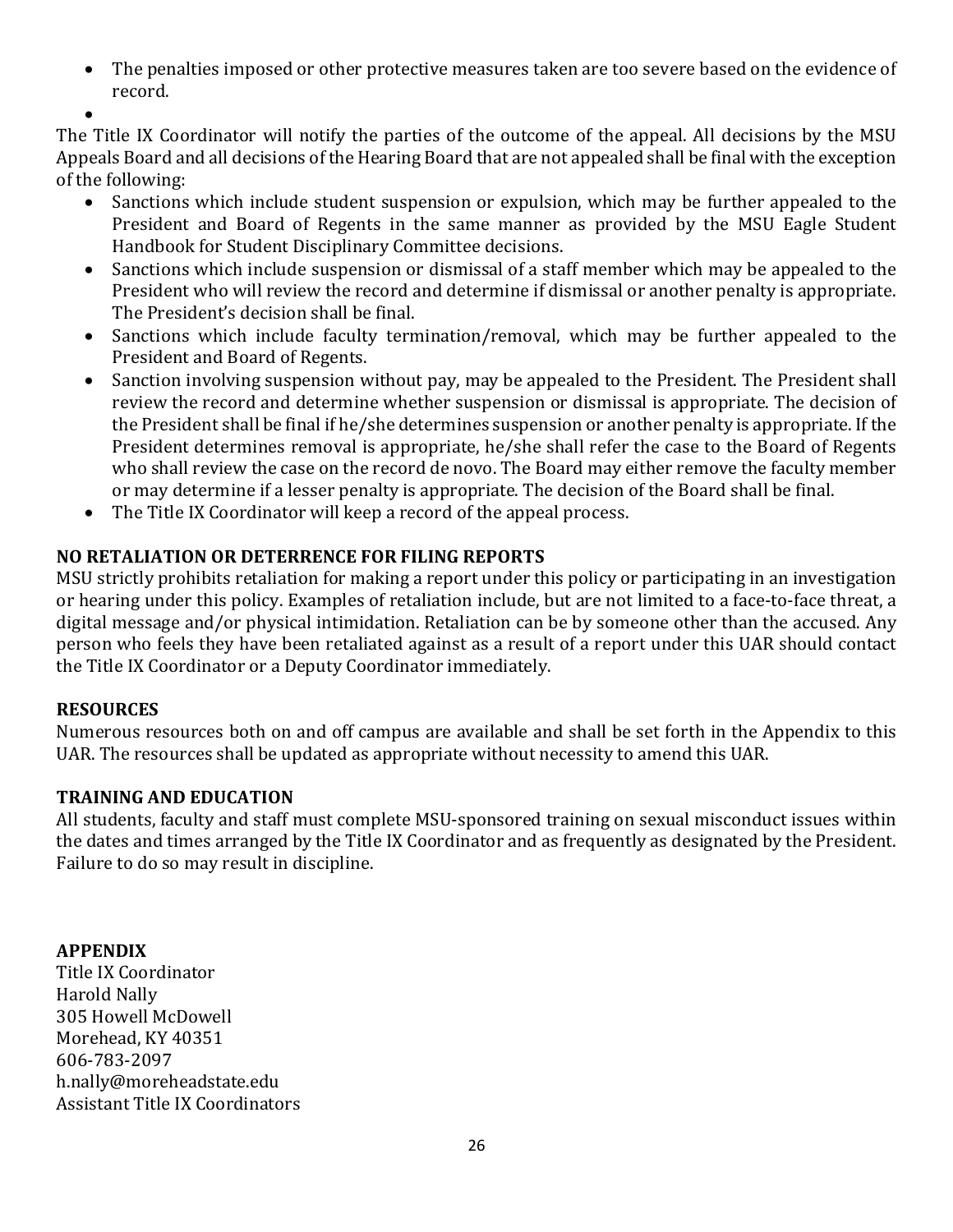#### **VICTIM RESOURCES**

Health MSU Sexual Assault Response Team (SART) (606) 776-0076 112 Allie Young Hall Morehead, KY 40351

MSU Counseling and Health Services (606) 783-2055 112 Allie Young Hall Morehead, KY 40351

St. Claire Regional Medical Center (606) 783-6615 (Emergency Department) 222 Circle Drive (606) 783-6500 (Main Hospital Operator) Morehead, KY 40351

Mental Health/Counseling/Advocacy **On Campus Resources** MSU Counseling and Health Services (606) 783-2123 112 Allie Young Hall Morehead, KY 40351 After hours, evenings, weekends contact (606) 783-2035 (This is the MSU Police Dept. and they have the on-call schedule for licensed counselors.)

MSU Sexual Assault Response Team (SART) (606) 776-0076 112 Allie Young Hall Morehead, KY 40351

#### **Off Campus Resources**

St. Claire Regional Medical Center (606) 783-6805 Counseling 475 Clinic Drive Morehead, KY 40351

Pathways (606) 784-4161 ext. 4401 321 East Main Street Morehead, KY 40351

Pathways Rape Crisis Center (606) 784-4161 ext. 4401 325 East Main Street (800) 562-8909 Morehead, KY 40351

DOVES of Gateway, Inc. (606) 784-6880 P.O. Box 1012 (800) 221-4361 (Crisis #)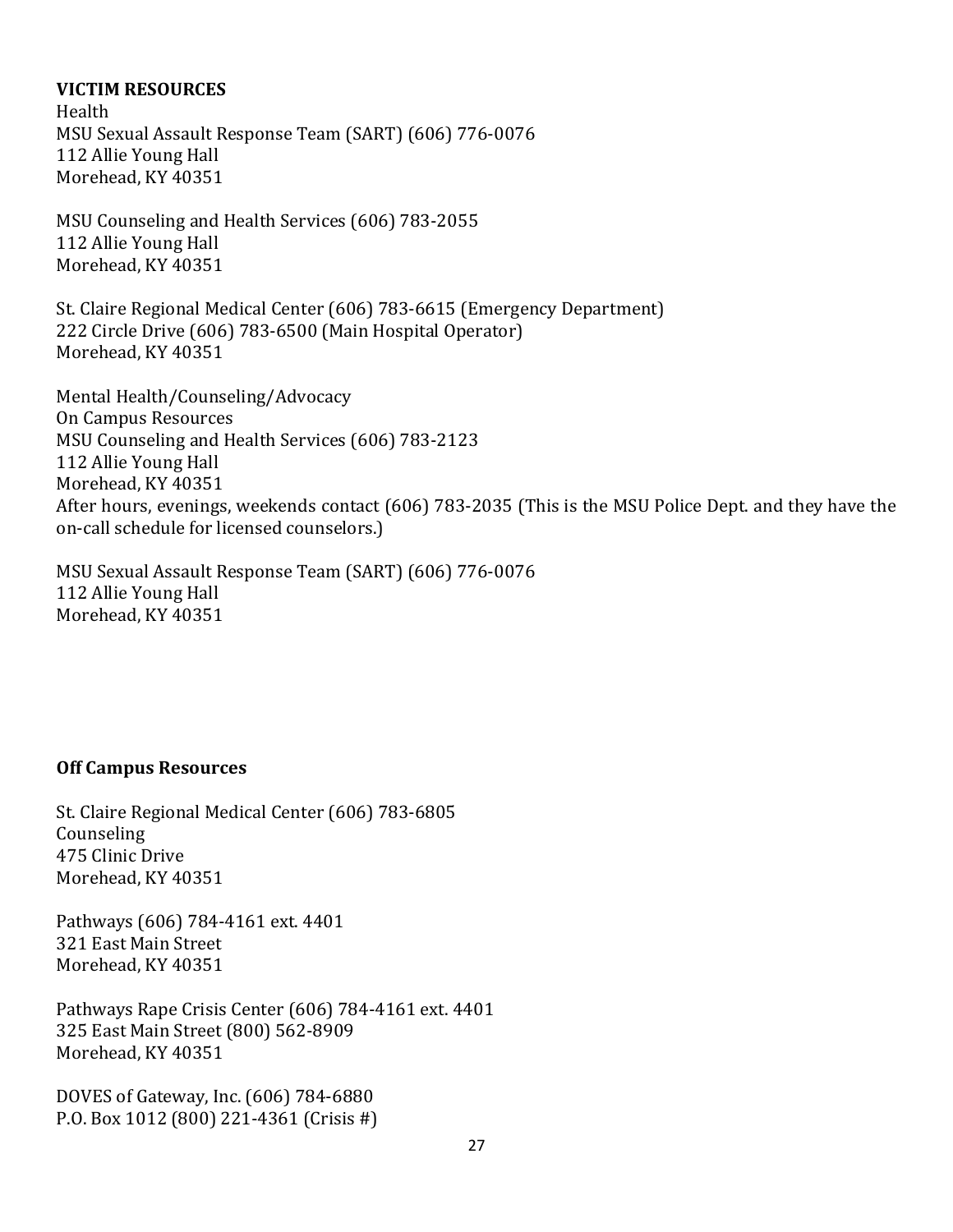Morehead, KY 40351

KCADV (502) 209-5382 Kentucky Coalition Against Domestic Violence 111 Darby Shire Circle Frankfort, KY 40601

24-hour Crisis Line (800) 562-8909 National Domestic Violence Hotline (800) 799-SAFE National Sexual Assault Hotline (800) 656-HOPE

Police Department Contacts MSU Police Department (606) 783-2035 or 911 on campus 100 Laughlin Bldg. Morehead, KY 40351

Morehead Police Department (606) 784-7511 105 East Main Street Morehead, KY 40351

Kentucky State Police (Post 8) (606) 784-4127 1595 Flemingsburg Road Morehead, KY 40351

Rowan County Sheriff's Office (606) 784-5446 600 W Main Street Morehead, KY 40351

#### **Online Resources**

If a person feels the need to pursue further help and counseling, there are institutions and charity groups that are specialized and specifically trained to aid survivors of different violent crimes. A formal report is not required to access these resources. These are some nationwide websites that provide help:

National Domestic Violence Hotline http://www.thehotline.org/

**Stalking Resource Center** http://www.victimsofcrime.org/our-programs/stalking-resource-center

National Sexual Assault Hotline http://www.rainn.org/get-help/national-sexual-assault-online-hotline

Girls Health Website http://www.girlshealth.gov/safety/saferelationships/daterape.html

Clery Center for Security on Campus http://clerycenter.org/help-victims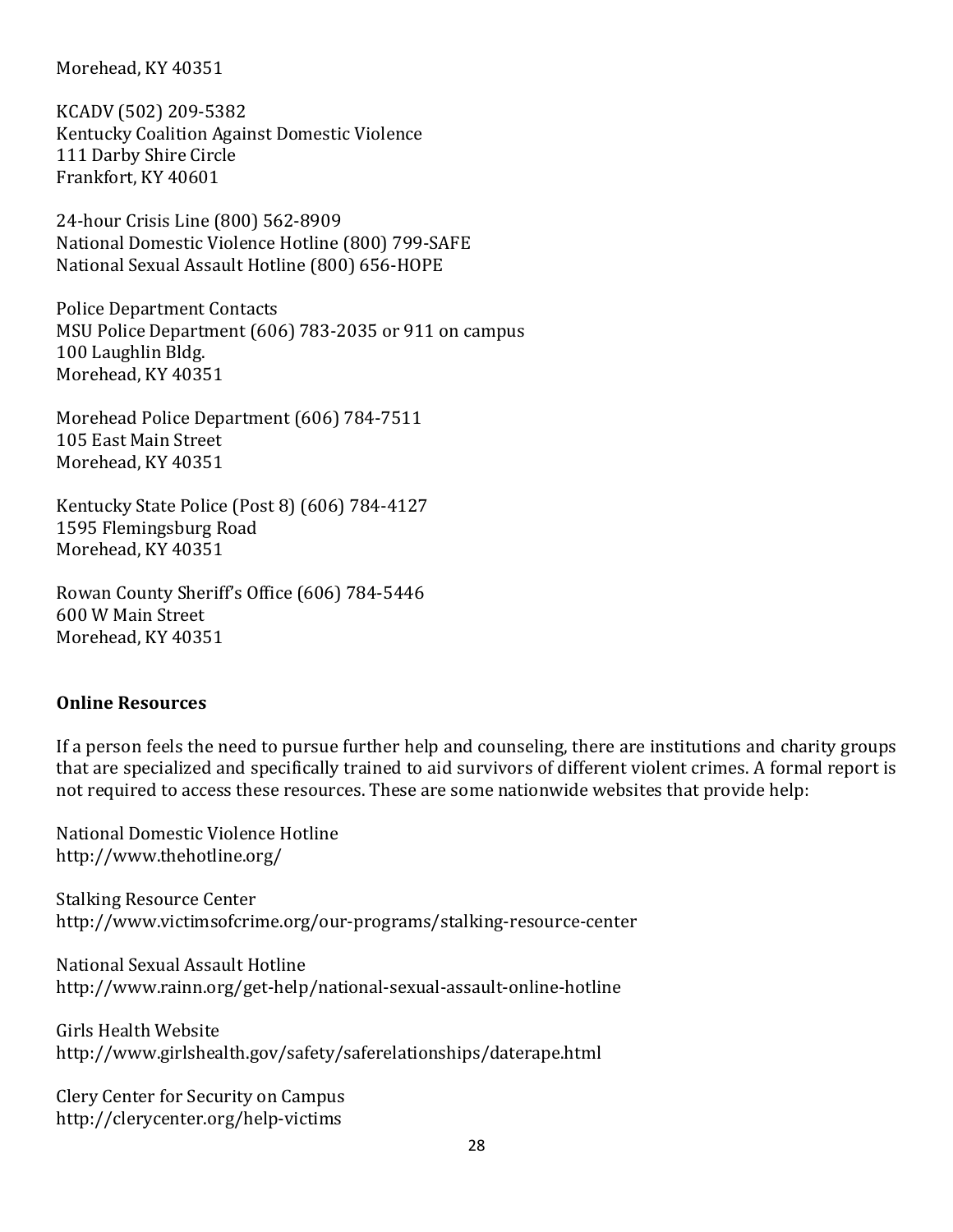#### **When a Sexual Assault Occurs**

The victim should take one of the following actions **immediately**:

**Report to the Morehead State University Police Department** by calling 911 from a campus phone or 606-783-2035; the Morehead City Police 911 or 606-784-7511: the Kentucky State Police 911 or 606-784-4127 as appropriate.

**Seek Medical Attention** at the Caudill Health Clinic on campus, or at St. Claire Regional Medical Center or through EMS (911). Tests are administrated that will alleviate dears about sexually transmitted diseases and pregnancy. Evidence will be collection which can be used if the victim chooses to prosecute.

**Contact a Crisis Counselor** by calling the University Counseling Center at (606) 783-2123 or after hours by calling the Morehead State University Police Department at (606) 783-2035 or 911 and request to speak with a crisis counselor. A crisis counselor will be able to provide immediate psychological support and refer the victim for medical attention. Additional support will be provided should the victim choose to report the crime to a law enforcement agency.

#### **Statements to Victims of Sexual Assaults**

- 1. We will treat you and your particular case with courtesy, sensitivity, dignity, understanding, and *professionalism*.
- 2. If you feel more comfortable talking with a female or a male officer, we will do our best to accommodate *your request.*
- 3. We will meet your privately, at a place of your choice in this area to take a complaint report.
- 4. *We will consider your case seriously, regardless of your gender or the gender of the suspect.*
- 5. Our officers will not prejudge you and you will not be blamed for what occurred.
- 6. *We will assist you in arranging for any hospital treatment or other medical needs.*
- 7. *We will assist you in privately contacting a counselor and/or other available resources.*
- 8. *We will fully investigate your case and will help you to achieve the bet outcome. This may involve arrest and* full prosecution of the suspect responsible. You will be kept up-to-date on this progress of the case.
- 9. *We will continue to be available for you, answer your questions, explain the systems and process involved, and be a willing listener.*

## **Counseling and Health Services**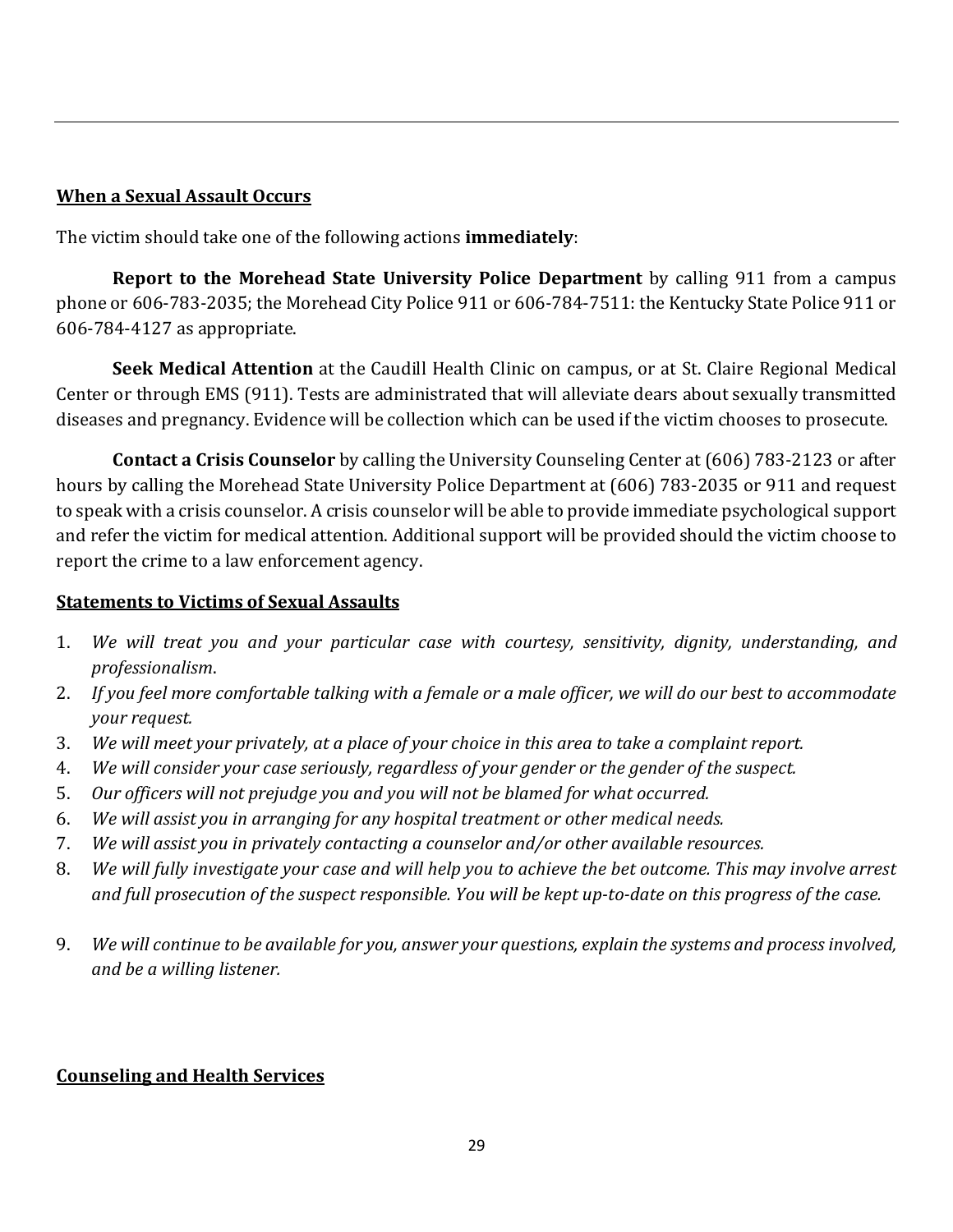Victims of a sexual assault, who are MSU students, are eligible to the services at the Office of Counseling and Health Services, located on the first floor of Allie Young Hall. This Caudill Health Clinic is open 8:00 am – 5:00 pm, Monday through Friday during the fall and spring semesters. Hours of operation at other times are  $8:00$  am  $-4:30$  pm, Monday through Friday.

## **Sexual Assault Policy**

Morehead State University will not tolerate sexual offenses in any form. Where there is probable cause to believe that University regulations prohibiting sexual offenses have been violated, campus disciplinary action can be pursued. Campus disciplinary action can include suspension or dismissal from the University.

If the victim chooses not to prosecute, the University can purse disciplinary action at the request of the victim. It should be remembered that Morehead State University has an obligation to uphold the laws of the larger community of which it is a part.

While the activities covered by the laws of the larger community and those covered by MSU's Code of Student Conduct may overlap, it is important to note that the community's laws and MSU's Code of Student Conduct operate independently and that they do no substitute one for another. Morehead State University may purse enforcement of its own rules whether or not legal processing are underway or may use information from a third party source, such as law enforcement agencies and the courts, to determine whether University rules have been broken.

At the request of the victim, MSU will make every reasonable effort to change a victim's academic and living situation after an alleged sex offense. The victim will be notified of these options by University officials in the reporting and counseling process.

## **SART** (Sexual Assault Response Team)

Counseling and Health Services at Morehead State University will be home to the Sexual Assault Response Team. C/H Services is working with Police Chief Merrell Harrison (S.A.R.T. trained) and Pathways to provide a comfortable, safe environment for victims. Sexual assault examination and counseling services from licenses therapists are available for students, faculty and staff on campus. The services provided by the Health Clinic are free of charge and are available 24 hours a day. The Sexual Assault Response Team consists of law enforcement, victims advocate and a health care professional. The health care professional has been licenses as a sexual assault nurse examiner and can perform physical examinations and forensicmedical examination if necessary.

Victims have the right to determine whether to report the assault to law enforcement, except when reporting abuse and neglect of a child, souse and other vulnerable adult as set forth in Kentucky law. No victim shall be denied an examination because the victim chooses not to file a police report, cooperate with law enforcement, or otherwise participate in the criminal justice system.

If the victim decided to prosecute (which is not required), a prosecutor will also be a part of the SART. All services are confidential. There are also free services available through the rape advocacy office at Pathways at (606) 784-4161. To learn more about the resources for victims of sexual assault in Kentucky,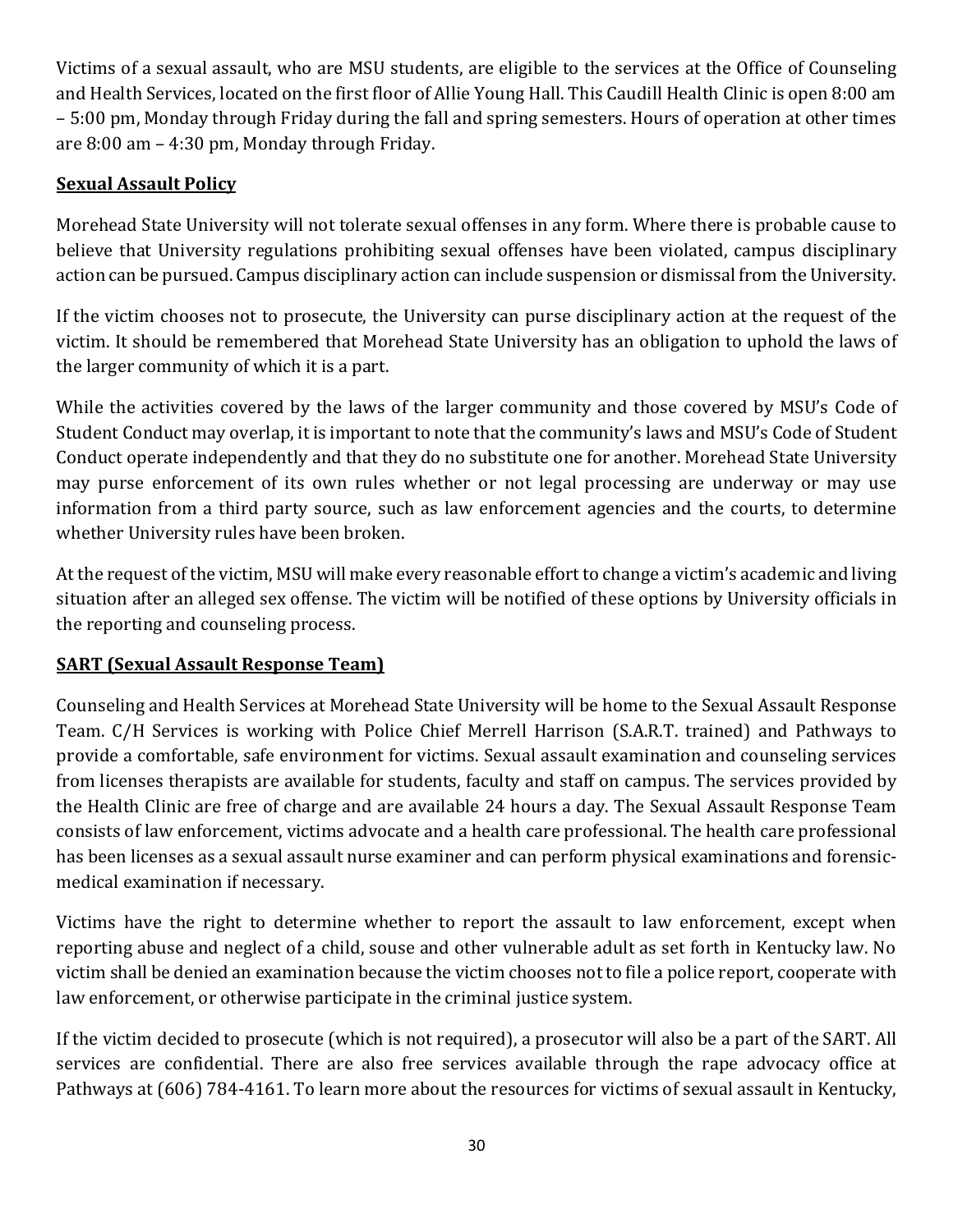visit http://kyasap.brinkster.net/. To request a sexual assault exam, call (606) 776-0076 or for more information contact  $(606)$  783-2123.

## **Monitoring & Recording Off-Campus Criminal Activity**

The Morehead State University Police Department maintains an excellent relationship with City of Morehead Police Department, Rowan County Sheriff's Office, Kentucky State Police and other Public Safety organizations. MSUPD meets with these agencies and others monthly to share information. Additionally, MSUPD attends regularly Rowan County Risk Assessment meetings. MSUPD is notified about incidents involving students, staff and property from local agencies.

## **Campus Safety, Facility Access and Security Policies**

Morehead State University has established the following policies and procedures to enhance the security of the campus community:

- Academic and administrative buildings have normal operating business hours posted on entrances. Persons remaining after the posted hours must have appropriate identification and authorization. Faculty and staff members are permitted within facilities 24-hours per day.
- Faculty and staff will be required to show their Medeco key and a University ID card when so requested by a member of the Morehead State University Police Department. Students must obtain the approval of the department Chairperson and possess an approved "After Hour Facility Utilization Authorization Slip". Students must have their copy of the slip and a valid University ID card in their possession and present same upon request. Residence halls normally permit entry through the main entrance and require key access after midnight Sunday-Thursday and 1:00 am on weekends.
- The Morehead State University Police Department employs student workers as Student Cadets to enhance residence hall security, campus security and at special events.
- Uniformed Security Personnel check security related issues, including the security of doors and public areas. Anyone present in a residence hall may be asked to show a MSU ID card to prove residency and their right to use the facilities. Failure to produce proper identification upon request of residence hall staff, Morehead State University Police Department or any Morehead State University staff member may result in disciplinary action.
- Unauthorized person are not permitted in residence halls and should be reported to the residence hall staff or the Morehead State University Police Department by calling (606) 783-2035. If you believe a crime has been or is about to be committed, contact the Morehead State University Police Department immediately. Specific guest and visitation policies are contained in the *Eagle Handbook* for students.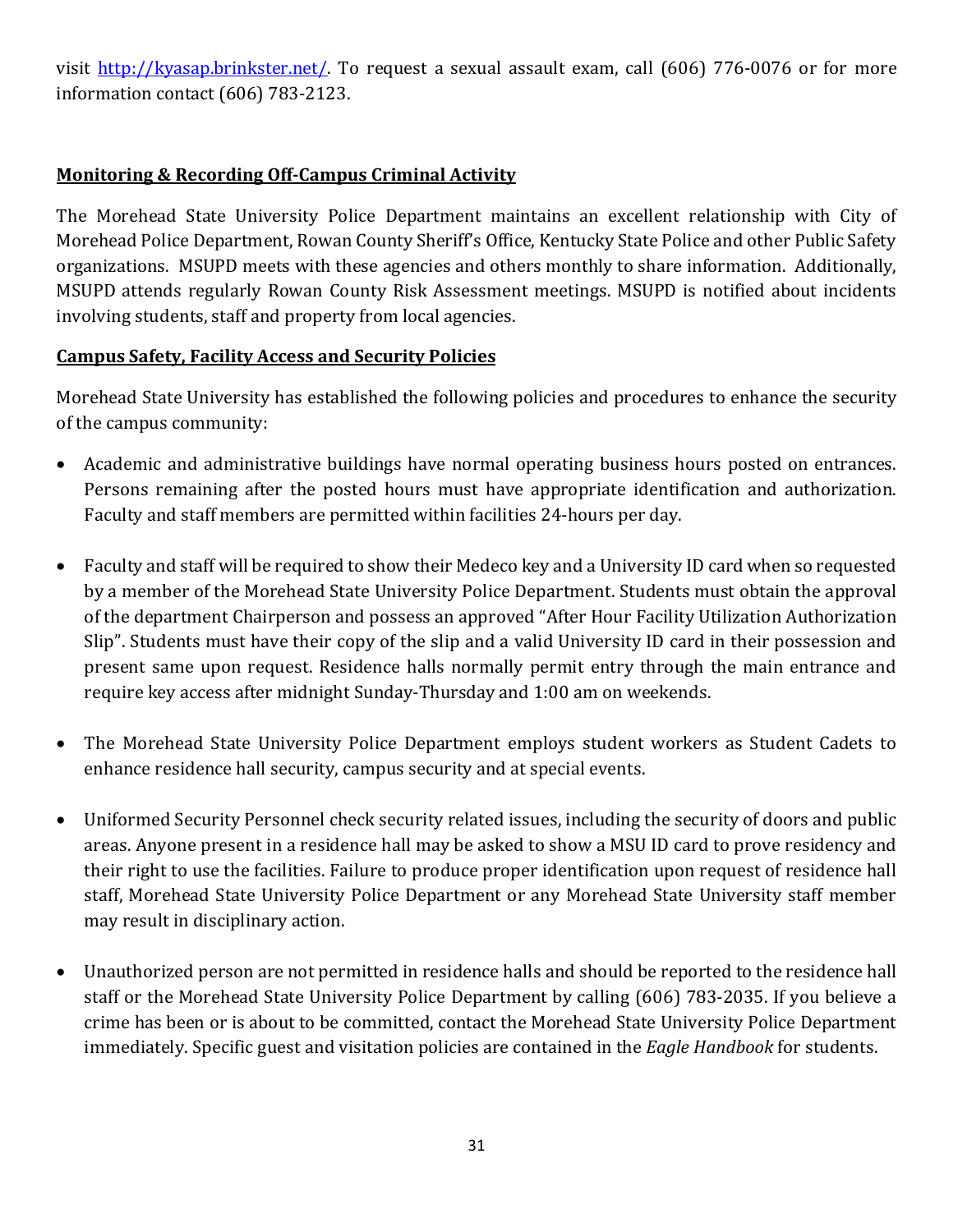- Campus safety and security surveys will be conducted twice annually (normally in May and September). The Chief of Police and the Director of Risk & Compliance, or their designed representatives, shall make a campus survey at night to determine lighting adequacy and needs.
- They will accomplish the survey on foot and make every effort to observe all possible route used by the University community, including parking lots. A list of needs will be identified to the Vice President of Administration and Fiscal Services for forwarding to the Vice President for Facilities Management. This survey will also cover shrubs, sidewalks and other issues impacting the overall safety and security of the campus.

## **Missing Person Policy & Procedures**

The following procedures will be implemented prior to and when a student living on campus is determined to be missing in accordance with the Higher Education Opportunity Act of 2008:

## **Student Notification**

On an annual basis, all students living in campus housing facilities will be informed of their right to identify a person as a confidential contact in the event the student is reported as a missing person. In addition, offcampus students may use established methods to identify a person as a confidential contact in the event the student is reported as missing person. The Assistant Vice President/Dean of Students or designees will notify the confidential contact no later than 24 hours after the time a student has been classified as missing by the Morehead State University Police Department.

If a student does not identify a confidential contact, designated University personnel may contact parents/guardians as deemed necessary and/or appropriate if the student is classified as missing by the Morehead State University Police Department.

#### **Registration**

Students who wish to submit information related to a confidential contact may do so by following the directions outlined via the student portal and distributing by housing staff members.

#### **Definition of a Missing Person**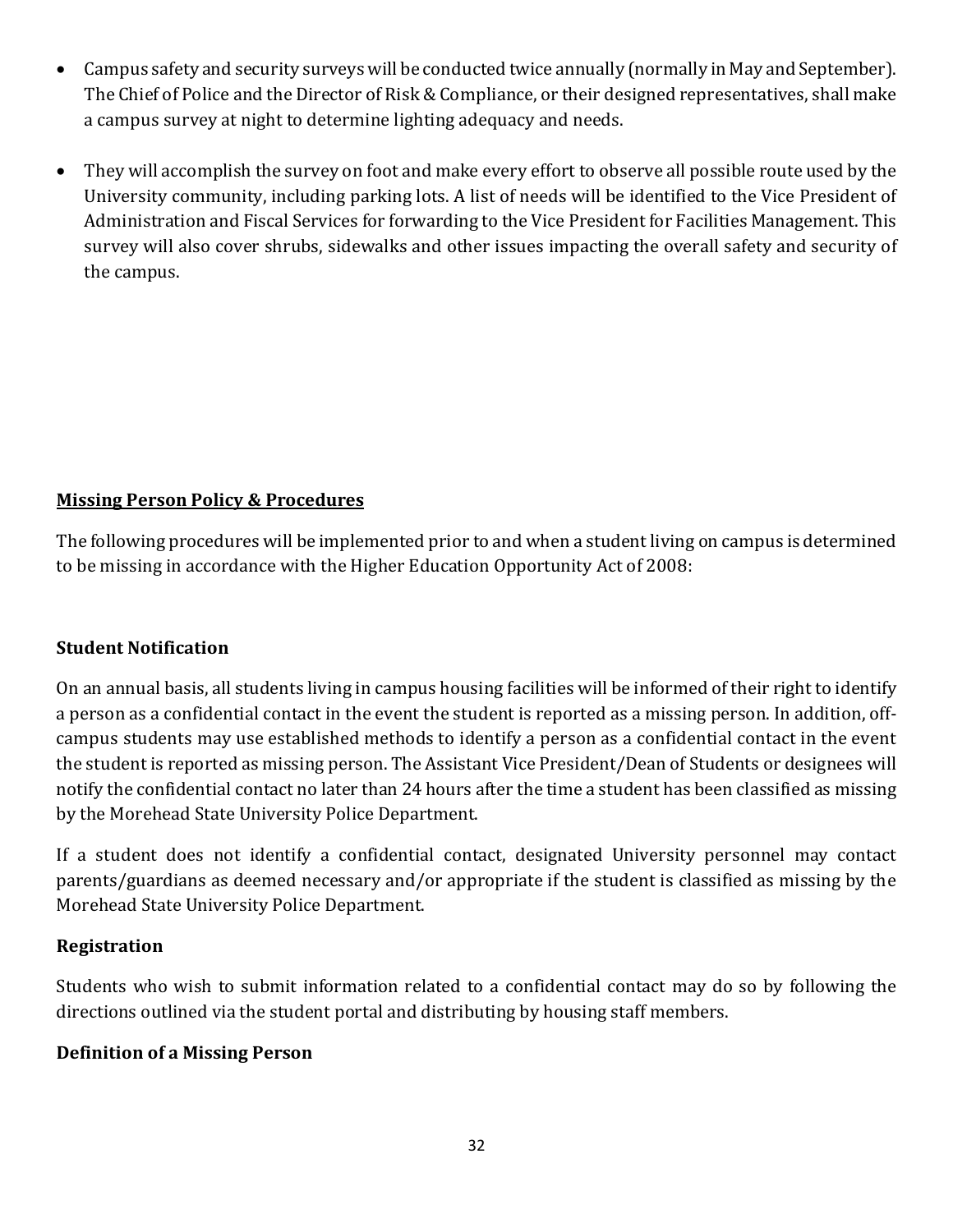A student will be defined as "missing" when a report has been made with the Morehead State University Police Department, they have investigated the circumstances and validity of the allegation, and they determine a student should be classified as a missing person.

## **Contact Notification**

If a student has been classified as a missing person by the Morehead State University Police Department, the Assistant Vice President/Dean of Students or designee will communicate with the confidential contact person within a 24 hour period. For non-emancipated students under the age of 18, the Assistant Vice President/Dean of Students or designee will notify a custodial parents or guardian (as listed in official University records) no later than 24 hours after the time a student has been classified as missing by the Morehead State University Police Department.

The classification of a student as missing may activate the Emergency Operations Plan and result in the notification of other personnel as designated by established University protocol.

## **Information Accuracy**

Once a student submits the name of a contact, he/she is responsible for providing information updates as appropriate or necessary via e-mail at missingperson@moreheadstate.edu

## **Procedures**

- Any allegations that a student is missing must be immediately reported to the Morehead State University Police Department (606) 783-2035.
- The Morehead State University Police Department will conduct an investigation to determine the credibility of the allegations and if the student should be classified as a missing person.
- If a student is classified as a missing person, the Morehead State University Police Department will contact the Assistant Vice President/Dean of Students.
- Within a 24 hour time period, the Assistant Vice President/Dean of Students or designee will attempt to communicate with the confidential contact or parent/guardian via telephone. If the Assistant Vice President/Dean of Students or designee is unsuccessful in communicating via telephone, an e-mail message will be sent to the confidential contact or parent/guardian. If an e-mail is sent, the Assistant Vice President/Dean of Student or designee will continue to call the confidential contact or parents/guardian until successful.

Questions related to this policy should be directed to the Assistant Vice President/Dean of Students via email (missingperson@moreheadstate.ed) or telephone at (606) 783-2070.

## **Fire Safety Policy**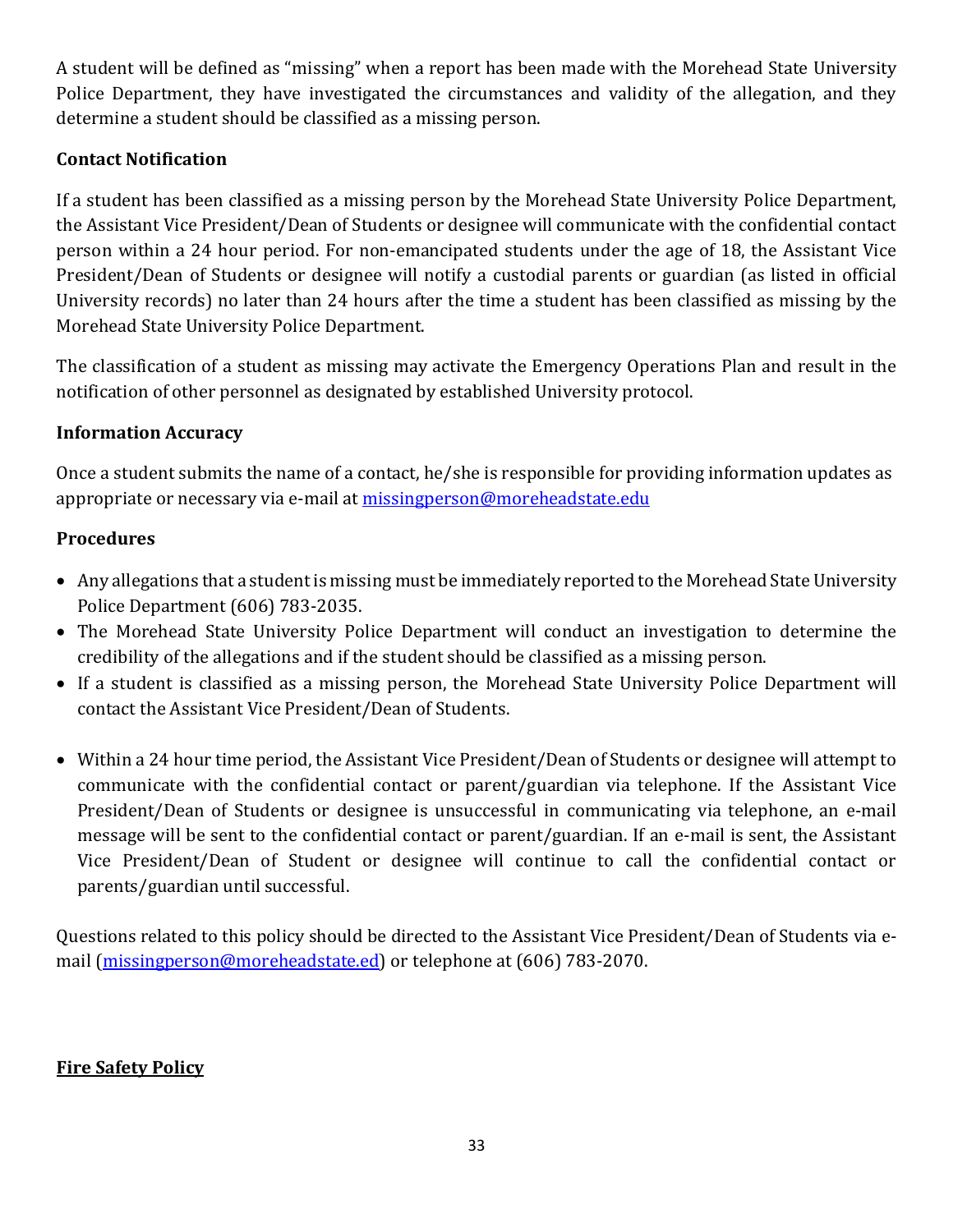Morehead State University emphasizes the important of fire safety and fire prevention to all residents. All residential facilities with the exception of the University Farm are equipped with automatic fire suppressing systems that will activate in the event of a fire. Additionally, all residential facilities are equipped with smoke detector systems. Each residence hall has emergency procedures, which students should know. Emergency evacuation procedures are posted for each residence hall, and fire drills are held each semester to keep residences familiar with the process. For everyone's safety, students must cooperate completely with the staff when an evacuation occurs. Because of the serious nature of fire, the following regulations are necessary:

- A person who pulls a fire alarm or falsely reports an emergency to police or the fire department will be punished under the Kentucky Revised Statute 512.040. If convicted of this Class B misdemeanor, it means up to a  $$500$  fine and/or 90 days in jail.
- Students must follow emergency evacuation procedures.
- Due to fire hazards, students may not possess or burn candles, incense, etc., except in connection with a hall program, which required prior approval from the residence hall director.
- Flammable fluids may not be used or store in the residence halls.
- No loft construction or overstuffed furnishings are permitted.
	- Torchiere-style halogen lamps manufactured prior to March 1997 are not permitted in residence halls. Halogen lamps manufactured after March 1997, which meet the Underwriter's Laboratories (UL 153) safety standards, are permitted for student use in residence halls.
- Items such as clothes hangers, decorations, etc. must not be placed on the sprinkler device in the residence hall room. Doing so can activate the sprinkler system, resulting in water damage.

## **Appliances**

Because more than one residence hall room/apartment share the same circuit, there is a possibility of an electrical overload; students should be considerate and conscious of the number and frequency of appliances they use. Students should also limit the number of extension cords used in a room. Microwave ovens (700 watts maximum) and student owned refrigerators with a size capacity of 4.5 cubic feet are permitted (one per room). Small hand appliance, such as coffee pots, blenders, mixers, crock pots, grills (Like the George Foreman Grill) and other personal care appliance are permitted in rooms. These appliances should have enclosed heating elements and the Underwriters Laboratory approval.

When using a cooking appliance, students must always be in the room and appliances must be turned OFF before leaving the room in order to prevent fires. Electric skillets are not included in this category and are not permitted in residence halls. Residents may have a television with a power usage limitation of 1.6 amps or 175 watts or less. No appliances with open heating elements are permitted in residence halls. During fire and safety inspections, University officials will require the removal of prohibited appliances or materials. Also, sun lamps and personal air conditioners are not allowed.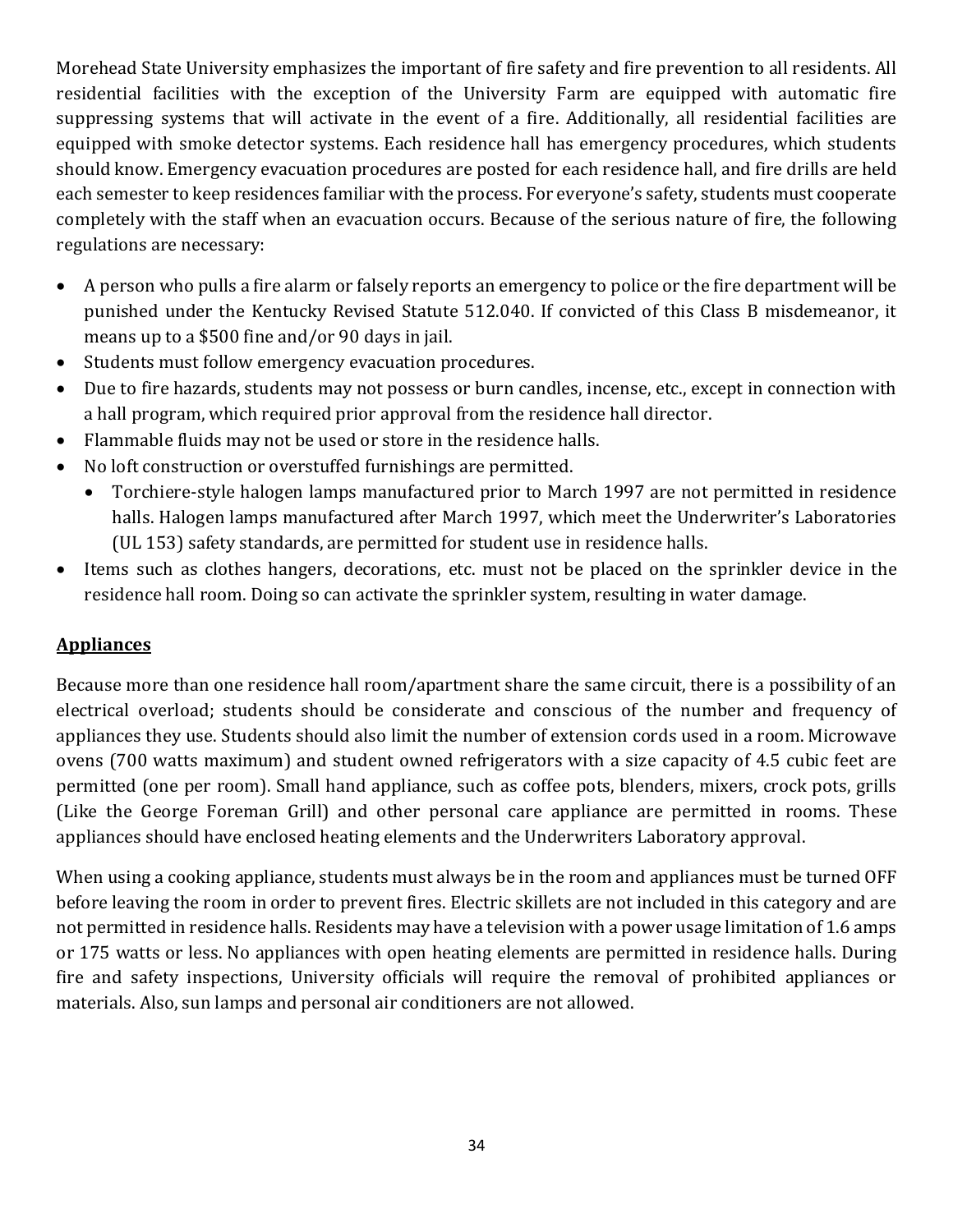## **Tobacco**

In accordance with University Policies, the use of tobacco products in any University residential facility is prohibited. Students found in violation of University and/or residence hall policies and regulations can expect appropriate disciplinary measures to be imposed. Disciplinary measures for violations include community restitution assignments, education programming assignments, residence hall dismissal, loss of visitations, or other appropriate sanctions. Students who are found in violation of residence hall policies and are issued the sanction of dismissal from the residence hall will forfeit residence hall fees.

## **Tobacco Policy**

In an effort to promote healthy employees and a healthy environment, Morehead State University implemented UAR 902.01 in the summer of 2011. Specifically, UAR 902.01 prohibits the use of all tobacco products on University owned or controlled property. This policy is in effect for all persons, at all times, who are attending classes, working, living, visiting, attending/participating in athletic events, programs, and all activities and programs on University owned, leased, or controlled property and in campus owned, leased, or rented vehicles. This includes University property outside the main campus such as farm facilities, golf courses, art galleries, parking lots, performance venues, and sporting venues, and functions that are held in these facilities and venues.

While Morehead State University remains committed to maintaining a healthy campus environment and encouraging members of the campus community to engage in healthy behaviors there are two designated tobacco use areas for the campus. This has become necessary as members of the University community have not respected private and city property adjacent to the campus, portraying a less than positive image of Morehead State University to our neighbors, visitors, and guests.

Two areas have been developed as designated tobacco use areas. *It is in these areas only that tobacco* use will be permitted. The areas have seating and receptacles for the proper disposal of trash and tobacco waste. 

The locations are:

- On the west end of campus the concreted area in the backyard of the faculty house on the corner of Second Street and MSU Way, across Second Street from Lappin Hall. This area is accessed from Second Street. Stairs enter the yard from the south side of the Second Street sidewalk. Gravel will designate a walkway to the tobacco use area until concrete can be poured as weather allows.
- In the east-central area of campus an area on the south-west corner of Alumni Tower. The area will be restricted to the paved surface in order to maintain the existing green space bordering the parking area.

Violators of the Tobacco Use Policy are subject to fines and progressive disciplinary actions. Alleged violations which involve employees will be addressed through the Office of Human Resources and appropriate supervisory personnel. Alleged violations which involve students will be addressed by the Assistant Vice President/Dean of Students as outlined in the on-line version of the *Eagle Student Handbook* (See "*Scope of Authority*", page 27 and "*SCC 3200*", pages 68-69).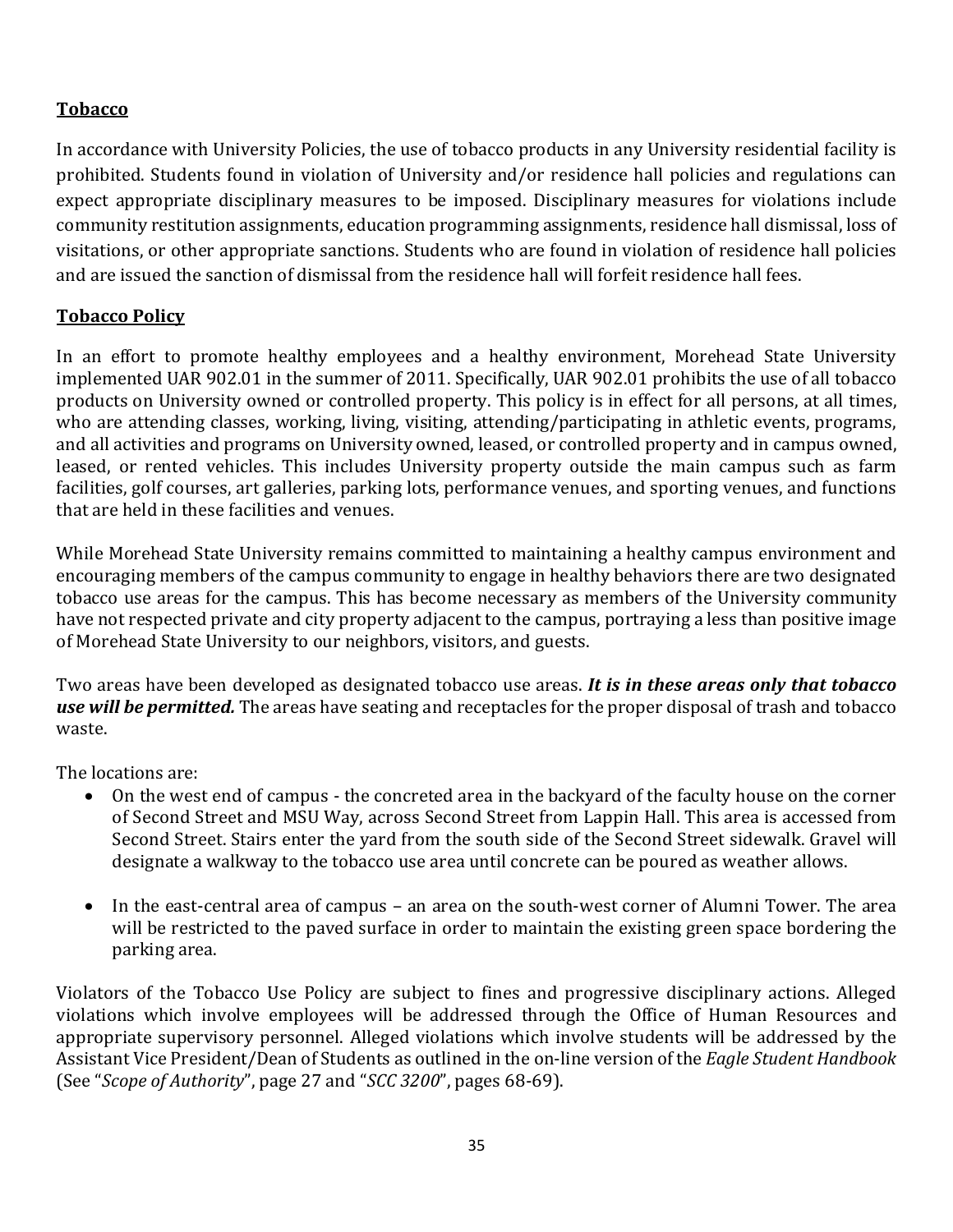It is expected that all MSU faculty, staff, and students will adhere to and assist in the enforcement of the University Tobacco Use Policy. Tobacco use must be confined to the designated areas. Individuals who utilize the designated areas should be mindful of cleanliness, disruptions, and University image. Individuals should use proper receptacles to dispose of all tobacco waste, garbage, etc... In addition, designated tobacco use areas should not be utilized in a manner which could cause disruption to others (i.e. amplification of music, etc...) or create a negative image for the University (i.e. littering, obstruction of pedestrians or vehicles, etc...).

Violations of the University Tobacco Policy should be reported to the Office of Human Resources (employees) and the Assistant Vice President/Dean of Students (students).

## **Reporting Violations of the MSU Tobacco Policy**

It is expected that all MSU faculty, staff, and students will adhere to, and assist in the enforcement of UAR 902.01 (Tobacco Use Policy). Individuals who witness violations of UAR 902.01 are expected to file a report with the Office of Human Resources (employees) or the Assistant Vice President/Dean of Students (students). 

Confronting others regarding behaviors that are contrary to University policies can be a difficult task. However, it is a critical element of the educational environment in which we live and work. The following is an outline of how faculty, staff, and students should address violations of UAR 902.01:

If you are a direct witness to the behavior:

- Initiate a conversation with the person by introducing yourself.
- Ask the individual if  $s/h$ e is an employee or a student.
- If the person answers in the affirmative, ask him/her if  $s/h$ e is aware of the campus Tobacco Policy.
- If the individuals states that  $s/h$ e is not aware, share that MSU is a tobacco-free campus.
- If the person is an employee or student, ask him/her to provide his/her name and ID number.
- If the person refuses to cooperate, call MSUPD  $(783-2035)$
- If the person is not an employee or student, ask him/her to provide his/her name.
- Share with the person that we have two designated tobacco use areas on campus.
- If the person is an employee, share the information with the Office of Human Resources.
- If the person is a student, or has no connection to MSU, share the information with the Assistant Vice President/Dean of Students (m.ammons@moreheadstate.edu).

If you are not able to address the behavior in person:

An example of this would include seeing a person smoking in a non-designated zone while driving in your car. You would not stop to confront the person; however, you are still encouraged to report your observation. 

• If you know the name of the person, and s/he is an employee, share the information with the Office of Human Resources.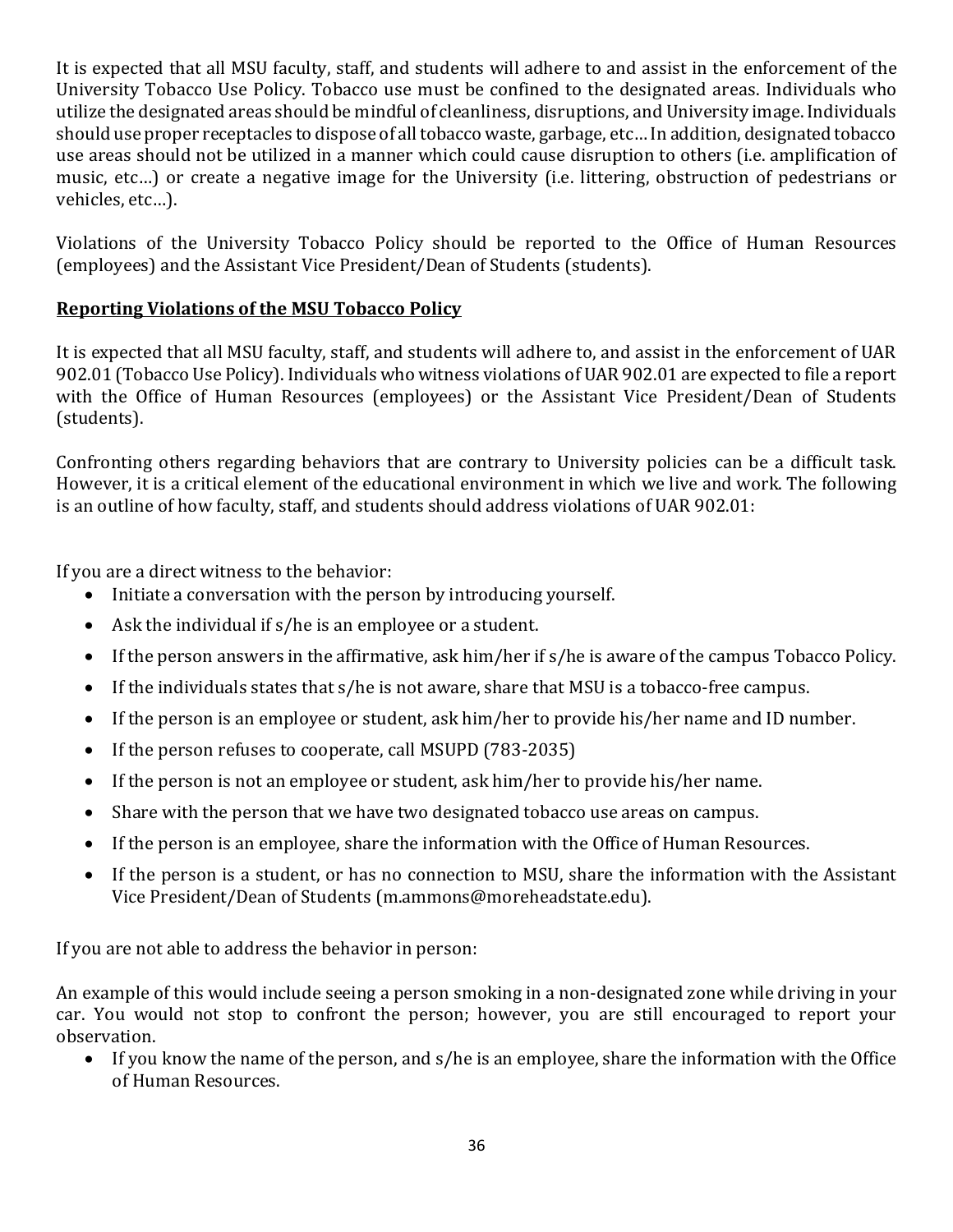- If you know the name of the person, and s/he is a student, share the information with the Assistant Vice President/Dean of Students .ammons@moreheadstate.edu).
- If you know nothing about the person, share the information with the Assistant Vice President/Dean of Students (m.ammons@moreheadstate.edu).

#### **Consequences of Violating the Tobacco Use Policy**

Alleged violations of UAR 902.01 will be addressed by the Office of Human Resources (employees) and the Assistant Vice President/Dean of Students (students) using established University policies and protocol. Students found to be in violation of UAR 902.01 are subject to the following sanctions:

- First Violation \$50.00 Fine
- Second Violation \$100.00 Fine
- Third Violation \$200.00 Fine

In addition to the aforementioned fines, students may be required to complete other sanctions as outlined in the on-line version of the *Eagle Student Handbook*. Employees found to be in violation of UAR 902.01 are subject to the following sanctions: Individuals will meet with their supervisors and/or the Office of Human Resources to determine an appropriate course of action. Each alleged incident, and subsequent decision, will be documented in the personnel file of the employee as maintained by the Office of Human Resources.

## **Fire/Arson**

If any staff member observes anything that has been burned or sees a student light something on fire anywhere on the MSU campus, this is considered arson. Please contact the University Police Department immediately and block off the area. If no students are around, the University Police Department will confiscate the burned property.

If the students, who lit fire to the object is/are still around, do not let the student(s) leave the scene. Arson is a felonious offense along with possible dismissal from MSU.

#### **Fire Alarms**

In the events of a fire alarm all RA's (Resident Advisor) whether on-duty or not should immediately report to the front office of their assigned building. If the supervisor of the building is not present, the Housing Response Team (HRT) should be called for assistance. RA's should put their name tag on and an emergency vest so emergency response personnel will know they are a resource person who can assist with the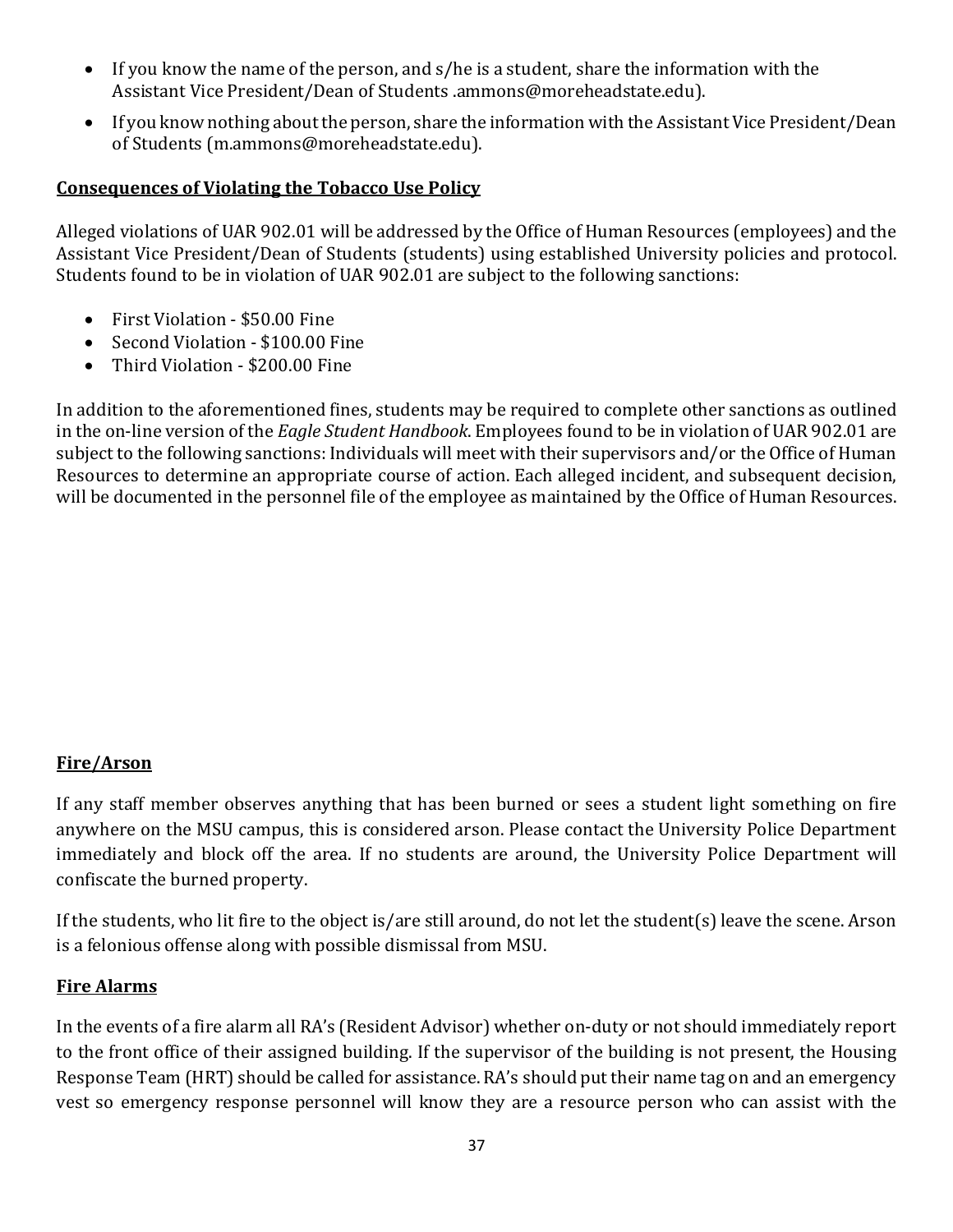evacuation of the building. Residents will need to exit the building and report to their assigned evacuation point. 

The supervisor of the building or the HRT will access the black box that stores the master keys and will issued the keys to staff. Once the fire department has given the ok to the building supervisor, RA's will go to each floor and check rooms in a fast but thorough manner. RA's should do a visual sweep of the room once they have entered and make a note of any policy violations that are seen. The RA should not be opening closets/drawers, etc. If a student is found in a room the RA should document his/her name and send the student to the lobby.

All staff members should lock the resident's room once the room has been checked. Once all rooms have been cleared, the RA should return to the lobby and give the master keys back to the professional housing staff member who is there to assist. At the conclusion on the fire alarm, RA's should remain at the front desk to assist students with any lock outs that may have results from the fire alarm. Lockouts should not be assessed to the student at this time. Evacuation locations; each residence hall has a designated area where residents should report to when there is a fire alarm. Residents of the floor should be informed of the reporting location during the first floor meeting. Do not post the location on your floor or in the building.

| Residence           | <b>Number of</b> | Cause          | Number of     | <b>Number of</b> | <b>Property</b> |
|---------------------|------------------|----------------|---------------|------------------|-----------------|
| Hall                | <b>Fires</b>     | of Fire        | <b>Deaths</b> | <b>Injuries</b>  | <b>Damage</b>   |
| Alumni Tower        |                  |                |               |                  |                 |
| <b>Andrews Hall</b> | 0                | 0              | O             | 0                |                 |
| Butler Hall*        |                  |                |               |                  | 0               |
| Cartmell Hall       |                  | Unknown        | O             | 0                | 0               |
| Padula Hall         |                  | 0              | 0             | 0                | 0               |
| Lundergan Hall      |                  | 0              | 0             | 0                | 0               |
| <b>Fields Hall</b>  | 0                | 0              | 0             | 0                | 0               |
| Thompson Hall       | 0                | $\overline{0}$ | 0             | 0                | 0               |
| Cooper Hall**       | 0                | $\overline{0}$ | 0             | 0                | 0               |
| East Mignon Hall    | 0                | $\overline{0}$ | 0             | 0                | 0               |
| <b>Mignon Hall</b>  | 0                | $\overline{0}$ | $\mathbf{0}$  | $\theta$         | 0               |
| <b>Mignon Tower</b> | 0                | 0              | 0             | 0                | 0               |
| West Mignon Hall    |                  | በ              | 0             | O                | O               |
| Nunn Hall           |                  | Toaster        |               |                  |                 |
|                     |                  | <b>Oven</b>    |               |                  |                 |

## **Statistics for 2017 Calendar Year**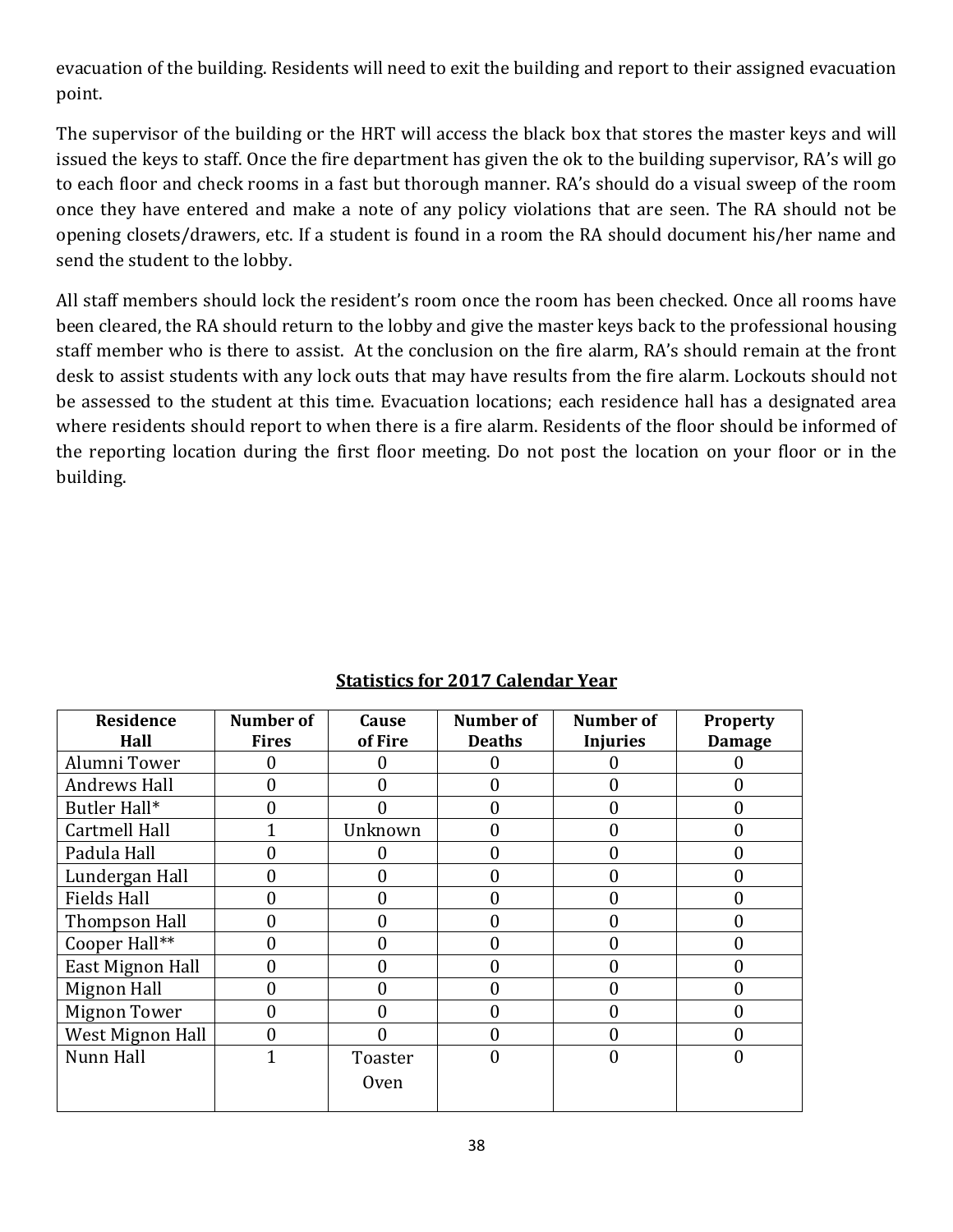| Eagle Lake Apts.  |  |  |  |
|-------------------|--|--|--|
| Mays Hall Apts.   |  |  |  |
| Normal Hall Apts. |  |  |  |

Although MSU is only required to report Fire Safety for Residence Halls, for 2017, MSU had a total of 3 actual reported fires from all properties owned, leased or controlled by the institution.

- MSUPD Incident#2017-0480: Morehead Fire Department responded. Brush fire at location bordering MSU campus property. Fire contained before reaching main campus structures. No injuries or deaths, no damage to structures or personal property. State Fire Marshall notified.
- MSUPD Incident# 2017-2183: Morehead Fire Department responded. Small fire in toaster oven on **Campus Property**, Location Nunn Hall, no injuries, deaths or MSU property damage.

Fire was extinguished prior to Fire Department's arrival. State Fire Marshall notified.

• MSUPD Incident#2017-3193: Morehead Fire Department responded. Trash can fire on **Campus Property**, Location Cartmell Hall, no injuries or deaths, and no MSU property damage. State Fire Marshall notified.

\*Butler Hall was in service  $01/17 - 06/17$  during the calendar year.

\*\*Cooper Hall was in service  $01/17 - 06/17$  during the calendar year.

| Residence<br>Hall   | Number of<br><b>Fires</b> | Cause<br>of Fire | Number of<br><b>Deaths</b> | Number of<br><b>Injuries</b> | <b>Property</b><br><b>Damage</b> |
|---------------------|---------------------------|------------------|----------------------------|------------------------------|----------------------------------|
| Alumni Tower        |                           |                  |                            |                              |                                  |
| Andrews Hall*       | 0                         | 0                |                            |                              |                                  |
| <b>Butler Hall</b>  | 0                         | $\overline{0}$   |                            | 0                            | 0                                |
| Cartmell Hall**     |                           | 0                | 0                          | O                            | 0                                |
| <b>Fields Hall</b>  |                           | 0                |                            |                              |                                  |
| Thompson Hall       |                           | 0                |                            | 0                            | 0                                |
| Cooper Hall         | 0                         | $\overline{0}$   | 0                          | 0                            | 0                                |
| East Mignon Hall    | 0                         | 0                | O                          | 0                            | 0                                |
| Mignon Hall         | $\mathbf{\Omega}$         | 0                | 0                          | O                            | 0                                |
| <b>Mignon Tower</b> |                           | O                |                            |                              |                                  |
| West Mignon Hall    |                           |                  |                            | 0                            | 0                                |
| Nunn Hall           |                           | Electrical       | 0                          | 0                            | 0                                |
| Eagle Lake Apts.    | 0                         |                  |                            |                              | 0                                |
| Mays Hall Apts.     |                           | 0                |                            | N                            | 0                                |
| Normal Hall Apts.   |                           |                  |                            |                              |                                  |

#### **Statistics for 2016 Calendar Year**

Although MSU is only required to report Fire Safety for Residence Halls, for 2016, MSU had a total of 1 actual reported fires from all properties owned, leased or controlled by the institution.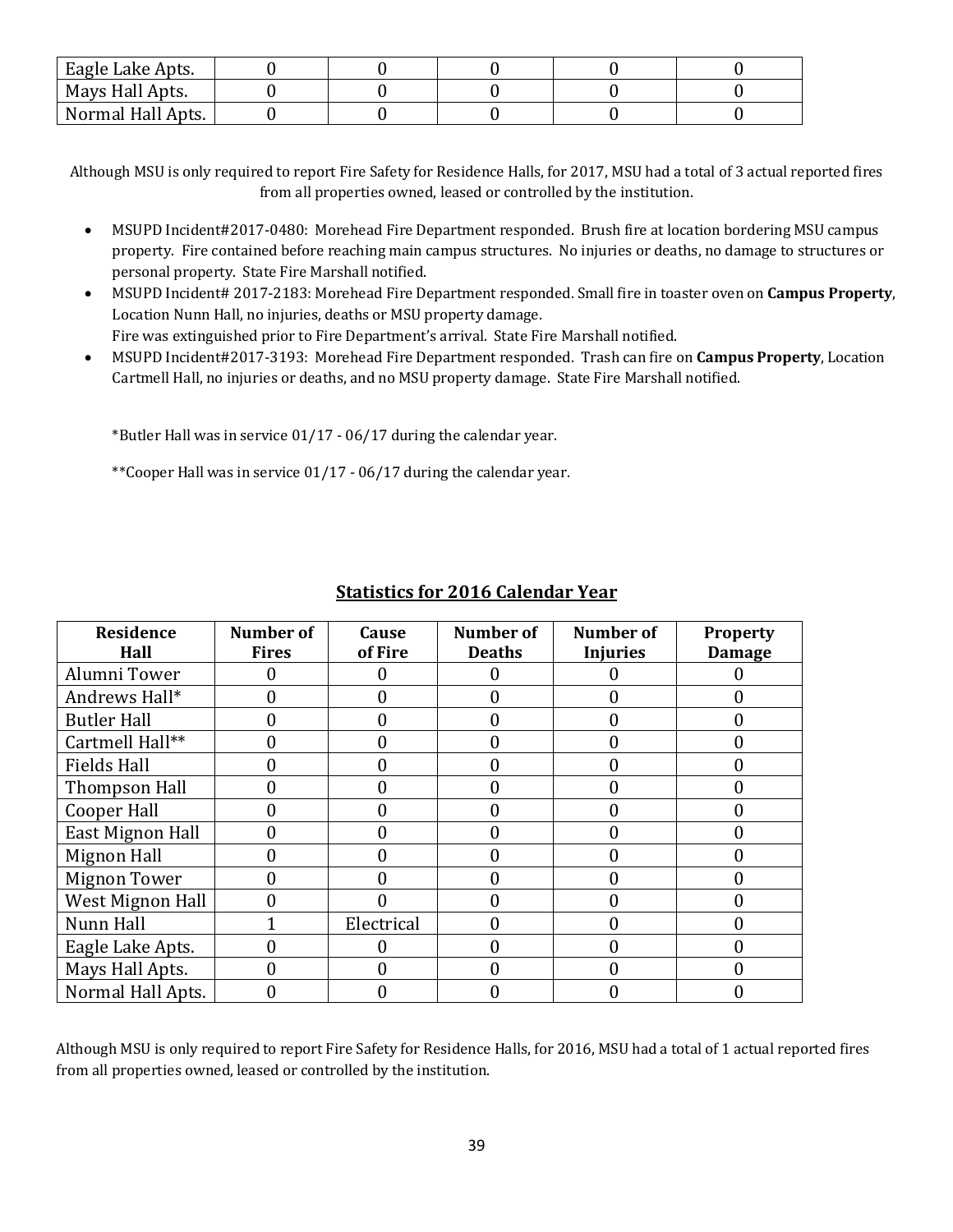• MSUPD Incident# 2016-0057: Morehead Fire Department responded. Small electrical fire in heating unit on **Campus Property**, Location Nunn Hall, no injuries, deaths or MSU property damage. Fire was extinguished prior to Fire Department's arrival. State Fire Marshall notified.

\*Andrews Hall was in service  $11/16 - 12/16$  during the calendar year. \*\*Cartmell Hall was in service  $01/16 - 11/16$  during the calendar year.

| Residence<br>Hall    | <b>Number</b><br>of Fires | Cause<br>of Fire | Number of<br><b>Deaths</b> | Number of<br><b>Injuries</b> | <b>Property</b><br><b>Damage</b> |
|----------------------|---------------------------|------------------|----------------------------|------------------------------|----------------------------------|
| Alumni Tower         |                           |                  |                            |                              |                                  |
| <b>Butler Hall</b>   |                           | 0                |                            |                              |                                  |
| <b>Cartmell Hall</b> |                           |                  |                            |                              |                                  |
| <b>Fields Halls</b>  |                           | 0                |                            |                              |                                  |
| Thompson Hall        |                           |                  |                            |                              |                                  |
| Cooper Hall          |                           | 0                |                            |                              |                                  |
| East Mignon Hall     |                           |                  |                            |                              |                                  |
| Mignon Hall          |                           |                  |                            |                              |                                  |
| <b>Mignon Tower</b>  |                           |                  |                            |                              |                                  |
| West Mignon Hall     |                           |                  |                            |                              |                                  |
| Nunn Hall            |                           | 0                |                            |                              |                                  |
| Eagle Lake Apts.     |                           |                  |                            |                              |                                  |
| Mays Hall Apts.      |                           |                  |                            |                              |                                  |
| Normal Hall Apts.    |                           |                  |                            |                              |                                  |

#### **Statistics for 2015 Calendar Year**

Although MSU is only required to report Fire Safety for Residence Halls, for 2015, Morehead State University had a total of 1 actual reported fires from all properties owned, leased or controlled by the institution.

• MSUPD Incident# 2015-0914: Morehead Fire Department responded. Vehicle fire on **Campus Property**, Location University Blvd. and Bell Tower, no injuries, deaths or MSU property damage.

Fire was extinguished prior to Fire Department's arrival.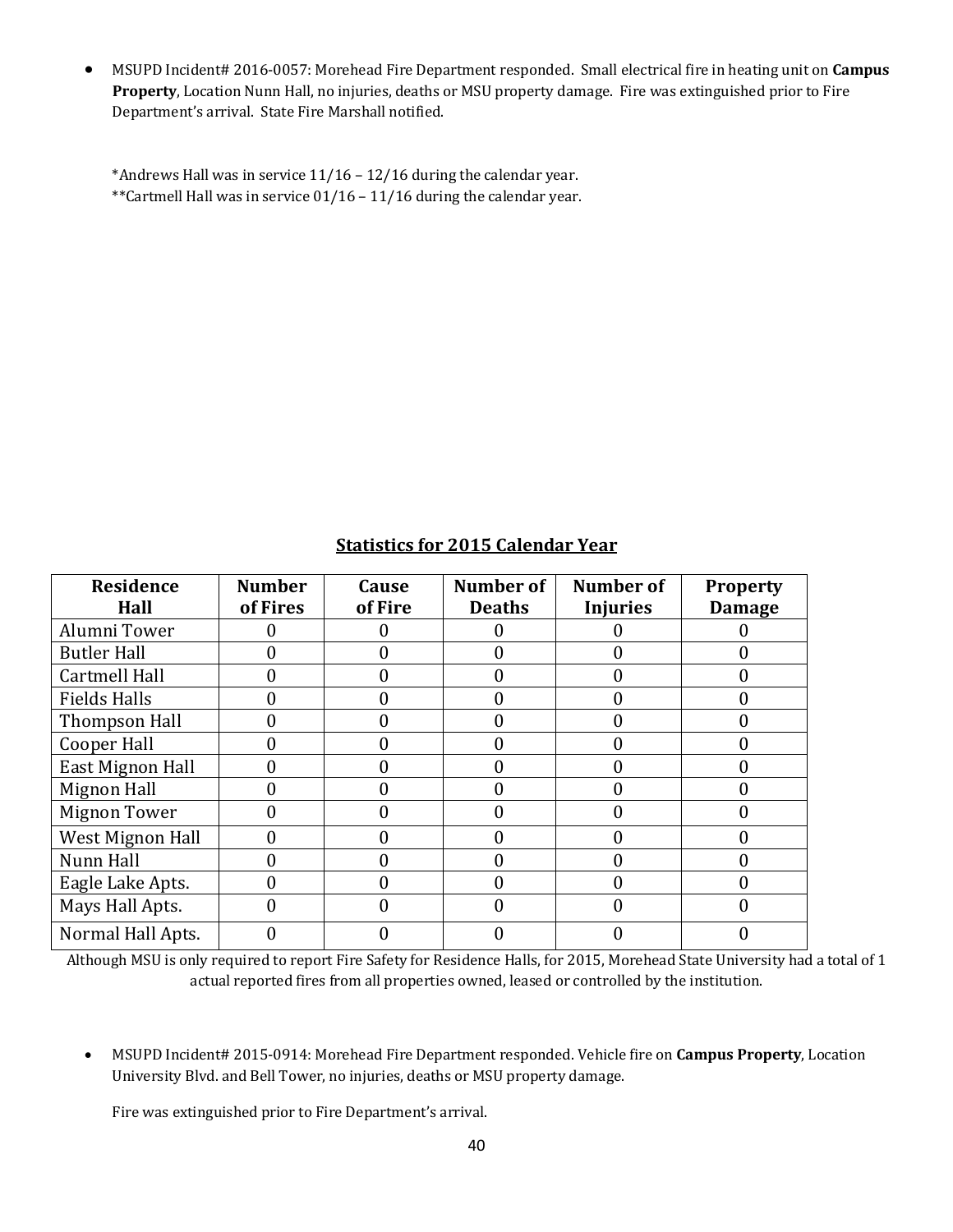## **Clery Act Crime Definitions**

**Murder and Non-Negligent Manslaughter:** The willful (non-negligent) killing of one human being by another. NOTE: Deaths caused by negligence, attempts to kill, assaults to kill, suicides, accidental deaths, and justifiable homicides are excluded.

**Negligent Manslaughter:** The killing of another person through gross negligence.

**Sex Offenses:** Any sexual act directed against another person, without the consent of the victim, including instances where the victim is incapable of giving consent.

**Rape** - The penetration, no matter how slight, of the vagina or anus with any body part or object, or oral penetration by a sex organ of another person, without the consent of the victim.

**Fondling** - The touching of the private body parts of another person for the purpose of sexual gratification, without the consent of the victim, including instances where the victim is incapable of giving consent because of his/her age or because of his/her temporary or permanent mental or physical incapacity.

**Date Rape Drug** - Under Clery, the administration of a date rape drug in an unsuccessful attempt to incapacitate and sexually assault the victim, and investigation determines that the perpetrator's attempt was to commit a sex offense, is a sexual assault. Administration of a date rape drug in which intent cannot be proven is an Aggravated Assault.

**Incest** – Non-forcible sexual intercourse between persons who are related to each other within the degrees wherein marriage is prohibited by law.

**Statutory Rape** – Non-forcible sexual intercourse with a person who is under the statutory age of consent. 

## **Domestic Violence:**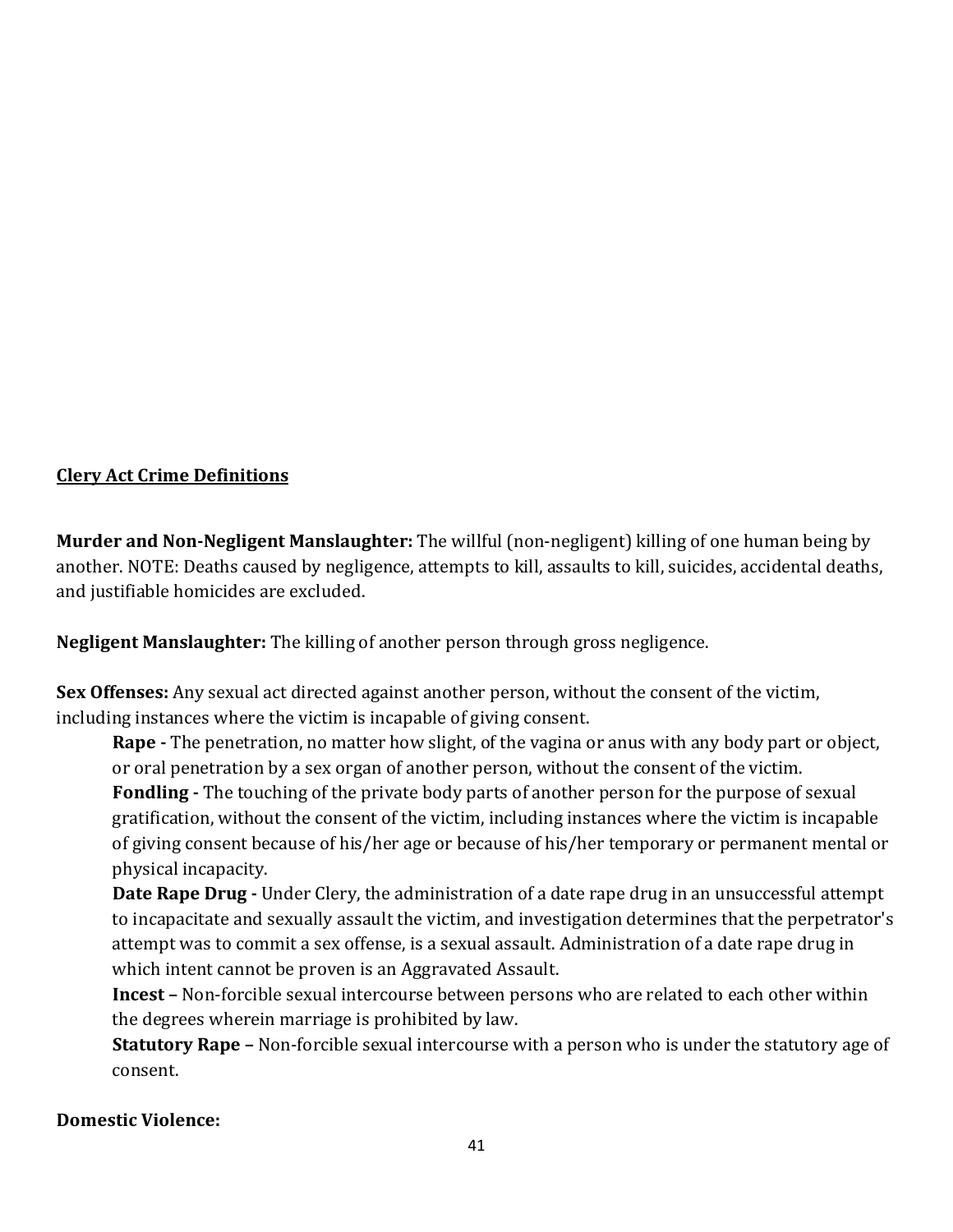**Federal Definition** - A felony or misdemeanor crime of violence committed, by a current or former spouse or intimate partner of the victim, by a person with whom the victim shares a child in common, by a person who is cohabitating with or has cohabitated with the victim as a spouse or a partner, by a person similarly situated to a spouse of the victim under the domestic violence laws of the jurisdiction in which the crime of violence occurred, or by any other person against an adult or youth victim who is protected from that person's acts under the domestic or family violence laws of the jurisdiction in which the crime of violence occurred.

#### **Dating Violence:**

**Federal Definition** - Violence committed by a person who is or has been in a social relationship of a romantic or intimate nature with the victim. The existence of such a relationship shall be determined based on the reporting party's statement and with consideration of the length of the relationship, the type of relationship, and the frequency of interaction between the persons involved in the relationship.

For purposes of this definition - Dating violence includes, but is not limited to, sexual or physical abuse or the threat of such abuse. Dating violence does not include acts covered under the definition of domestic violence. For the purposes of complying with the requirements of this section, any incident meeting this definition is considered a crime for the purposes of Clery Act reporting. 

#### **Stalking:**

**Federal Definition:** Engaging in a course of conduct directed at a specific person that would cause a reasonable person to 1) fear for the person's safety or the safety of others; or 2) suffer substantial emotional distress. For the purposes of this definition; the course of conduct means two or more acts, including, but not limited to, acts in which the stalker directly, indirectly, or through third parties, by any action, method, device or means, follows, monitors, observes, surveils, threatens, or communicates to or about, a person, or interferes with a person's property. Substantial emotional distress means significant mental suffering or anguish that may, but does not necessarily, require medical or other professional treatment or counseling. Reasonable person means a reasonable person under similar circumstances and with similar identities to the victim.

**Robbery:** The taking or attempting to take anything of value from the care, custody, or control of a person or persons by force or threat of force or violence and/or by putting the victim in fear.

Aggravated Assault: An unlawful attack by one person upon another for the purpose of inflicting severe or aggravated bodily injury. This type of assault usually is accompanied by the use of a weapon or by means likely to produce death or great bodily harm. It is not necessary that injury result from an aggravated assault when a gun, knife, or other weapon is used which could or probably would result in a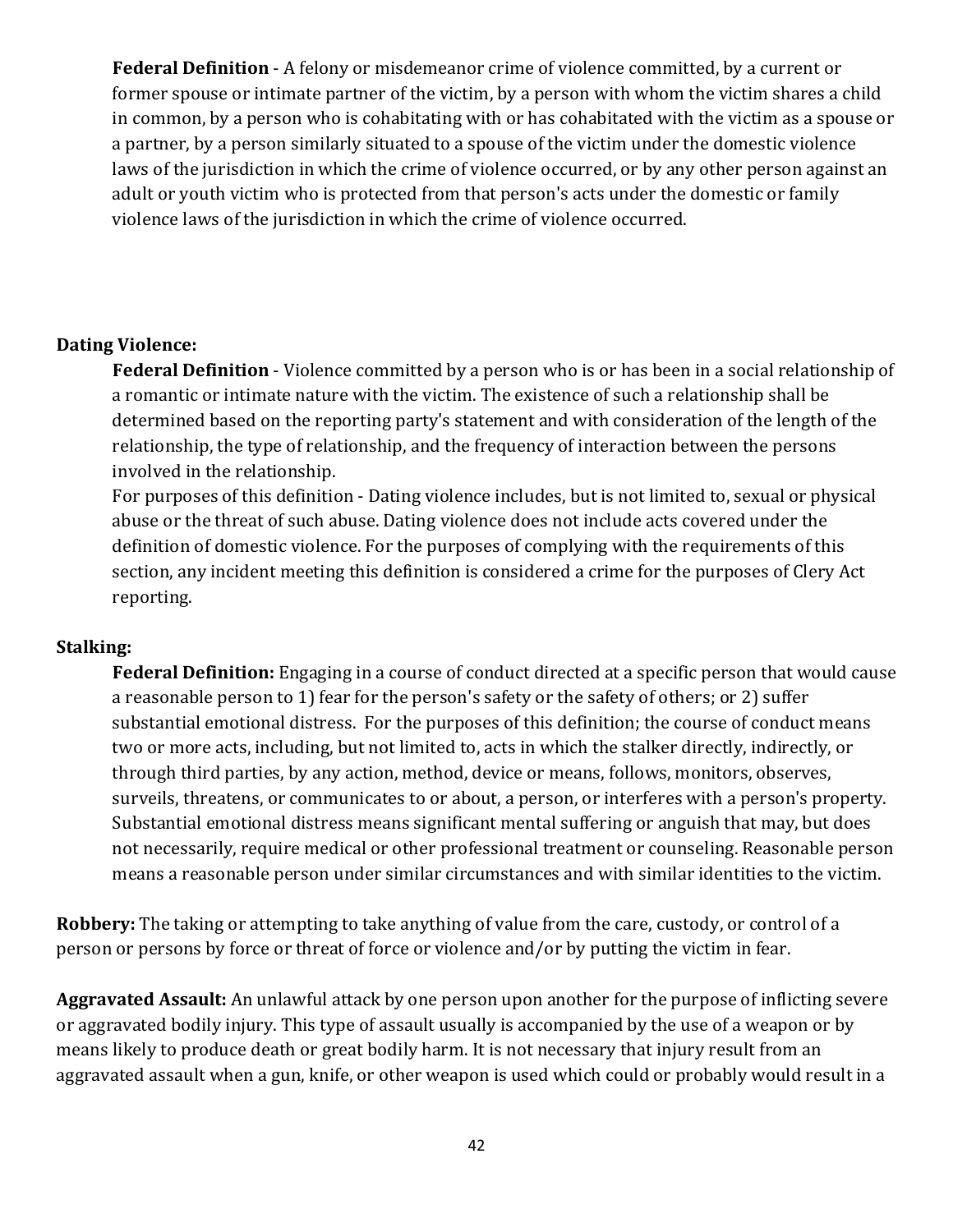serious potential injury if the crime were successfully completed. Aggravated assault includes poisoning (date rape drug, etc.)

**Burglary:** The unlawful entry of a structure to commit a felony or a theft. For reporting purposes this definition includes: unlawful entry with intent to commit a larceny or a felony; breaking and entering with intent to commit a larceny; housebreaking; safecracking; and all attempts to commit any of the aforementioned.

**Motor Vehicle Theft:** The theft or attempted theft of a motor vehicle.

**Arson:** The willful or malicious burning or attempt to burn, with or without intent to defraud, a dwelling house, public building, motor vehicle or aircraft, or personal property of another kind.

**Liquor Law Violations:** The violation of laws or ordinance prohibiting: the manufacture, sale, transporting, furnishing, possessing of intoxicating liquor; maintaining unlawful drinking places; bootlegging; operating a still; furnishing liquor to minor or intemperate person; using a vehicle for illegal transportation of liquor; drinking on a train or public conveyance; all attempts to commit any of the aforementioned. (Drunkenness and driving under the influence are not included in this definition.)

**Drug Abuse Violations:** Violations of state and local laws relating to the unlawful possession, sale, use, growing, manufacturing, and making of narcotic drugs. The relevant substances include: opium or cocaine and their derivatives (morphine, heroin, codeine); marijuana; synthetic narcotics (Demerol, methadone); and dangerous non-narcotic drugs (barbiturates, Benzedrine).

**Weapon Law Violations:** The violation of laws or ordinances dealing with weapon offenses, regulatory in nature, such as: manufacture, sale, or possession of deadly weapons; carrying deadly weapons, concealed or openly; furnishing deadly weapons to minors; aliens possessing deadly weapons; all attempts to commit any of the aforementioned.

Crime definitions are from the Uniform Crime Reporting Handbook. Sex offense definitions are from the National Incident-Based Reporting System edition of the Uniform Crime Reporting Program.

## **Clery Act Hate/Bias Crimes**

A hate crime is defined as any crime that manifests evidence that a victim was selected because of his/her actual or perceived race; gender; gender identity; religion; sexual orientation; ethnicity; national origin or disability. A hate crime is not a separate, distinct crime, but is the commission of a criminal offense which was motivated by the offender's bias. If the facts of the case indicate that the offender was motivated to commit the offense because of his/her bias against the victim's perceived race; gender; gender identity; religion; sexual orientation; ethnicity; national origin or disability, the crime is classified as a hate crime.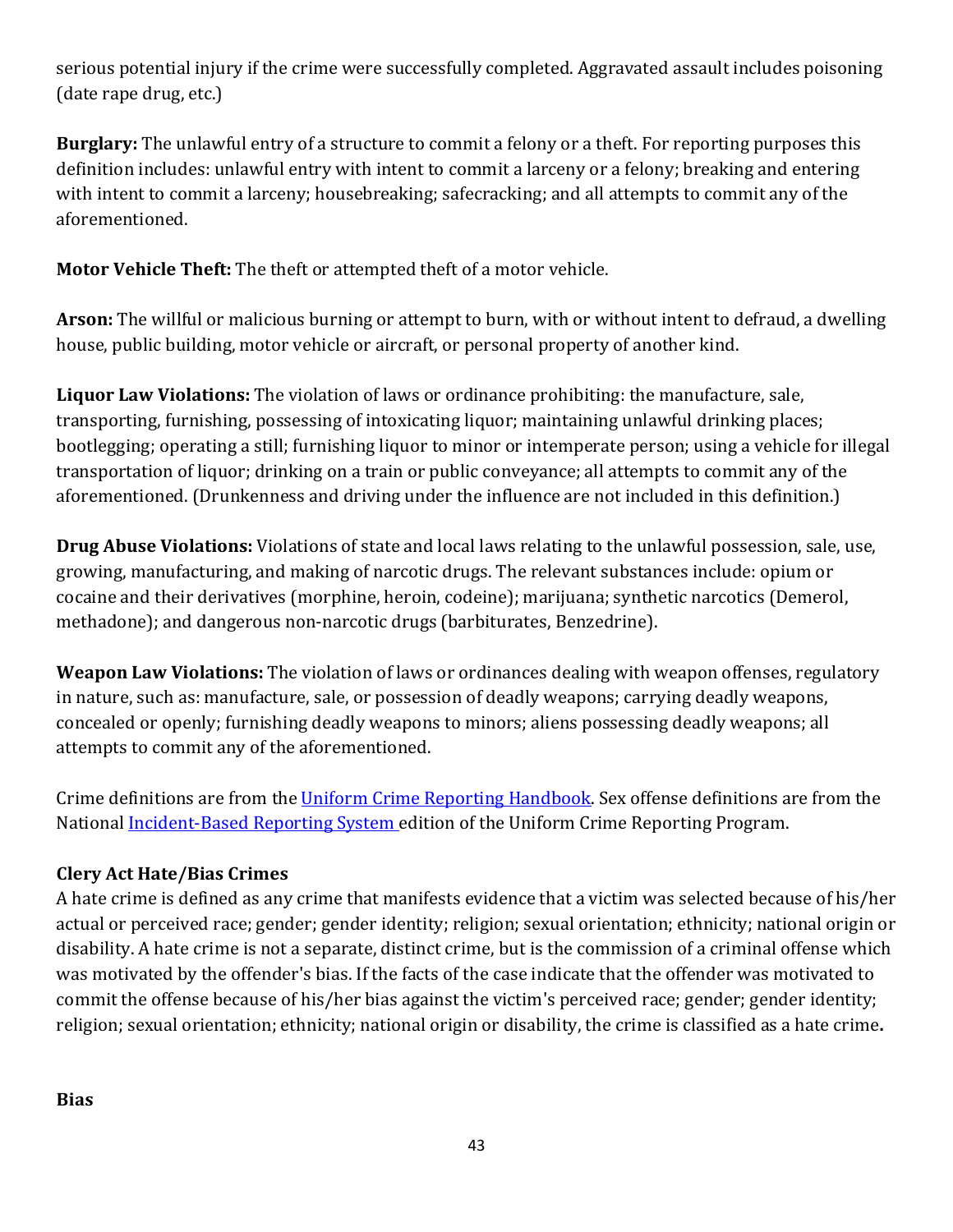Bias is a preformed negative opinion or attitude toward a group of persons based on their race, gender, gender identity, religion, disability, sexual orientation, ethnicity or national origin. Although there are many possible categories of bias, under Clery, only the following eight categories are reported:

**Race** - A preformed negative attitude toward a group of persons who possess common physical characteristics (e.g., color of skin, eyes, and/or hair; facial features, etc.) genetically transmitted by descent and heredity, which distinguish them as a distinct division of humankind (e.g., Asians, blacks, whites).

**Gender** - A preformed negative opinion or attitude toward a group of persons because those persons are male or female.

**Gender Identity** - A preformed negative opinion or attitude toward a person or group of persons based on their actual or perceived gender identity, e.g., bias against transgender or gender nonconforming individuals.

**Religion** - A preformed negative opinion or attitude toward a group of persons who share the same religious beliefs regarding the origin and purpose of the universe and the existence or nonexistence of a supreme being, e.g., Catholics, Jews, Protestants, atheists.

**Sexual Orientation** - A preformed negative opinion or attitude toward a person or group of persons based on their actual or perceived sexual orientation.

**Ethnicity** - A preformed negative opinion or attitude toward a group of people whose members identify with each other, through a common heritage, often consisting of a common language, common culture (often including a shared religion) and/or ideology that stresses common ancestry. The concept of ethnicity differs from the closely related term race in that "race" refers to grouping based mostly upon biological criteria, while "ethnicity" also encompasses additional cultural factors.

**National Origin** - A preformed negative opinion or attitude toward a group of persons of the same race or national origin who share common or similar traits, languages, customs and/or traditions. **Disability** - A preformed negative opinion or attitude toward a group of persons based on their physical or mental impairments/challenges, whether such disability is temporary or permanent, congenital or acquired by heredity, accident, injury, advanced age or illness.

If a hate crime occurs during an incident involving larceny, simple assault, intimidation or vandalism, Clery law requires that the statistic be reported as a hate crime even though these four crime classifications by themselves are not Clery-reportable crimes. A hate crime is not a separate, distinct crime, but is the commission of a criminal offense which was motivated by the offender's bias. If the facts of the case indicate that the offender was motivated to commit the offense because of his/her bias against the victim's race, religion, ethnicity, national origin, gender, gender identity, sexual orientation, or disability, the crime is classified as a hate crime.

The below listed crimes are not Clery reportable crimes unless the crime was motivated by bias.

Larceny-Theft: The unlawful taking, carrying, leading, or riding away of property from the possession or constructive possession of another.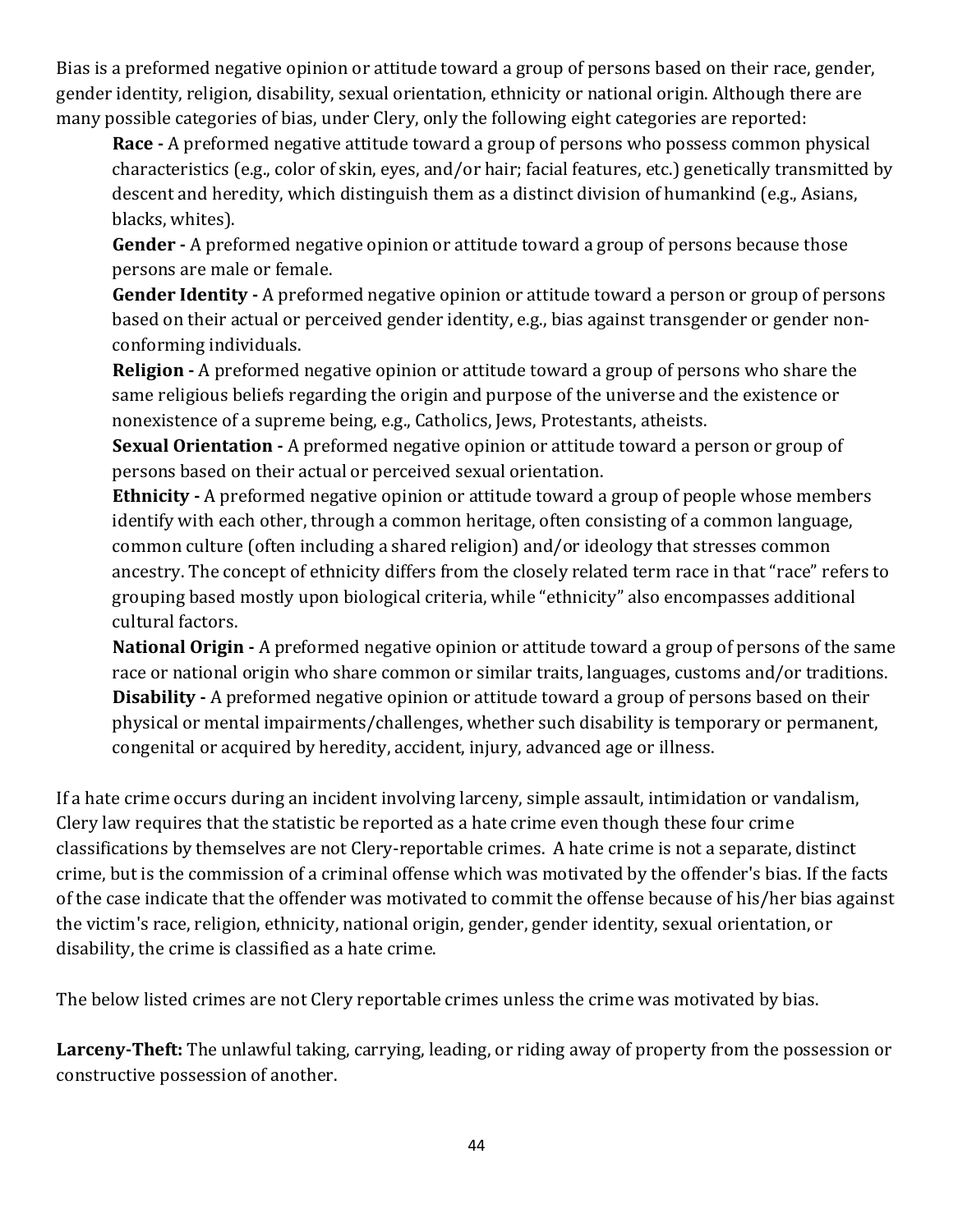**Simple Assault:** An unlawful physical attack by one person upon another where neither the offender displays a weapon, nor the victim suffers obvious severe or aggravated bodily injury involving apparent broken bones, loss of teeth, possible internal injury, severe laceration, or loss of consciousness. **Intimidation:** To unlawfully place another person in reasonable fear of bodily harm through the use of threatening words and/or other conduct, but without displaying a weapon or subjecting the victim to actual physical attack.

**Destruction/Damage/Vandalism of Property (Except "Arson"):** To willfully or maliciously destroy, injure, disfigure, or deface any public or private property.

#### **Geographical Locations**

**On-Campus** – Defined as (1) any building or property owned or controlled by an institutional within the same reasonably contiguous geographic area and used by the institution in direct support of, or in a manner related to, the institution's educational purposes, including residence halls; and (2) any building or property that is within or reasonably contiguous to the area identified in paragraph (1) of this definition, that is owned by the institution but controlled by another person, is frequently used by students and supports institutional purposes (such as a food or retail vendor). Dormitories or other residential facilities for students on campus is a subset of the on-campus category.

**Non-Campus Building or Property** – Defined as (1) any building or property owned or controlled by a student organization that is officially recognized by the institutional; or (2) any building or property owned or controlled by an institution that is used in direct support of, or in relation to, the institution's educational purposes, is frequently used by students, and is not within the same reasonably contiguous geographic area of the institution.

**Public Property** – Defined as all public property, including thoroughfares, streets, sidewalks and parking facilities, that is within the campus or immediately adjacent to and accessible from the campus.

| Type of Offense                 | Year | 0 <sub>n</sub><br>Campus | Residential<br>Facility | Non-<br>Campus   | Public<br>Property | Unfounded        |
|---------------------------------|------|--------------------------|-------------------------|------------------|--------------------|------------------|
| Murder & Non-Negligent Homicide | 2015 | 0                        | O                       | 0                | O                  | 0                |
|                                 | 2016 | 0                        | 0                       | $\Omega$         | 0                  | 0                |
|                                 | 2017 | $\theta$                 | 0                       | $\boldsymbol{0}$ | 0                  | $\boldsymbol{0}$ |
| Negligent Manslaughter          | 2015 | $\Omega$                 | 0                       | $\Omega$         | 0                  | $\mathbf{0}$     |
|                                 | 2016 | $\mathbf 0$              | 0                       | $\Omega$         | 0                  | 0                |
|                                 | 2017 | $\Omega$                 | 0                       | $\theta$         | 0                  | $\theta$         |
| Arson                           | 2015 | 0                        | 0                       | $\Omega$         | 0                  | 0                |
|                                 | 2016 | 0                        | 0                       | $\Omega$         | 0                  | 0                |
|                                 | 2017 | $\boldsymbol{0}$         | 0                       | $\mathbf{0}$     | 0                  | 0                |
| Rape                            | 2015 | $\mathbf{1}$             |                         | $\Omega$         | 0                  | 0                |
|                                 | 2016 | $\overline{2}$           | $\mathfrak{p}$          | $\Omega$         | 0                  | 0                |
|                                 | 2017 | 7                        | 6                       | $\theta$         | $\theta$           | 2                |
| Sodomy (Forcible)               | 2015 | $\Omega$                 | 0                       | $\mathbf{0}$     | 0                  | 0                |
|                                 | 2016 | 1                        |                         | $\Omega$         | ŋ                  | 0                |
|                                 | 2017 |                          |                         | $\boldsymbol{0}$ | 0                  |                  |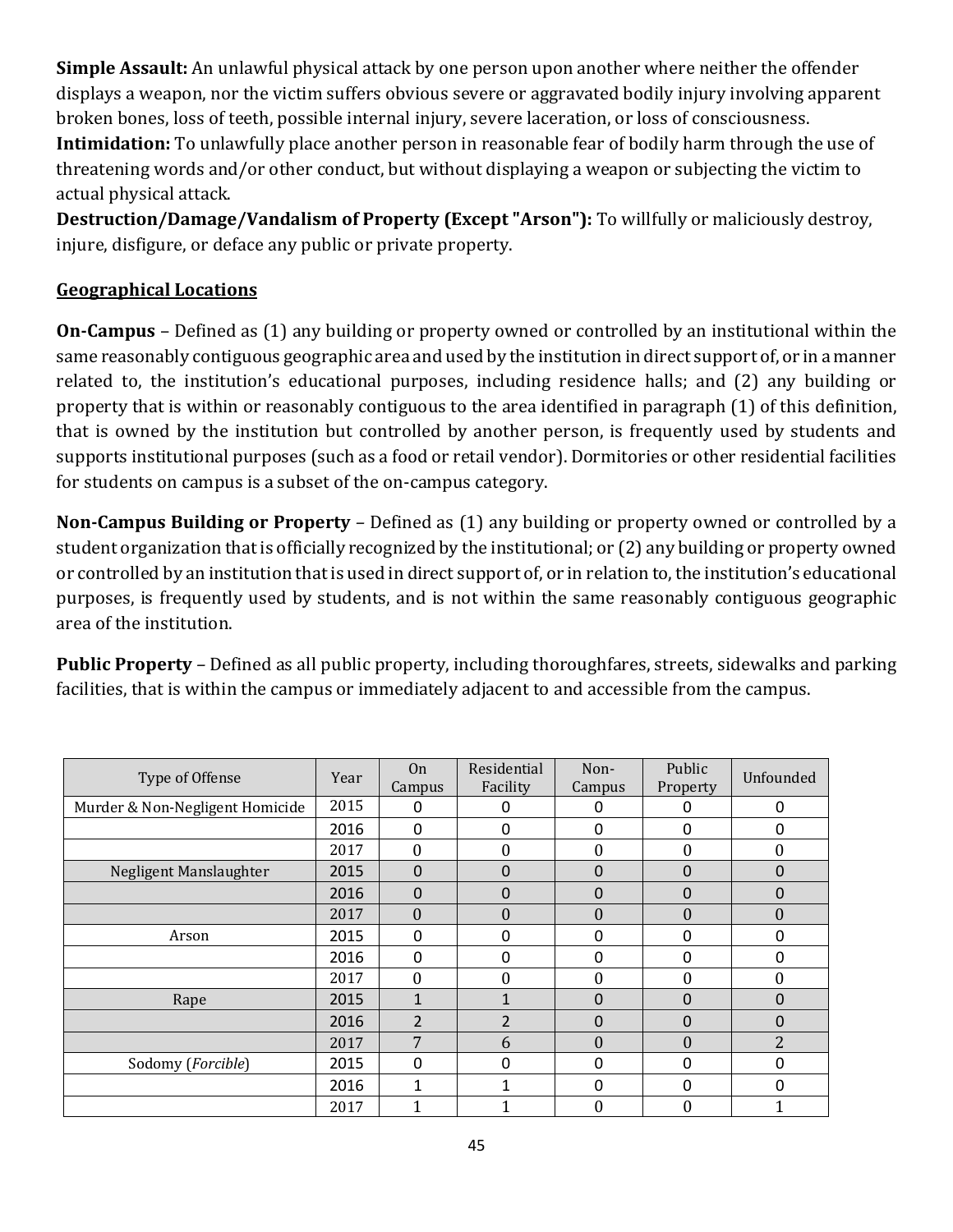| Sexual Assault With an Object              | 2015 | $\mathbf 0$      | 0                | 0                | $\overline{0}$   | $\mathbf 0$      |
|--------------------------------------------|------|------------------|------------------|------------------|------------------|------------------|
|                                            | 2016 | $\mathbf{1}$     | $\mathbf{1}$     | 0                | 0                | 0                |
|                                            | 2017 | $\mathbf{0}$     | $\overline{0}$   | $\mathbf{0}$     | $\overline{0}$   | $\boldsymbol{0}$ |
| Fondling (Forcible)                        | 2015 | $\mathbf 0$      | 0                | 0                | 0                | 0                |
|                                            | 2016 | $\mathbf 0$      | 0                | $\mathbf 0$      | 0                | 0                |
|                                            | 2017 | $\mathbf{0}$     | $\boldsymbol{0}$ | $\boldsymbol{0}$ | $\boldsymbol{0}$ | $\boldsymbol{0}$ |
| Incest                                     | 2015 | $\overline{0}$   | $\overline{0}$   | $\mathbf{0}$     | $\overline{0}$   | $\mathbf{0}$     |
|                                            | 2016 | $\mathbf{0}$     | $\overline{0}$   | $\overline{0}$   | $\overline{0}$   | $\boldsymbol{0}$ |
|                                            | 2017 | $\mathbf{0}$     | $\overline{0}$   | $\boldsymbol{0}$ | $\boldsymbol{0}$ | $\boldsymbol{0}$ |
| <b>Statutory Rape</b>                      | 2015 | $\boldsymbol{0}$ | $\boldsymbol{0}$ | $\boldsymbol{0}$ | $\mathbf{0}$     | $\boldsymbol{0}$ |
|                                            | 2016 | $\mathbf{0}$     | $\boldsymbol{0}$ | $\mathbf{0}$     | $\mathbf{0}$     | $\boldsymbol{0}$ |
|                                            | 2017 | $\mathbf{0}$     | $\boldsymbol{0}$ | $\boldsymbol{0}$ | $\mathbf{0}$     | $\boldsymbol{0}$ |
| Robbery                                    | 2015 | $\mathbf{1}$     | $\boldsymbol{0}$ | $\mathbf{0}$     | $\boldsymbol{0}$ | $\boldsymbol{0}$ |
|                                            | 2016 | $\mathbf{0}$     | $\overline{0}$   | $\overline{0}$   | $\overline{0}$   | $\boldsymbol{0}$ |
|                                            | 2017 | $\mathbf{0}$     | $\overline{0}$   | $\overline{0}$   | $\overline{0}$   | $\boldsymbol{0}$ |
| <b>Aggravated Assault</b>                  | 2015 | $\mathbf{0}$     | $\overline{0}$   | $\boldsymbol{0}$ | $\mathbf{0}$     | $\boldsymbol{0}$ |
|                                            | 2016 | $\mathbf{0}$     | $\boldsymbol{0}$ | $\boldsymbol{0}$ | $\mathbf{0}$     | $\boldsymbol{0}$ |
|                                            | 2017 | $\mathbf{0}$     | $\mathbf{0}$     | $\boldsymbol{0}$ | $\mathbf{0}$     | $\boldsymbol{0}$ |
| Burglary (Forcible Entry)                  | 2015 | $\overline{2}$   | $\mathbf{1}$     | $\mathbf 0$      | $\mathbf 0$      | $\mathbf 0$      |
|                                            | 2016 | $\overline{3}$   | $\overline{0}$   | $\overline{0}$   | $\overline{0}$   | $\overline{0}$   |
|                                            | 2017 | $\overline{2}$   | $\boldsymbol{0}$ | $\boldsymbol{0}$ | $\boldsymbol{0}$ | $\boldsymbol{0}$ |
| Burglary (Unlawful Entry-No Force)         | 2015 | $\mathbf 0$      | 0                | $\pmb{0}$        | 0                | $\mathbf{1}$     |
|                                            | 2016 | 9                | 6                | $\mathbf 0$      | $\mathbf 0$      | 0                |
|                                            | 2017 | $\overline{2}$   | $\overline{1}$   | $\boldsymbol{0}$ | $\boldsymbol{0}$ | $\boldsymbol{0}$ |
| <b>Burglary (Attempted Forcible Entry)</b> | 2015 | $\mathbf{0}$     | $\overline{0}$   | $\boldsymbol{0}$ | $\overline{0}$   | $\boldsymbol{0}$ |
|                                            | 2016 | $\mathbf{1}$     | $\overline{0}$   | $\overline{0}$   | $\boldsymbol{0}$ | $\boldsymbol{0}$ |
|                                            | 2017 | $\mathbf{0}$     | $\mathbf{0}$     | $\boldsymbol{0}$ | $\mathbf{0}$     | $\boldsymbol{0}$ |
| Motor Vehicle Theft                        | 2015 | $\mathbf{0}$     | $\overline{0}$   | $\mathbf{0}$     | $\mathbf{0}$     | $\boldsymbol{0}$ |
|                                            | 2016 | $\overline{1}$   | $\mathbf{0}$     | $\boldsymbol{0}$ | $\boldsymbol{0}$ | $\boldsymbol{0}$ |
|                                            | 2017 | $\mathbf{0}$     | $\boldsymbol{0}$ | $\boldsymbol{0}$ | $\boldsymbol{0}$ | $\boldsymbol{0}$ |

| Type of Offense              | Year | <b>On</b><br>Campus | Residential<br>Facility | Non-<br>Campus | Public<br>Property | Unfounded      |
|------------------------------|------|---------------------|-------------------------|----------------|--------------------|----------------|
| Dating Violence              | 2015 |                     | $\mathbf{U}$            | $\mathbf{0}$   |                    | $\theta$       |
|                              | 2016 | 9                   | 7                       | $\theta$       | $\theta$           | $\overline{0}$ |
|                              | 2017 | 7                   | 5                       | $\overline{2}$ | $\Omega$           | $\theta$       |
| Domestic Violence            | 2015 | $\theta$            | 0                       | $\theta$       | 0                  | $\theta$       |
|                              | 2016 | $\theta$            | 0                       | $\theta$       | 0                  | 0              |
|                              | 2017 | $\mathbf{0}$        | $\theta$                | $\theta$       | 0                  | 0              |
| <b>Stalking</b>              | 2015 | $\theta$            | $\theta$                | $\theta$       | $\Omega$           | $\theta$       |
|                              | 2016 | $\overline{2}$      | $\overline{2}$          | $\theta$       | $\Omega$           | $\theta$       |
|                              | 2017 | 1                   | $\Omega$                | 1              | $\theta$           | $\mathbf{0}$   |
| <b>Arrests/Citations</b>     |      |                     |                         |                |                    |                |
| <b>Liquor Law Violations</b> | 2015 | 6                   |                         | $\theta$       | $\theta$           | 0              |
|                              | 2016 | 4                   | 3                       | $\theta$       | 0                  | 0              |
|                              | 2017 | $\Omega$            | 0                       | $\theta$       | 0                  | $\theta$       |
| <b>Drug Violations</b>       | 2015 | 22                  | 13                      | $\theta$       | $\overline{2}$     | $\theta$       |
|                              | 2016 | 6                   | 5                       | $\theta$       | C                  | $\theta$       |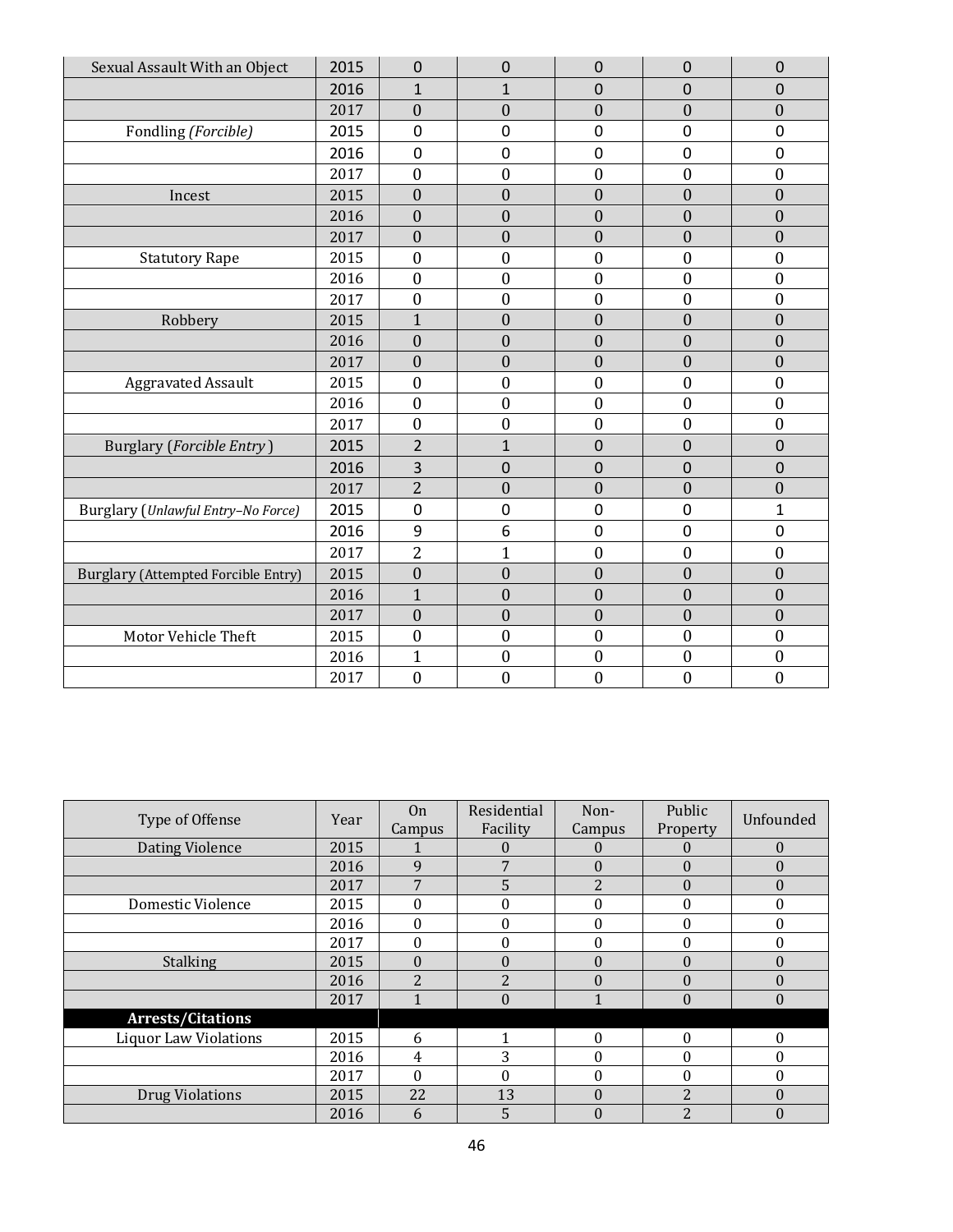|                               | 2017 | 24       | 18       | 2        |   | 0        |
|-------------------------------|------|----------|----------|----------|---|----------|
| <b>Weapons Violations</b>     | 2015 | 0        |          | 0        |   | 0        |
|                               | 2016 | $\Omega$ |          | $\Omega$ |   |          |
|                               | 2017 | 0        |          | 0        |   | 0        |
| <b>Disciplinary Referrals</b> |      |          |          |          |   |          |
| <b>Liquor Law Violations</b>  | 2015 | 62       | 47       | 3        | 0 | $\Omega$ |
|                               | 2016 | 72       | 71       | $\Omega$ |   | $\theta$ |
|                               | 2017 | 36       | 36       | $\Omega$ |   | $\Omega$ |
| Drug Law Violations           | 2015 | 18       | 17       | 0        |   | 0        |
|                               | 2016 | 12       | q        | $\Omega$ |   |          |
|                               | 2017 | 0        |          | 0        |   |          |
| <b>Weapon Law Violation</b>   | 2015 | $\Omega$ |          | $\Omega$ |   | O        |
|                               | 2016 | $\Omega$ | $\Omega$ | $\Omega$ |   |          |
|                               | 2017 | $\theta$ |          | 0        |   |          |

Universities starting in 2014 are required to list the number of unfounded complaints for the above Clery Crimes. Unfounded complaints are those cases in which appropriate law enforcement officials conclude that the crime did not occur based on the results of an investigation and evidence.

The Clery Act was amended to include the following as reportable categories of hate crimes. These new reporting categories are only reported *if* motivated by bias as determined by the one of six biases categories above.

| Hate/Bias Crimes - Main<br>Campus                                 | Year | On<br><b>Campus</b> | <b>Residentia</b><br>l Facility | Non-<br><b>Campus</b> | <b>Public</b><br><b>Property</b> | <b>Unfounded</b> |
|-------------------------------------------------------------------|------|---------------------|---------------------------------|-----------------------|----------------------------------|------------------|
| Larceny/Theft                                                     | 2015 | 0                   |                                 | 0                     |                                  | 0                |
|                                                                   | 2016 | $\theta$            |                                 | $\theta$              | 0                                | 0                |
|                                                                   | 2017 | $\Omega$            |                                 | $\theta$              |                                  |                  |
| Simple Assault                                                    | 2015 | $\Omega$            |                                 | $\theta$              | $\Omega$                         | $\theta$         |
|                                                                   | 2016 | $\Omega$            |                                 | $\Omega$              | $\Omega$                         |                  |
|                                                                   | 2017 | $\Omega$            |                                 | $\Omega$              | $\Omega$                         | $\Omega$         |
| Intimidation                                                      | 2015 | $\Omega$            |                                 | O                     |                                  |                  |
|                                                                   | 2016 | $\Omega$            |                                 | 0                     |                                  | 0                |
|                                                                   | 2017 | $\Omega$            |                                 | $\theta$              | 0                                | $\theta$         |
| Destruction/Damage/Vandalism of<br><b>Property (Except Arson)</b> | 2015 | $\theta$            | $\Omega$                        | $\theta$              | $\Omega$                         | $\Omega$         |
|                                                                   | 2016 | $\theta$            | 0                               | $\theta$              | $\Omega$                         | $\Omega$         |
|                                                                   | 2017 | $\theta$            |                                 | $\theta$              |                                  |                  |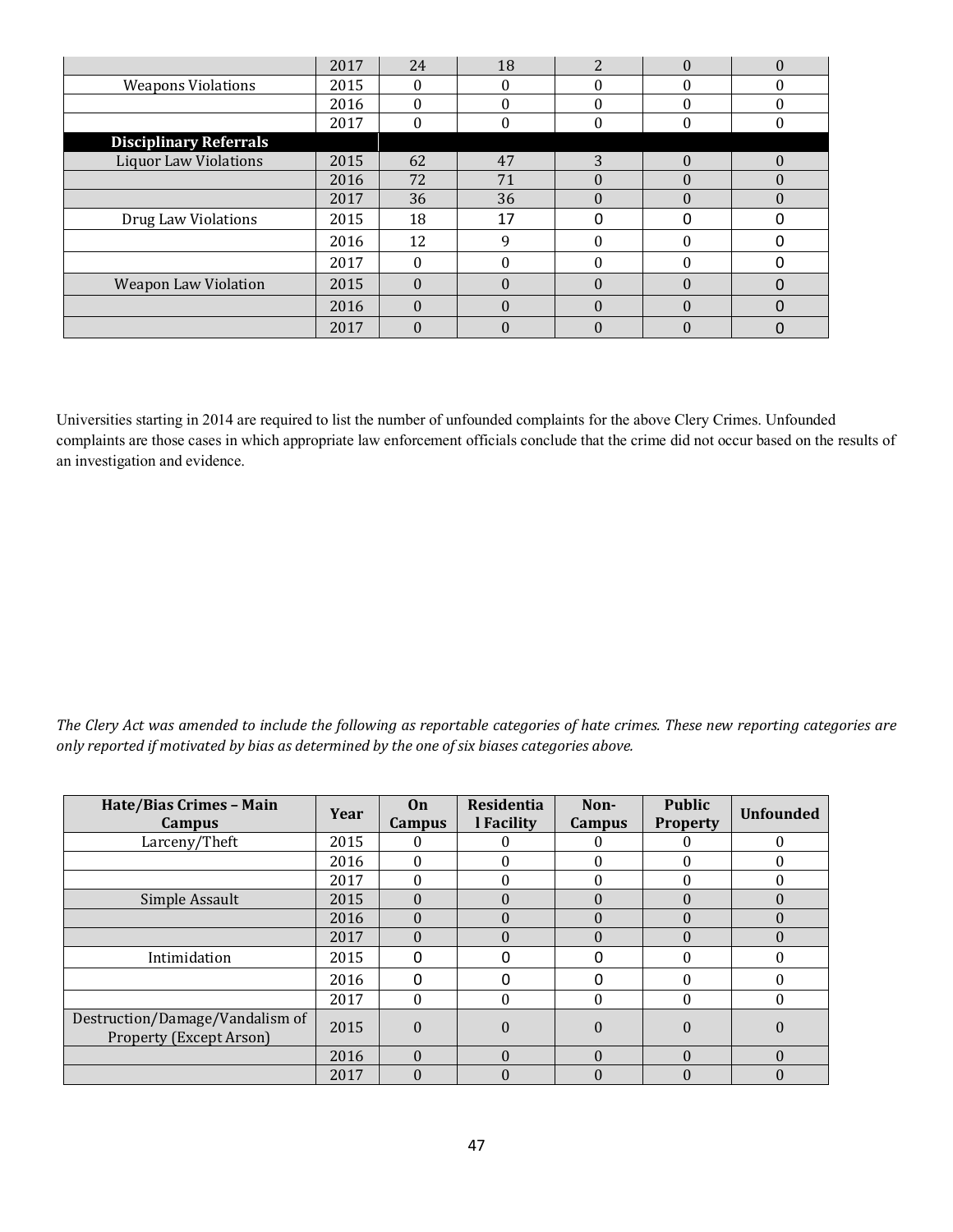|                             | Year      | Year      | Year      |  |  |
|-----------------------------|-----------|-----------|-----------|--|--|
| Regional<br><b>Campuses</b> | 2017      | 2016      | 2015      |  |  |
| Ashland                     | No Crimes | No Crimes | No Crimes |  |  |
| Iackson                     | No Crimes | No Crimes | No Crimes |  |  |
| Mt. Sterling                | No Crimes | No Crimes | No Crimes |  |  |
| Prestonsburg                | No Crimes | No Crimes | No Crimes |  |  |

## **Reported Crime at MSU Regional Campuses**

There were no reportable Hate/Bias Crimes reported to any of Morehead State University's Regional Campuses for 2017, 2016 and 2015.

**Morehead State University Police Department** The Jeanne Clery Act Report for 2018 **Activity Reported for Calendar Year 2017 Morehead State University Regional Campuses** 

Ashland Regional Campus Mt. Sterling Regional Campus Prestonsburg Regional Campus

There were no reportable crimes for any of the Morehead State University Regional Campuses for 2017.

## **Notes for Preceding Charts**

- 1. Page 24 of this document provides guidance in defining crimes committed.
- 2. Assistance in defining campus property may be found in  $34$  CFR  $\S$  668.46(a).